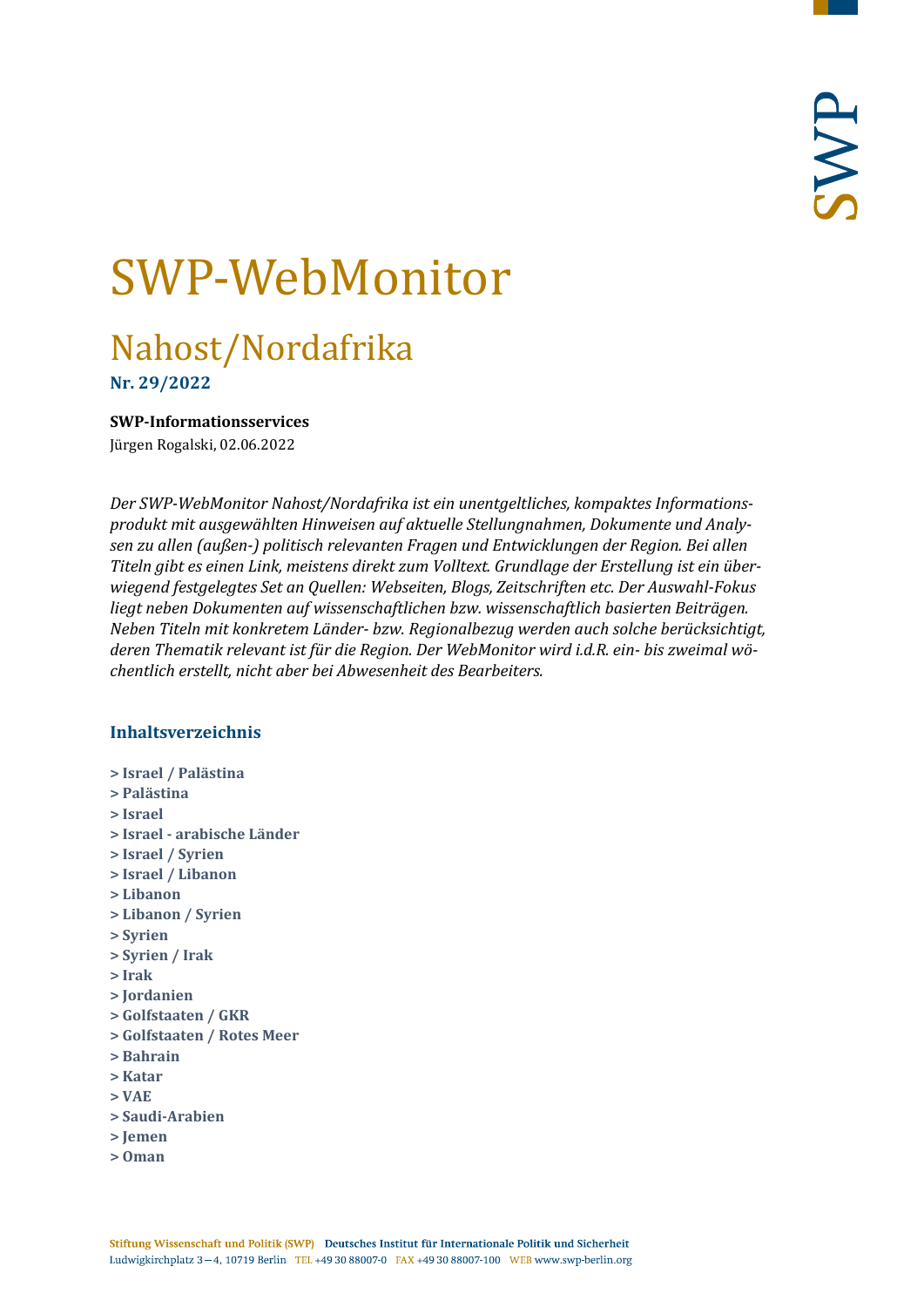- **[> Iran](#page-23-1)**
- **[> Nordafrika / Maghreb](#page-25-0)**
- **[> Ägypten](#page-25-1)**
- **[> Libyen](#page-27-0)**
- **[> Tunesien](#page-29-0)**
- **[> Algerien](#page-30-0)**
- **[> Marokko / Westsahara](#page-31-0)**
- **[> Mauretanien](#page-31-1)**
- **> EU - [Mittelmeerraum / MENA-Region: Union für das Mittelmeer \(UfM\)](#page-31-2)**
- **> EU - [Mittelmeerraum / MENA-Region / Afrika: Migrationspolitik / Flüchtlinge](#page-32-0)**
- **> USA - [MENA-Region](#page-32-1)**
- **> Russland - [MENA-Region](#page-32-2)**
- **[> Russland / Ukraine -](#page-33-0) MENA-Region**
- **[> UNSC](#page-33-1)**
- **[> Krisen und Konflikte im Überblick \(global\)](#page-33-2)**
- **[> Umbruch in der arabischen Welt / "Arabischer Frühling"](#page-34-0)**
- **[> Zivilgesellschaft / Governance \(MENA-Region\)](#page-34-1)**
- **[> Regionalpolitik \(MENA-Region\)](#page-34-2)**
- **[> Politisches Denken / politische Kultur \(MENA-Region\)](#page-34-3)**
- **[> Politische Führungen \(MENA-Region\)](#page-35-0)**
- **[> Rüstungsproliferation / Drohnen \(MENA-Region\)](#page-35-1)**
- **[> Sicherheitssektorreform \(allg./global\)](#page-35-2)**
- **[> Konfessionalismus \(MENA-Region\)](#page-36-0)**
- **[> Islamismus / Islamisten](#page-36-1)**
- **[> Salafismus / Salafisten](#page-36-2)**
- **[> Terrorismus / Jihadismus / -bekämpfung](#page-37-0)**
- **[> Klimawandel / Sicherheit \(Mittelmeerraum\)](#page-38-0)**
- **[> Sozialpolitik \(MENA-Region\)](#page-38-1)**
- <span id="page-1-0"></span>**[> Arbeit / Beschäftigung \(MENA-Region\)](#page-38-2)**

## **> Israel / Palästina**

Deputy Secretary Sherman's Meeting with Israeli National Security Advisor Hulata US DoS, 31.05.2022

[https://www.state.gov/deputy-secretary-shermans-meeting-with-israeli-national-security-advi](https://www.state.gov/deputy-secretary-shermans-meeting-with-israeli-national-security-advisor-hulata-2/)[sor-hulata-2/](https://www.state.gov/deputy-secretary-shermans-meeting-with-israeli-national-security-advisor-hulata-2/)

Secretary Blinken's Call with Palestinian Authority President Abbas US DoS, 31.05.2022 <https://www.state.gov/secretary-blinkens-call-with-palestinian-authority-president-abbas-3/>

## **Reconciliation Means Upholding Human Rights, Promoting Equality, Ending Occupation, Speaker Tells Security Council Briefing on Israeli-Palestinian Conflict**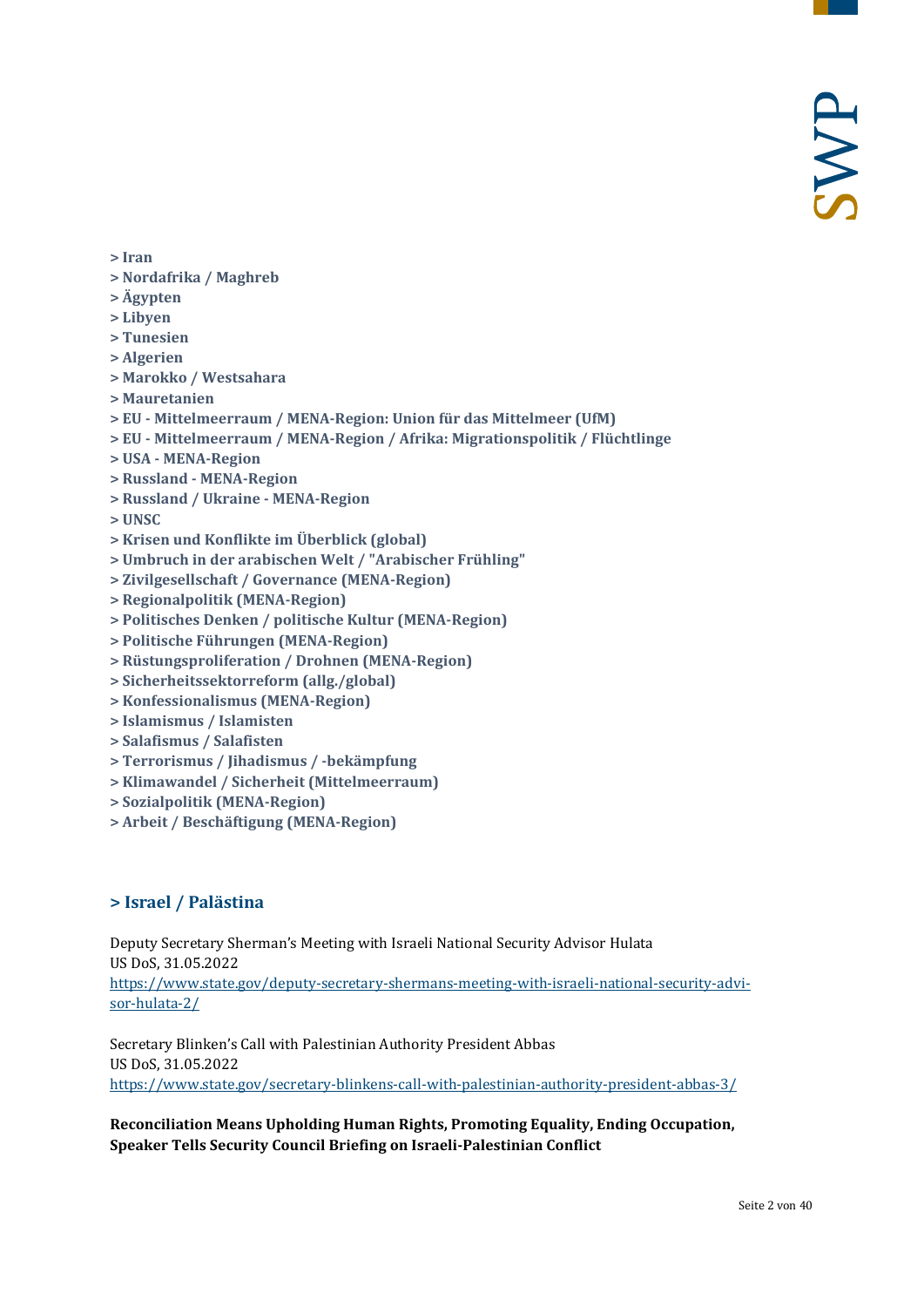UNSC, 26.05.2022, ca. 3 S. <https://www.un.org/press/en/2022/sc14909.doc.htm> *Briefing Wennesland (6 S.):* [https://www.un.org/unispal/document/briefing-by-special-coordinator-wennesland-to-the-un](https://www.un.org/unispal/document/briefing-by-special-coordinator-wennesland-to-the-un-security-council-on-the-situation-in-the-middle-east-2/)[security-council-on-the-situation-in-the-middle-east-2/](https://www.un.org/unispal/document/briefing-by-special-coordinator-wennesland-to-the-un-security-council-on-the-situation-in-the-middle-east-2/)

UN High Commissioner for Human Rights Michelle Bachelet on events in the occupied West Bank UN-OHCHR, 14.05.2022 [https://www.ohchr.org/en/statements/2022/05/un-high-commissioner-human-rights-michelle](https://www.ohchr.org/en/statements/2022/05/un-high-commissioner-human-rights-michelle-bachelet-events-occupied-west-bank)[bachelet-events-occupied-west-bank](https://www.ohchr.org/en/statements/2022/05/un-high-commissioner-human-rights-michelle-bachelet-events-occupied-west-bank)

#### **Security Council Press Statement on Killing of Journalist Shireen Abu Akleh**

UNSC, 13.05.2022 <https://www.un.org/press/en/2022/sc14891.doc.htm> *Siehe auch:* <https://www.un.org/press/en/2022/sgsm21270.doc.htm>

Israel/Palestine: Statement by the Spokesperson on the killing of Al Jazeera journalist EEAS, 11.05.2022 [https://www.eeas.europa.eu/eeas/israelpalestine-statement-spokesperson-killing-al-jazeera](https://www.eeas.europa.eu/eeas/israelpalestine-statement-spokesperson-killing-al-jazeera-journalist_en)[journalist\\_en](https://www.eeas.europa.eu/eeas/israelpalestine-statement-spokesperson-killing-al-jazeera-journalist_en)

## **Statement by UN Special Coordinator for the Middle East Peace Process on New Israeli Settlement Plans**

UNSCO, 12.05.2022 [https://www.un.org/unispal/wp-content/uploads/2022/05/UNSCOSTATE\\_120522.pdf](https://www.un.org/unispal/wp-content/uploads/2022/05/UNSCOSTATE_120522.pdf)

Statement by the EU High Representative on New Illegal Settlement Plans EEAS, 12.05.2022 [https://www.un.org/unispal/document/statement-by-the-eu-high-representative-on-new-illegal](https://www.un.org/unispal/document/statement-by-the-eu-high-representative-on-new-illegal-settlement-plans-non-un-document/)[settlement-plans-non-un-document/](https://www.un.org/unispal/document/statement-by-the-eu-high-representative-on-new-illegal-settlement-plans-non-un-document/)

Israel/Palestine: Statement by the Spokesperson on evictions in Masafer Yatta EEAS, 10.05.2022 [https://www.eeas.europa.eu/eeas/israelpalestine-statement-spokesperson-evictions-masafer](https://www.eeas.europa.eu/eeas/israelpalestine-statement-spokesperson-evictions-masafer-yatta_en)[yatta\\_en](https://www.eeas.europa.eu/eeas/israelpalestine-statement-spokesperson-evictions-masafer-yatta_en)

## **The situation of workers of the occupied Arab territories. Report of the Director-General – Appendix**

ILO, 05.2022, 63 S. [https://www.un.org/unispal/wp-content/uploads/2022/05/ILOANRPT\\_170522.pdf](https://www.un.org/unispal/wp-content/uploads/2022/05/ILOANRPT_170522.pdf)

>>>

Israel/OPT: Continuing patterns of unlawful killings and other crimes further entrench apartheid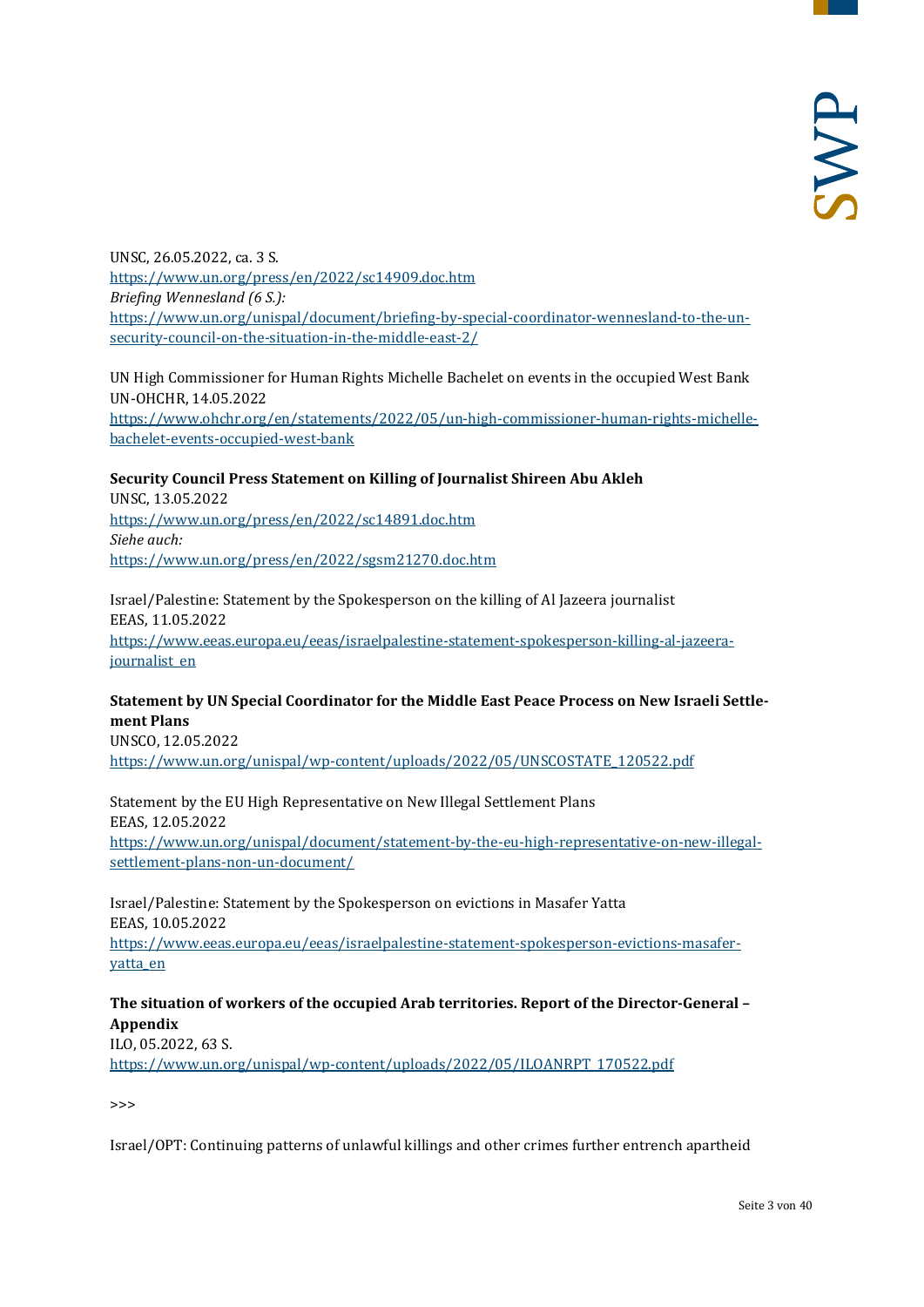ai, 11.05.2022, 6 S. <https://www.amnesty.org/en/documents/mde15/5589/2022/en/>

>>>

Israel Is Stepping Closer to Controlling al-Haram al-Sharif in Jerusalem Jonathan Kuttab ACW, 03.05.2022, ca. 3 S. [https://arabcenterdc.org/resource/israel-is-stepping-closer-to-controlling-al-haram-al-sharif-in](https://arabcenterdc.org/resource/israel-is-stepping-closer-to-controlling-al-haram-al-sharif-in-jerusalem/)[jerusalem/](https://arabcenterdc.org/resource/israel-is-stepping-closer-to-controlling-al-haram-al-sharif-in-jerusalem/)

**The Struggle for De Facto Sovereignty over the Temple Mount** Udi Dekel INSS, 15.05.2022, 7 S. <https://www.inss.org.il/wp-content/uploads/2022/05/no.-1597.pdf>

Critical Neighbors: Egypt, Jordan, and the Israeli-Palestinian Arena Nimrod Novik, Ibrahim Eid Dalalsha, Farah Bdour, Hesham Youssef IPF, 05.2022, ca. 10 S. <https://israelpolicyforum.org/critical-neighbors-egypt-jordan-and-the-israeli-palestinian-arena/>

The Unavoidable Campaign to Destroy the Jenin Terrorist Hub Kobi Michael, Ori Wertman INSS, 01.06.2022, 5 S. <https://www.inss.org.il/wp-content/uploads/2022/06/no.-1606.pdf>

The Cognitive War between Israel and Hamas: Implications and Recommendations Yoram Schweitzer, David Siman-Tov INSS 29.05.2022, 5 S. <https://www.inss.org.il/wp-content/uploads/2022/05/no.-1601.pdf>

The Killing of Shireen Abu Akleh and What It Means to Be a Palestinian Nizar Mohamad DAWN, 20.05.2022, ca. 3 S. <https://dawnmena.org/the-killing-of-shireen-abu-akleh-and-what-it-means-to-be-a-palestinian/>

>>>

**سجال التحولات الدیمغرافیة في إسرائیل/فلسطین وأبعاده السیاسیة مھند مصطفى** EPC, 26.05.2022, ca. 3 S. [https://epc.ae/ar/details/featured/sijal-altahawulat-aldiymughrafia-fi-israel-filastin-wa-abaaduh](https://epc.ae/ar/details/featured/sijal-altahawulat-aldiymughrafia-fi-israel-filastin-wa-abaaduh-alsiyasia)[alsiyasia](https://epc.ae/ar/details/featured/sijal-altahawulat-aldiymughrafia-fi-israel-filastin-wa-abaaduh-alsiyasia)

**تشغیل العمال الفلسطینیین من قطاع غزة في إسرائیل: الدوافع والتحدیات**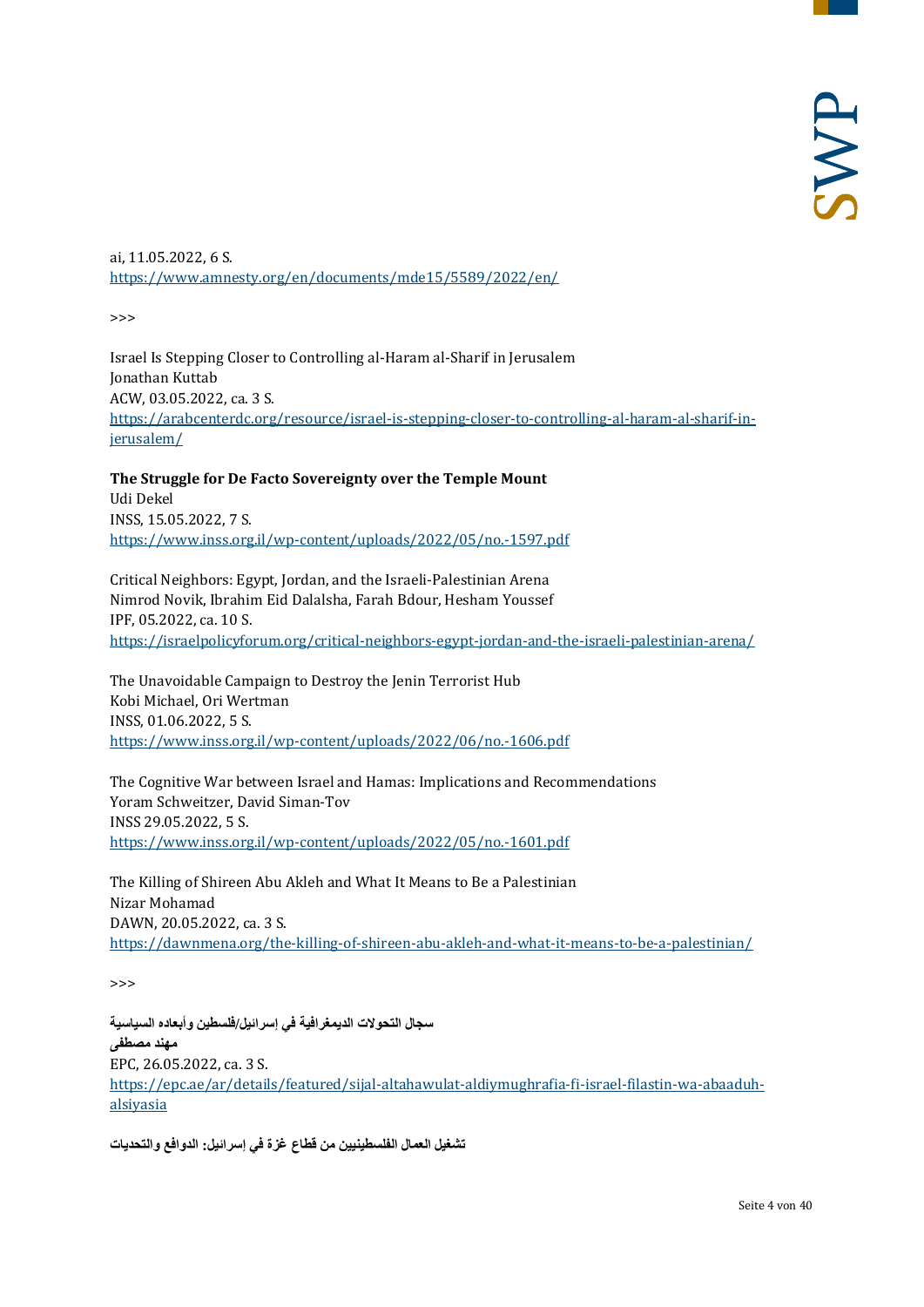**مھند مصطفى** EPC, 10.05.2022, ca. 2 S. <https://epcenter.ae/3P880g5>

Planning, Land Ownership, and Settler Colonialism in Israel/Palestine Haim Yacobi & Elya Milner "... discusses the challenges that the settlement process poses to Israeli property regimes ..." In: Journal of Palestine Studies (online first), 04.2022, 14 S. *Abstract und Download (open access):* <https://doi.org/10.1080/0377919X.2022.2040321>

Framing the Partition Plan for Palestine Lorenzo Kamel In: The Cairo Review of Global Affairs, Winter 2022, ca. 5 S. <https://www.thecairoreview.com/essays/framing-the-partition-plan-for-palestine/>

#### <span id="page-4-0"></span>*[Zurück zum Inhaltsverzeichnis](#page-0-0)*

## **> Palästina**

Targeting Covert Hamas Investment Network and Hamas Finance Official US DoS, 24.05.2022 <https://www.state.gov/targeting-covert-hamas-investment-network-and-hamas-finance-official/>

**Chair's Summary of the Ad Hoc Liaison Committee (AHLC) (10 May 2022)** 

UN/AHLC, 10.05.2022, 5 S. [https://www.un.org/unispal/wp-content/uploads/2022/05/AHLCCHAIRSUM\\_100522.pdf](https://www.un.org/unispal/wp-content/uploads/2022/05/AHLCCHAIRSUM_100522.pdf)

Opening Statement by Norway Minister of Foreign Affairs Huitfeldt at Ad Hoc Liaison Committee (AHLC) Meeting in Brussels Gov. Norway, 10.05.2022, ca. 2 S. [https://www.regjeringen.no/en/aktuelt/innlegg-pa-mote-i-giverlandsgruppen-for-pales](https://www.regjeringen.no/en/aktuelt/innlegg-pa-mote-i-giverlandsgruppen-for-palestina/id2912291/)[tina/id2912291/](https://www.regjeringen.no/en/aktuelt/innlegg-pa-mote-i-giverlandsgruppen-for-palestina/id2912291/)

Ad Hoc Liaison Committee: Remarks by EU High Representative/Vice-President Josep Borrell Ahead of the Meeting EEAS, 10.05.2022, ca. 2 S. [https://www.eeas.europa.eu/eeas/ad-hoc-liaison-committee-remarks-high-representativevice](https://www.eeas.europa.eu/eeas/ad-hoc-liaison-committee-remarks-high-representativevice-president-josep-borrell-ahead-meeting_en?s=206)[president-josep-borrell-ahead-meeting\\_en?s=206](https://www.eeas.europa.eu/eeas/ad-hoc-liaison-committee-remarks-high-representativevice-president-josep-borrell-ahead-meeting_en?s=206)

**Economic Monitoring Report to the Ad Hoc Liaison Committee** The World Bank, 10.05.2022, 36 S. [https://www.un.org/unispal/wp-content/uploads/2022/05/WBAHLCRPT\\_100522.pdf](https://www.un.org/unispal/wp-content/uploads/2022/05/WBAHLCRPT_100522.pdf)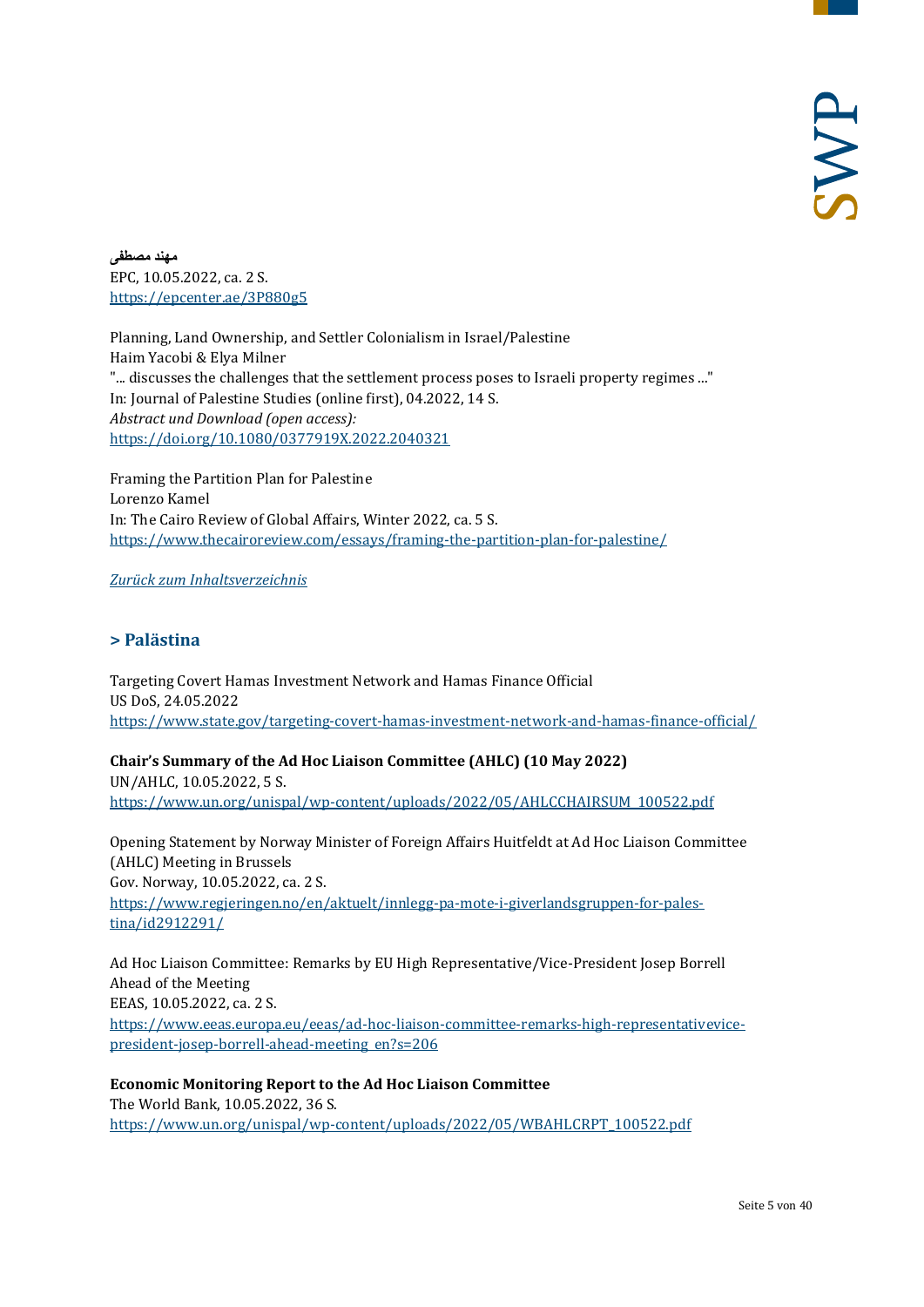## **UNSCO Report to the Ad Hoc Liaison Committee** UNSCO, 10.05.2022, 15 S. [https://www.un.org/unispal/wp-content/uploads/2022/05/UNSCOAHLCRPT\\_100522.pdf](https://www.un.org/unispal/wp-content/uploads/2022/05/UNSCOAHLCRPT_100522.pdf) *Kurzinformation:* [https://unsco.unmissions.org/sites/default/files/press\\_release\\_-\\_unsco\\_report\\_to\\_ahlc\\_-](https://unsco.unmissions.org/sites/default/files/press_release_-_unsco_report_to_ahlc_-_7_may_2022.pdf) [\\_7\\_may\\_2022.pdf](https://unsco.unmissions.org/sites/default/files/press_release_-_unsco_report_to_ahlc_-_7_may_2022.pdf)

## **Report of Office of the Quartet to Ad Hoc Liaison Committee** OQ, 10.05.2022, 36 S. [http://www.quartetoffice.org/files/Office%20of%20the%20Quartet%20Report%20to%20the%2](http://www.quartetoffice.org/files/Office%20of%20the%20Quartet%20Report%20to%20the%20AHLC%20-%20May%202022.pdf) [0AHLC%20-%20May%202022.pdf](http://www.quartetoffice.org/files/Office%20of%20the%20Quartet%20Report%20to%20the%20AHLC%20-%20May%202022.pdf)

## **West Bank and Gaza: Report to the Ad Hoc Liaison Committee**

IMF, 26.04.2022, 45 S. <https://www.imf.org/-/media/Files/Publications/CR/2022/English/1WBGEA2022001.ashx>

EU allocates  $E25$  million in humanitarian aid for Palestinians EU, 16.05.2022 [https://ec.europa.eu/echo/news-stories/news/eu-allocates-eu25-million-humanitarian-aid-pales](https://ec.europa.eu/echo/news-stories/news/eu-allocates-eu25-million-humanitarian-aid-palestinians-2022-05-16_en)[tinians-2022-05-16\\_en](https://ec.europa.eu/echo/news-stories/news/eu-allocates-eu25-million-humanitarian-aid-palestinians-2022-05-16_en)

## **Gaza 2021 Infrastructure Damage Assessment Report**

UNDP, 05.2022, 80 S. [https://www.ps.undp.org/content/dam/papp/docs/Publications/UNDP-papp-research-](https://www.ps.undp.org/content/dam/papp/docs/Publications/UNDP-papp-research-GazaInfra.pdf)[GazaInfra.pdf](https://www.ps.undp.org/content/dam/papp/docs/Publications/UNDP-papp-research-GazaInfra.pdf)

 $\rightarrow$ 

Palestinian Islamic Jihad ramps up capabilities in West Bank Ahmad Melhem Al Monitor, 01.06.2022, ca. 2 S. [https://www.al-monitor.com/originals/2022/05/palestinian-islamic-jihad-ramps-capabilities](https://www.al-monitor.com/originals/2022/05/palestinian-islamic-jihad-ramps-capabilities-west-bank)[west-bank](https://www.al-monitor.com/originals/2022/05/palestinian-islamic-jihad-ramps-capabilities-west-bank)

The Palestinian Authority's economic "disengagement" looks a lot like the status quo Anas Iqtait MEI, 24.05.2022, ca. 2 S. [https://www.mei.edu/publications/palestinian-authoritys-economic-disengagement-looks-lot-sta](https://www.mei.edu/publications/palestinian-authoritys-economic-disengagement-looks-lot-status-quo)[tus-quo](https://www.mei.edu/publications/palestinian-authoritys-economic-disengagement-looks-lot-status-quo)

**نتائج الانتخابات المحلیة الفلسطینیة وتداعیاتھا السیاسیة** EPC, 24.05.2022, ca. 2 S. <https://epcenter.ae/3lDoLSW>

*[Zurück zum Inhaltsverzeichnis](#page-0-0)*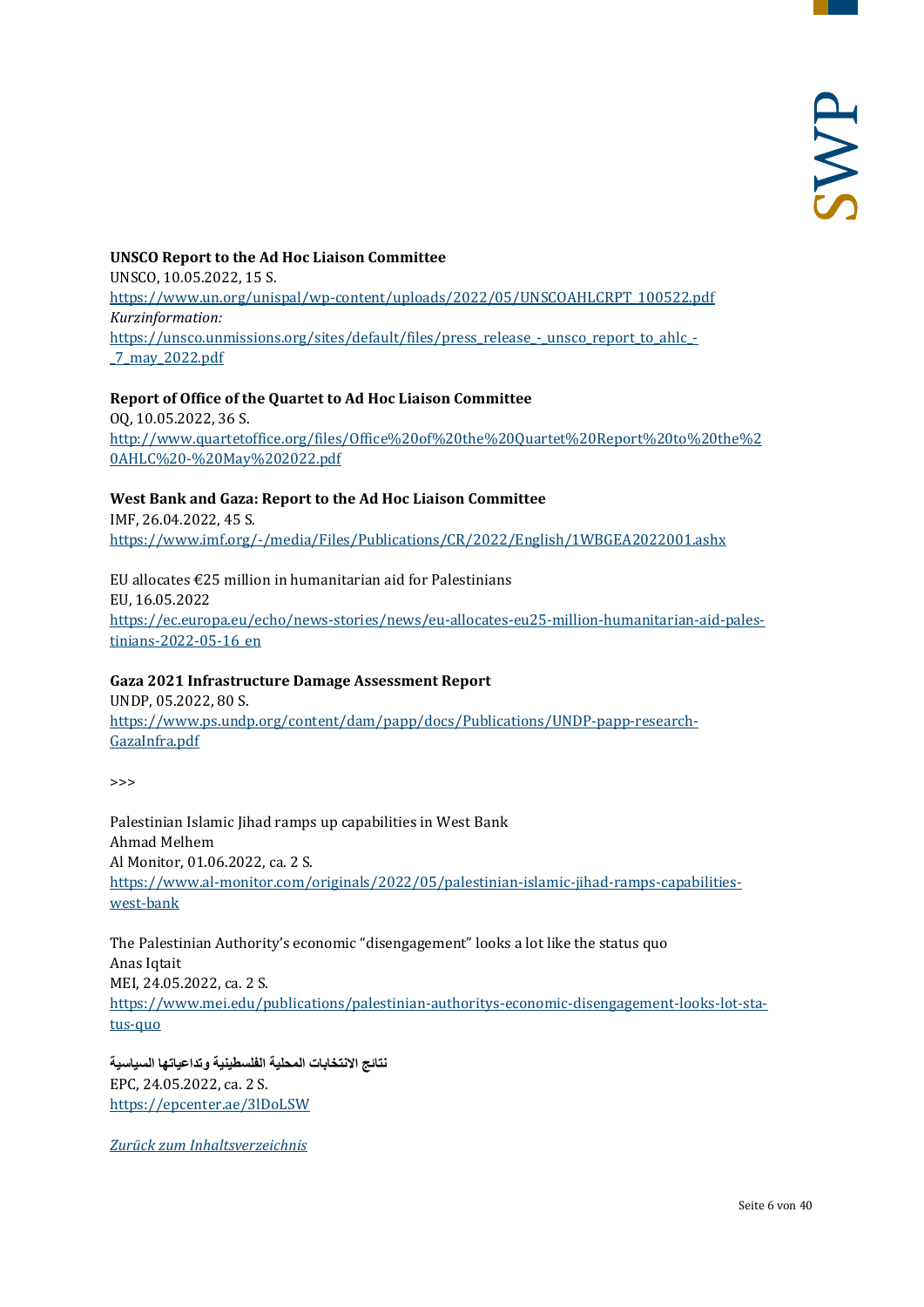## <span id="page-6-0"></span>**> Israel**

Joint Statement on the Meeting of the U.S.-Israel Strategic Consultative Group The White House, 01.06.2022 [https://www.whitehouse.gov/briefing-room/statements-releases/2022/06/01/joint-statement](https://www.whitehouse.gov/briefing-room/statements-releases/2022/06/01/joint-statement-on-the-meeting-of-the-u-s-israel-strategic-consultative-group/)[on-the-meeting-of-the-u-s-israel-strategic-consultative-group/](https://www.whitehouse.gov/briefing-room/statements-releases/2022/06/01/joint-statement-on-the-meeting-of-the-u-s-israel-strategic-consultative-group/)

#### **Mehr Zusammenarbeit mit Israel im Sicherheitsbereich**

BMI, 31.05.2022 [https://www.bmi.bund.de/SharedDocs/kurzmeldungen/DE/2022/05/israel-zusammenarbeit](https://www.bmi.bund.de/SharedDocs/kurzmeldungen/DE/2022/05/israel-zusammenarbeit-sicherheitsfragen.html)[sicherheitsfragen.html](https://www.bmi.bund.de/SharedDocs/kurzmeldungen/DE/2022/05/israel-zusammenarbeit-sicherheitsfragen.html)

Stärker für Antisemitismus sensibilisieren: Zusammenarbeit mit Gedenkstätte Yad Vashem vereinbart

"... Absichtserklärung zur Kooperation in der Aus- und Fortbildung bei Bundespolizei und Bundeskriminalamt ..."

BMI, 31.05.2022

<https://www.bmi.bund.de/SharedDocs/pressemitteilungen/DE/2022/05/israel-reise.html> Weiter Informationen:

<https://www.bmi.bund.de/SharedDocs/pressemitteilungen/DE/2022/05/israelreise.html>

## **FM Lapid's remarks to the 2022 Africa - Israel Conference**

MFA Israel, 31.05.2022, 4 S.

[https://www.gov.il/en/departments/news/fm-lapid-s-remarks-to-the-2022-africa-israel-confer](https://www.gov.il/en/departments/news/fm-lapid-s-remarks-to-the-2022-africa-israel-conference-31-may-2022)[ence-31-may-2022](https://www.gov.il/en/departments/news/fm-lapid-s-remarks-to-the-2022-africa-israel-conference-31-may-2022)

Joint Statement on the 3+1 (Republic of Cyprus, Greece, Israel + United States) Foreign Ministerial US DoS, 09.05.2022 [https://www.state.gov/joint-statement-on-the-31-republic-of-cyprus-greece-israel-united-states](https://www.state.gov/joint-statement-on-the-31-republic-of-cyprus-greece-israel-united-states-foreign-ministerial/)[foreign-ministerial/](https://www.state.gov/joint-statement-on-the-31-republic-of-cyprus-greece-israel-united-states-foreign-ministerial/)

>>>

Turkey and Israel: A Relationship Unlikely to be Fully Rekindled Duncan Randall Foreign Policy Research Institute, 03.03.2022, ca. 3 S. [https://www.fpri.org/article/2022/03/turkey-and-israel-a-relationship-unlikely-to-be-fully-rekin](https://www.fpri.org/article/2022/03/turkey-and-israel-a-relationship-unlikely-to-be-fully-rekindled/)[dled/](https://www.fpri.org/article/2022/03/turkey-and-israel-a-relationship-unlikely-to-be-fully-rekindled/)

>>>

**ُّ التصدع الدیني-العلماني في إسرائیل في ظل حكومة بینت-لبید: قضایا التوتر وتداعیاتھ السیاسیة مھند مصطفى** EPC, 23.05.2022, ca. 2 S. <https://epcenter.ae/3wLecT1>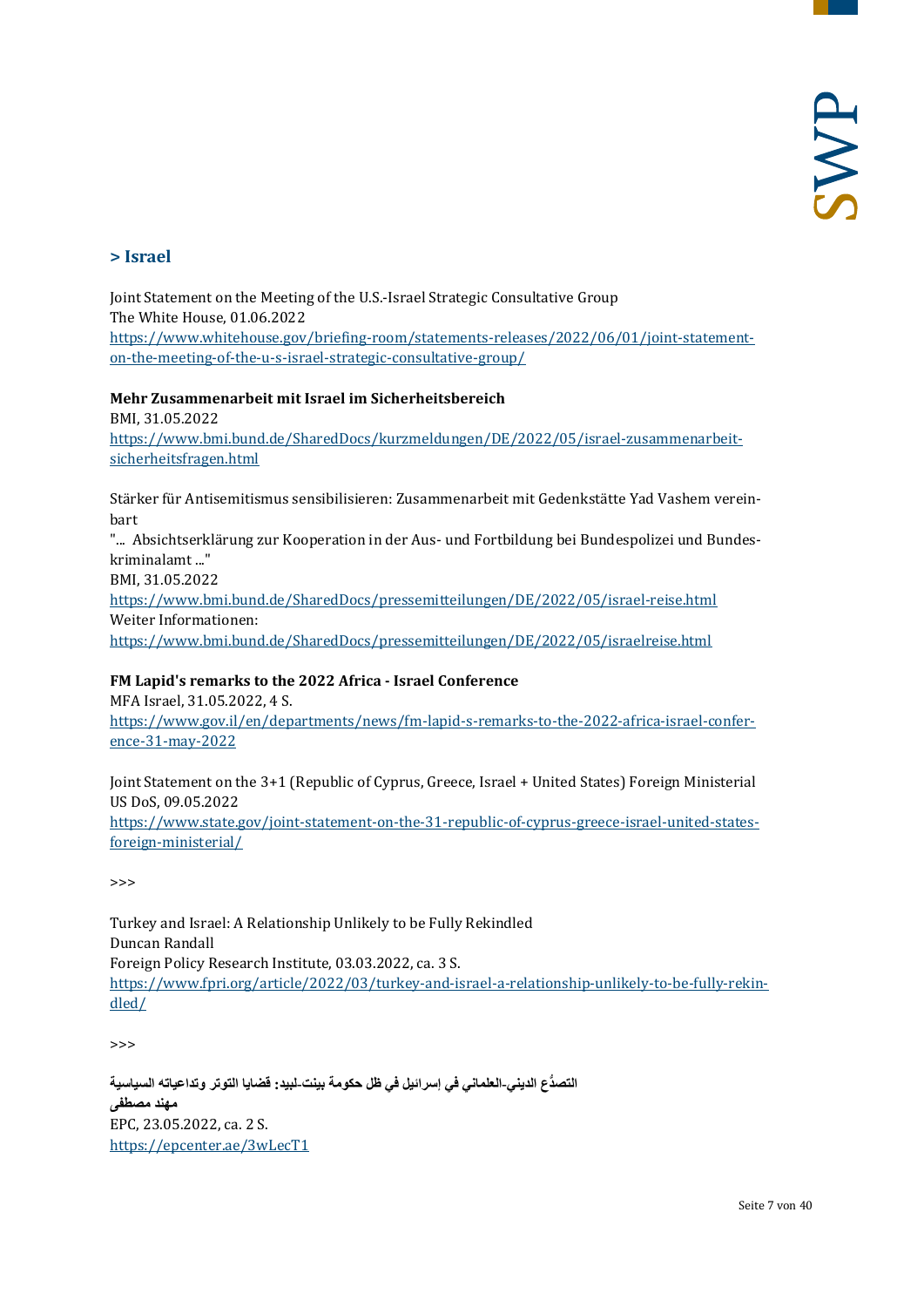'Revenge of the jobniks'? Soldier representation and resistance in contemporary Israeli popular culture Daphne Inbar & Oren Barak In: British Journal of Middle Eastern Studies, Volume 49, Issue 2 (05.2022), S. 248-266. *Abstract und Download für SWP:* <https://doi.org/10.1080/13530194.2020.1788921>

Not All Who Ascend Remain: Afro-Asian Jewish Returnees from Israel Bryan K. Roby In: International Journal of Middle East Studies (online first), 04.2022, 22 S. *Abstract und Download für SWP:* <https://doi.org/10.1017/S0020743822000101>

<span id="page-7-0"></span>*[Zurück zum Inhaltsverzeichnis](#page-0-0)*

## **> Israel - arabische Länder**

**Israel-UAE to sign historic Free Trade Agreement**  MFA Israel, 30.05.2022 [https://www.gov.il/en/departments/news/israel-uae-to-sign-historic-free-trade-agreement-30](https://www.gov.il/en/departments/news/israel-uae-to-sign-historic-free-trade-agreement-30-may-2022) [may-2022](https://www.gov.il/en/departments/news/israel-uae-to-sign-historic-free-trade-agreement-30-may-2022)

>>>

Israel-UAE economic relations grow further with free trade agreement Al Monitor, 31.05.2022, ca. 2 S. [https://www.al-monitor.com/originals/2022/05/israel-uae-economic-relations-grow-further](https://www.al-monitor.com/originals/2022/05/israel-uae-economic-relations-grow-further-free-trade-agreement)[free-trade-agreement](https://www.al-monitor.com/originals/2022/05/israel-uae-economic-relations-grow-further-free-trade-agreement)

**US Relations with Arab Gulf States: A Passing Crisis?** Yoel Guzansky, Eldad Shavit INSS, 30.05.2022, 5 S. <https://www.inss.org.il/wp-content/uploads/2022/05/no.-1602.pdf>

Until Israel deals with the Israeli-Palestinian conflict, it can't lead in the region Jean-Loup Samaan Atlantic Council, 23.05.2022, ca. 2 S. + Links [https://www.atlanticcouncil.org/blogs/menasource/until-israel-deals-with-the-israeli-palestinian](https://www.atlanticcouncil.org/blogs/menasource/until-israel-deals-with-the-israeli-palestinian-conflict-it-cant-lead-in-the-region/)[conflict-it-cant-lead-in-the-region/](https://www.atlanticcouncil.org/blogs/menasource/until-israel-deals-with-the-israeli-palestinian-conflict-it-cant-lead-in-the-region/)

*[Zurück zum Inhaltsverzeichnis](#page-0-0)*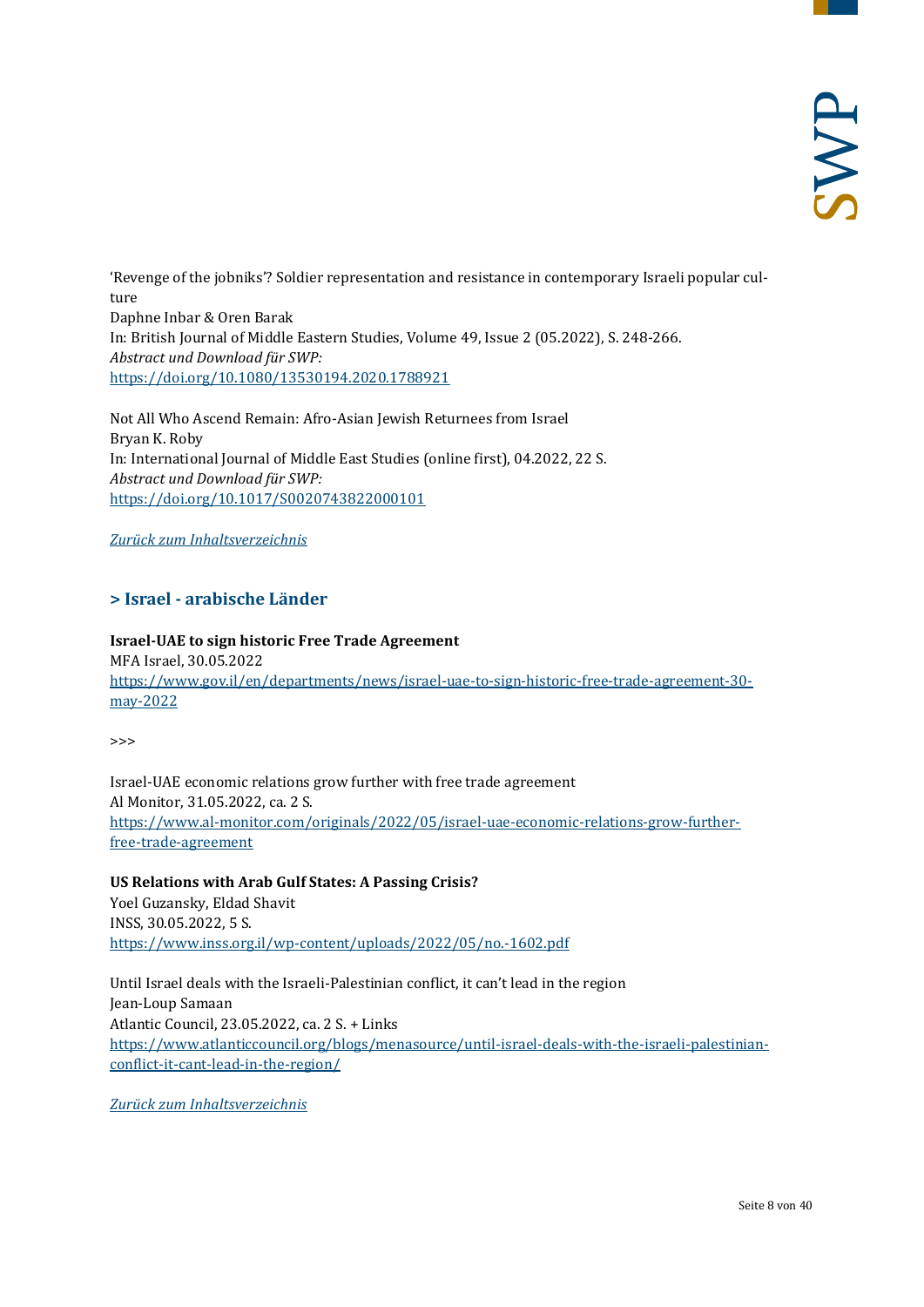## <span id="page-8-0"></span>**> Israel / Syrien**

**I almost negotiated Israel-Syria peace. Here's how it happened.** "... an excerpt from Frederic Hof's USIP Press book ..." Frederic C. Hof USIP, 01.06.2022, ca. 5 S. [https://www.usip.org/publications/2022/06/i-almost-negotiated-israel-syria-peace-heres-how-it](https://www.usip.org/publications/2022/06/i-almost-negotiated-israel-syria-peace-heres-how-it-happened)[happened](https://www.usip.org/publications/2022/06/i-almost-negotiated-israel-syria-peace-heres-how-it-happened) *Siehe:* **Reaching for the Heights: The Inside Story of a Secret Attempt to Reach a Syrian-Israeli Peace**  Frederic C. Hof USIP Press, 04.2022, 216 S. *Übersicht und Bestellung:* <https://bookstore.usip.org/browse/book/9781601278708/Reaching-for-the-Heights>

<span id="page-8-1"></span>*[Zurück zum Inhaltsverzeichnis](#page-0-0)*

## **> Israel / Libanon**

**Fortsetzung der Beteiligung bewaffneter deutscher Streitkräfte an der "United Nations Interim Force in Lebanon" (UNIFIL) - Antrag der BR** BT, 11.05.2022 *Vorgang und Downloads (inkl. Beratung im BT-Plenum am 20.05.):* [https://dip.bundestag.de/vorgang/fortsetzung-der-beteiligung-bewaffneter-deutscher](https://dip.bundestag.de/vorgang/fortsetzung-der-beteiligung-bewaffneter-deutscher-streitkr%C3%A4fte-an-der-united-nations/287559)[streitkr%C3%A4fte-an-der-united-nations/287559](https://dip.bundestag.de/vorgang/fortsetzung-der-beteiligung-bewaffneter-deutscher-streitkr%C3%A4fte-an-der-united-nations/287559)

<span id="page-8-2"></span>*[Zurück zum Inhaltsverzeichnis](#page-0-0)*

## **> Libanon**

**Security Council Press Statement on Lebanon** UNSC, 25.05.2022 <https://www.un.org/press/en/2022/sc14905.doc.htm>

Congratulating Lebanon on Parliamentary Elections, Secretary-General Looks Forward to Swift Formation of Inclusive Government, Expedited Economic Recovery UN, 16.05.2022 <https://www.un.org/press/en/2022/sgsm21277.doc.htm>

Parliamentary Elections in Lebanon US DoS, 20.05.2022 <https://www.state.gov/parliamentary-elections-in-lebanon/>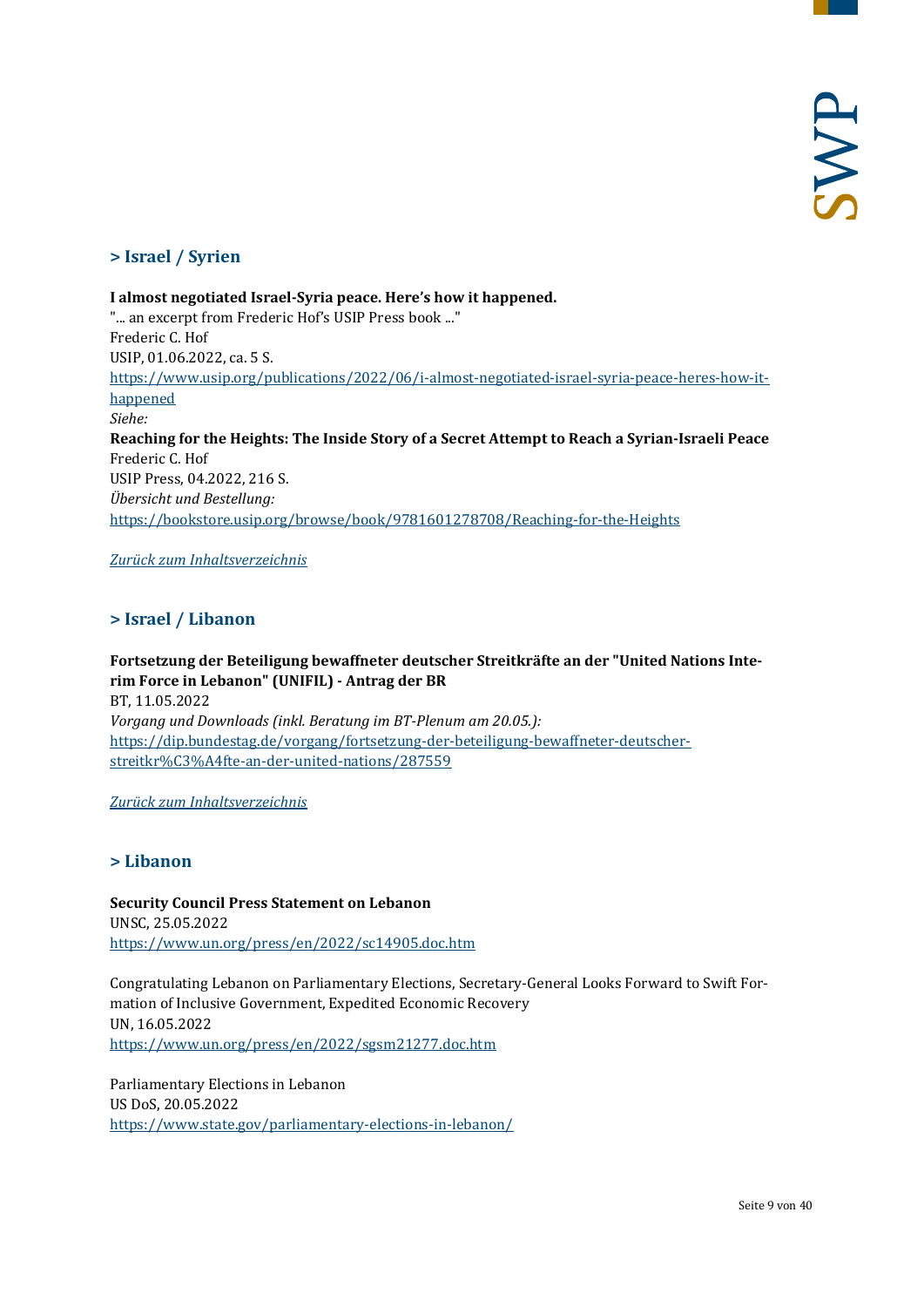Lebanon: Statement by the High Representative on the parliamentary elections EEAS, 27.05.2022 [https://www.eeas.europa.eu/eeas/lebanon-statement-high-representative-parliamentary](https://www.eeas.europa.eu/eeas/lebanon-statement-high-representative-parliamentary-elections_en)[elections\\_en](https://www.eeas.europa.eu/eeas/lebanon-statement-high-representative-parliamentary-elections_en)

**Statement of the International Support Group for Lebanon** EEAS, 20.05.2022 [https://www.eeas.europa.eu/delegations/lebanon/statement-international-support-group](https://www.eeas.europa.eu/delegations/lebanon/statement-international-support-group-lebanon-8_en)[lebanon-8\\_en](https://www.eeas.europa.eu/delegations/lebanon/statement-international-support-group-lebanon-8_en)

Targeting Hizballah Financial Facilitator's Abuse of the Business Sector US DoS, 19.05.2022 <https://www.state.gov/targeting-hizballah-financial-facilitators-abuse-of-the-business-sector/> Weiter Informationen: <https://home.treasury.gov/news/press-releases/jy0796>

## **Implementation of Security Council resolution 1559 (2004) - Thirty-fifth semi-annual report of the Secretary-General**

UNSC, 22.04.2022, 9 S. <https://undocs.org/S/2022/345> @WAO

Lebanon: UN expert warns of 'failing State' amid widespread poverty UN-OHCHR, 11.05.2022, ca. 2 S. [https://www.ohchr.org/en/press-releases/2022/05/lebanon-un-expert-warns-failing-state](https://www.ohchr.org/en/press-releases/2022/05/lebanon-un-expert-warns-failing-state-amid-widespread-poverty)[amid-widespread-poverty](https://www.ohchr.org/en/press-releases/2022/05/lebanon-un-expert-warns-failing-state-amid-widespread-poverty) *Siehe:* **Visit to Lebanon - Report of the Special Rapporteur on extreme poverty and human rights, Olivier De Schutter** UNGA, 11.04.2022, 20 S. <https://undocs.org/A/HRC/50/38/Add.1>

>>>

## **Lebanon just had an election. Its result? Curb the optimism.** David Daoud Atlantic Council, 31.05.2022, ca. 2 S. [https://www.atlanticcouncil.org/blogs/menasource/lebanon-just-had-an-election-its-result-curb](https://www.atlanticcouncil.org/blogs/menasource/lebanon-just-had-an-election-its-result-curb-the-optimism/)[the-optimism/](https://www.atlanticcouncil.org/blogs/menasource/lebanon-just-had-an-election-its-result-curb-the-optimism/)

The Impending Void Michael Young "There is no consensus on Lebanon's next president, and the country is likely to soon enter a long period of stalemate. ..." Diwan, 30.05.2022, ca. 2 S.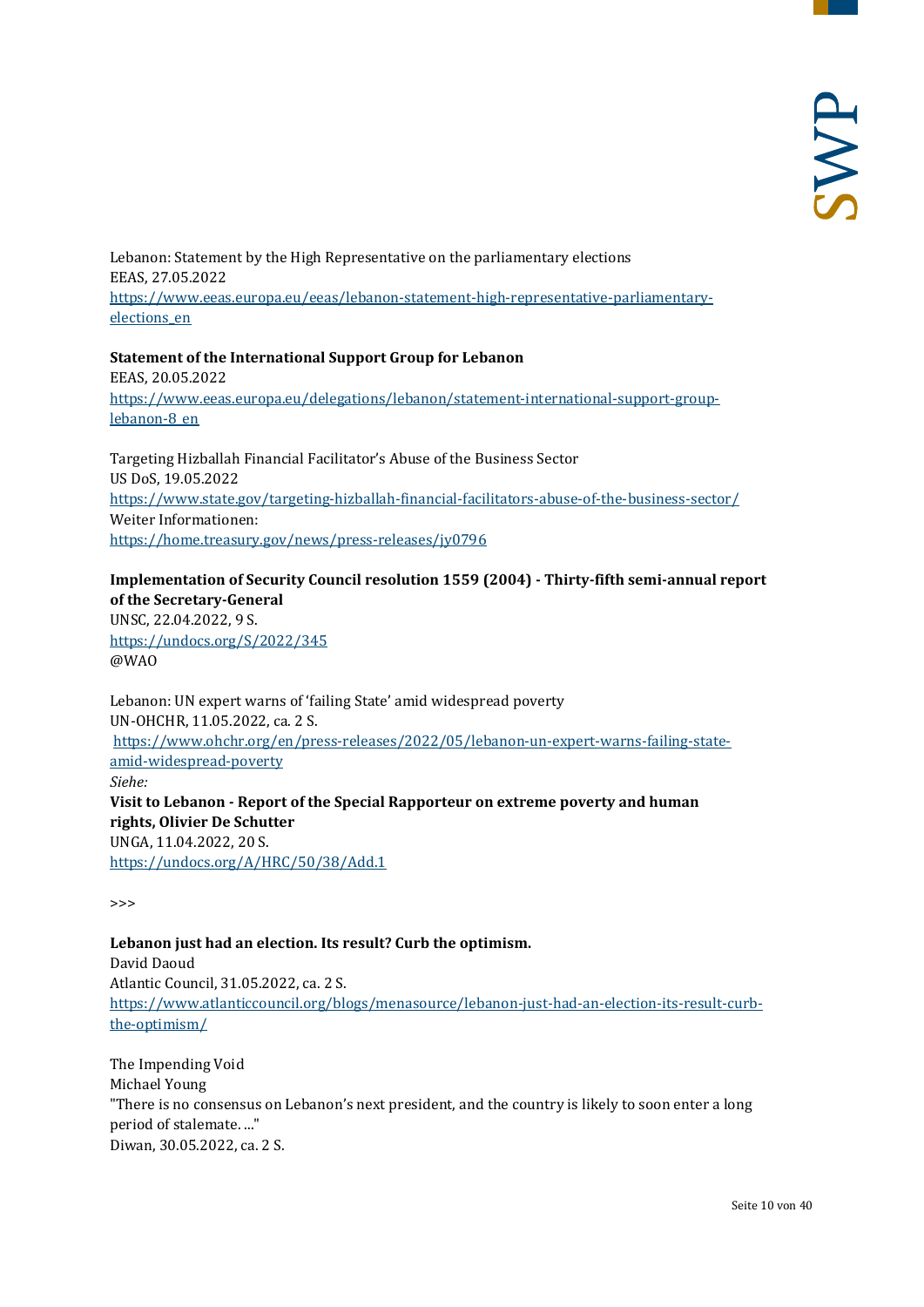<https://carnegie-mec.org/diwan/87210>

**Q&A: Lebanon's Elections Portend Protracted Political Vacuum** David Wood ICG, 23.05.2022, ca. 3 S. [https://www.crisisgroup.org/middle-east-north-africa/east-mediterranean-mena/lebanon/leba](https://www.crisisgroup.org/middle-east-north-africa/east-mediterranean-mena/lebanon/lebanons-elections-portend-protracted-political-vacuum)[nons-elections-portend-protracted-political-vacuum](https://www.crisisgroup.org/middle-east-north-africa/east-mediterranean-mena/lebanon/lebanons-elections-portend-protracted-political-vacuum)

Lebanon's New Parliament: Cause for Cautious Optimism? Issam Kayssi Diwan, 20.05.2022, ca. 2 S. <https://carnegie-mec.org/diwan/87171>

الانتخابات النيابية اللبنانية 2022: تحولات سياسية واستحقاقات معطَّلة **مھند الحاج علي** Al Jazeera Centre for Studies, 19.05.2022, 7 S. <https://tinyurl.com/mr3y5b6f>

Lebanon's Parliamentary Elections: Prospects and Pitfalls Maroun Sfeir TIMEP, 12.05.2022, ca. 2 S. [https://timep.org/commentary/analysis/lebanons-parliamentary-elections-prospects-and-pit](https://timep.org/commentary/analysis/lebanons-parliamentary-elections-prospects-and-pitfalls/)[falls/](https://timep.org/commentary/analysis/lebanons-parliamentary-elections-prospects-and-pitfalls/)

Lebanon's Vote and the Prospect of Long-awaited Political Reform Osama Gharizi USIP, 19.05.2022, ca. 3 S. [https://www.usip.org/publications/2022/05/lebanons-vote-and-prospect-long-awaited-political](https://www.usip.org/publications/2022/05/lebanons-vote-and-prospect-long-awaited-political-reform)[reform](https://www.usip.org/publications/2022/05/lebanons-vote-and-prospect-long-awaited-political-reform)

A Preliminary Reading into Lebanon's Parliamentary Elections Halim Shebaya ACW, 18.05.2022, ca. 3 S. <https://arabcenterdc.org/resource/a-preliminary-reading-into-lebanons-parliamentary-elections/>

Hezbollah-Shia Dynamics and Lebanon's Election: Challenges, Opportunities, and Policy Implications Hanin Ghaddar, Bashshar Haydar, David Schenker WINEP, 17.05.2022, ca. 2 S. + Webcast [https://www.washingtoninstitute.org/policy-analysis/hezbollah-shia-dynamics-and-lebanons](https://www.washingtoninstitute.org/policy-analysis/hezbollah-shia-dynamics-and-lebanons-election-challenges-opportunities-and-policy)[election-challenges-opportunities-and-policy](https://www.washingtoninstitute.org/policy-analysis/hezbollah-shia-dynamics-and-lebanons-election-challenges-opportunities-and-policy)

**What Hezbollah's Parliamentary Loss Means for Lebanon** Hanin Ghaddar WINEP, 16.05.2022, ca. 2 S.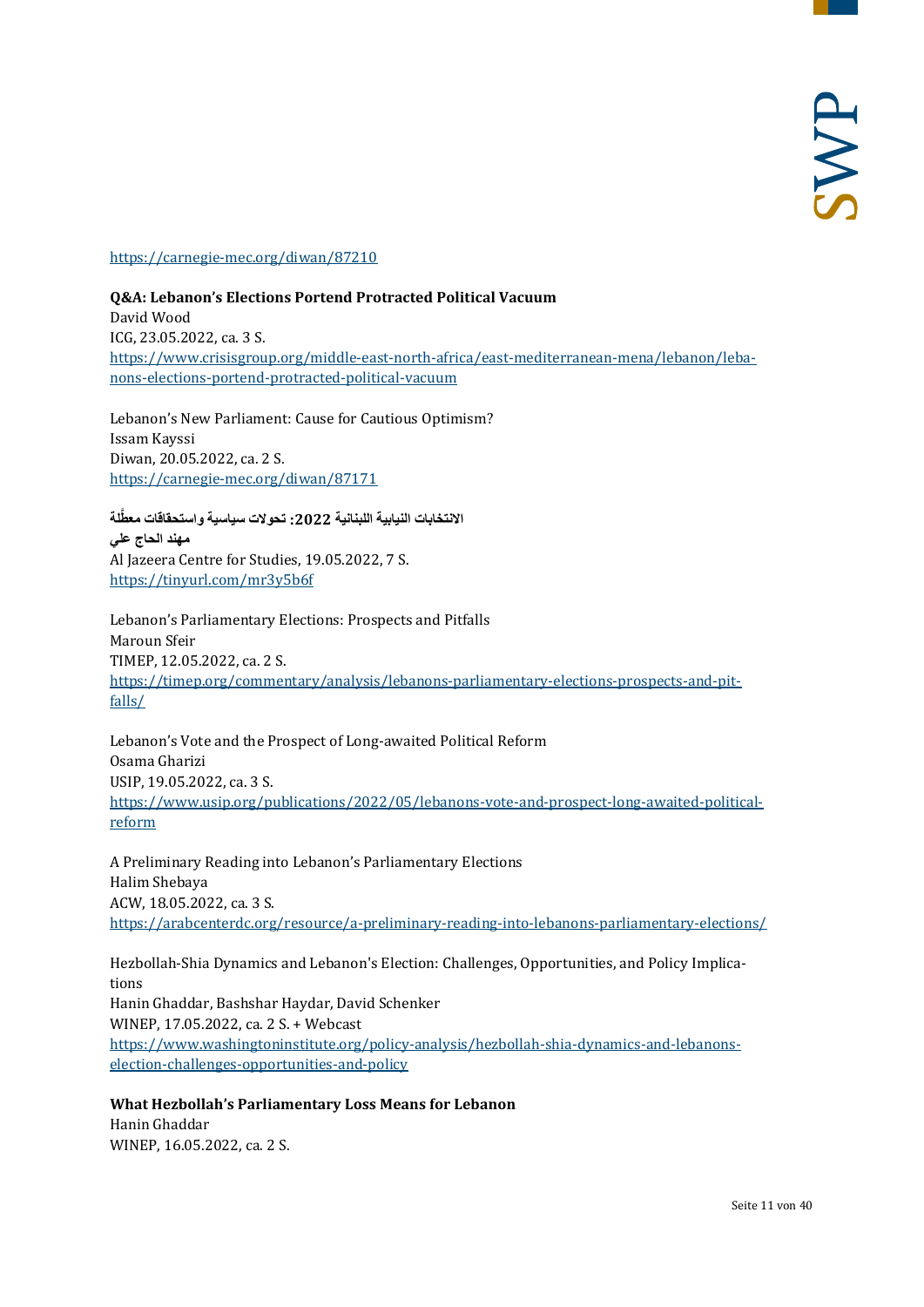[https://www.washingtoninstitute.org/policy-analysis/what-hezbollahs-parliamentary-loss](https://www.washingtoninstitute.org/policy-analysis/what-hezbollahs-parliamentary-loss-means-lebanon)[means-lebanon](https://www.washingtoninstitute.org/policy-analysis/what-hezbollahs-parliamentary-loss-means-lebanon)

Lebanon's Elections Are a Pyrrhic Victory for the Corrupt Status Quo Thanassis Cambanis WPR, 17.05.2022, ca. 2 S. *Preview:* [https://www.worldpoliticsreview.com/trend-lines/30544/despite-elections-lebanon-politics-will](https://www.worldpoliticsreview.com/trend-lines/30544/despite-elections-lebanon-politics-will-remain-corrupt)[remain-corrupt](https://www.worldpoliticsreview.com/trend-lines/30544/despite-elections-lebanon-politics-will-remain-corrupt) *Volltext für SWP auf Anfrage von mir!*

How deep is Lebanon's bottomless pit? Sami Zoughaib, Wassim Maktabi The Policy Initiative, 30.05.2022, ca. 2 S. [http://www.thepolicyinitiative.org/article/details/157/how-deep-is-lebanon%E2%80%99s-bot](http://www.thepolicyinitiative.org/article/details/157/how-deep-is-lebanon%E2%80%99s-bottomless-pit)[tomless-pit](http://www.thepolicyinitiative.org/article/details/157/how-deep-is-lebanon%E2%80%99s-bottomless-pit)

<span id="page-11-0"></span>*[Zurück zum Inhaltsverzeichnis](#page-0-0)*

## **> Libanon / Syrien**

**Webinar: The interconnectivity of Syria's and Lebanon's economic landscapes - Examining the interrelation between the economic situations in Syria and Lebanon** Ruth Citrin, Lina Khatib, Zaki Mehchy, Jihad Yazigi Chatham House, 14.06.2022, 2:00PM TO 3:00PM *Übersicht und Registrierung:* [https://www.chathamhouse.org/events/all/research-event/interconnectivity-syrias-and-le](https://www.chathamhouse.org/events/all/research-event/interconnectivity-syrias-and-lebanons-economic-landscapes)[banons-economic-landscapes](https://www.chathamhouse.org/events/all/research-event/interconnectivity-syrias-and-lebanons-economic-landscapes)

**Smuggling between Syria and Lebanon, and from Syria to Jordan: The Evolution and Delegation of a Practice** Joseph Daher, Nizar Ahmad and Salwan Taha Cadmus-EUI, 19.04.2022, 11 S. [https://cadmus.eui.eu/bitstream/handle/1814/74453/QM-AX-22-032-EN-N.pdf](https://cadmus.eui.eu/bitstream/handle/1814/74453/QM-AX-22-032-EN-N.pdf?sequence=1&isAllowed=y)

<span id="page-11-1"></span>*[Zurück zum Inhaltsverzeichnis](#page-0-0)*

## **> Syrien**

Syria: Council extends sanctions against the regime for another year EU, 31.05.2022 [https://www.consilium.europa.eu/en/press/press-releases/2022/05/31/syria-council-extends](https://www.consilium.europa.eu/en/press/press-releases/2022/05/31/syria-council-extends-sanctions-against-the-regime-for-another-year/)[sanctions-against-the-regime-for-another-year/](https://www.consilium.europa.eu/en/press/press-releases/2022/05/31/syria-council-extends-sanctions-against-the-regime-for-another-year/)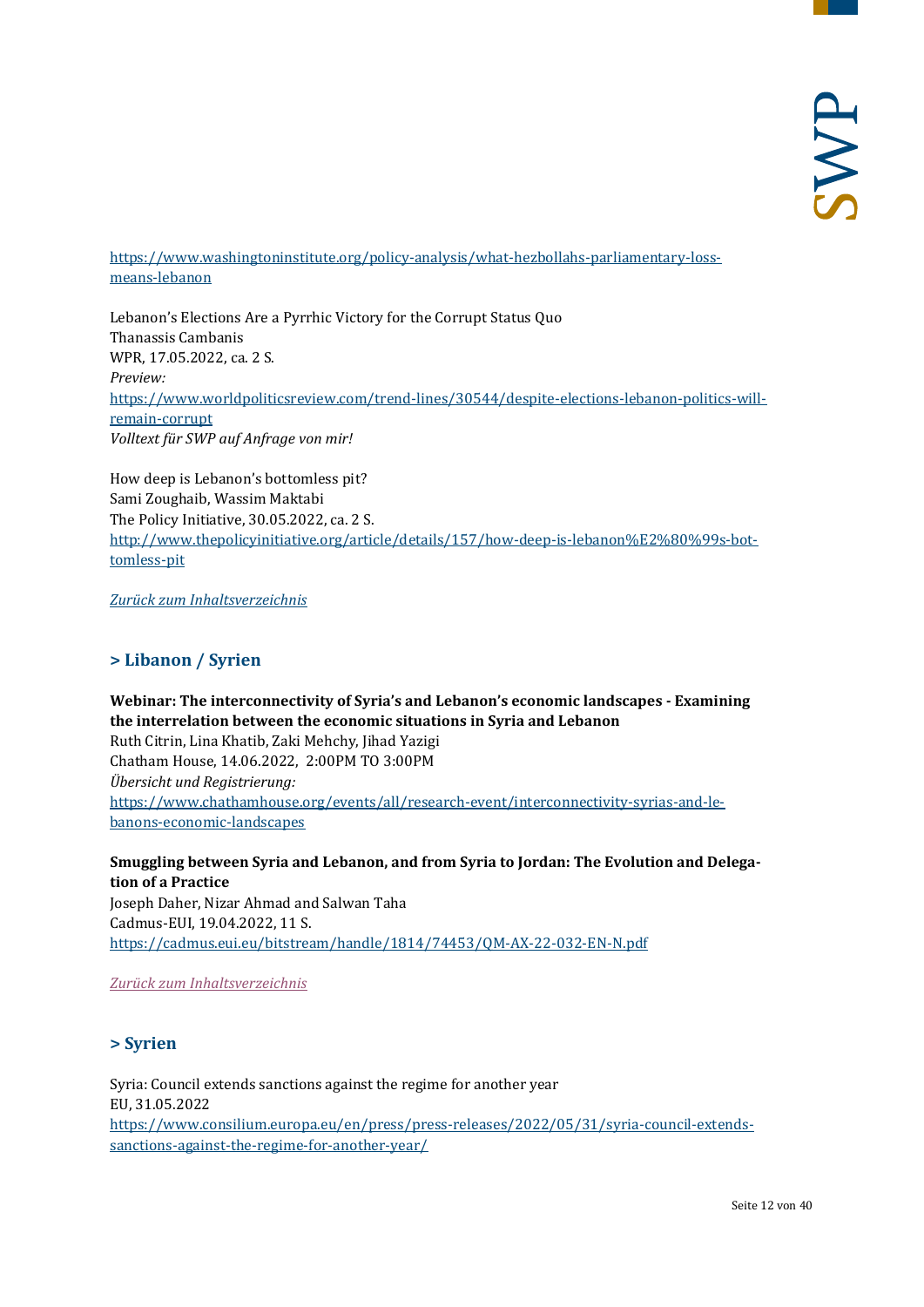**UN Syria Commission calls on Security Council to ensure live-saving humanitarian aid to Syria: "Unconscionable to consider closing last border crossing when needs are at their highest"**

UN-OHCHR, 26.05.2022, ca. 2 S. [https://www.ohchr.org/en/press-releases/2022/05/un-syria-commission-calls-security-council](https://www.ohchr.org/en/press-releases/2022/05/un-syria-commission-calls-security-council-ensure-live-saving-humanitarian)[ensure-live-saving-humanitarian](https://www.ohchr.org/en/press-releases/2022/05/un-syria-commission-calls-security-council-ensure-live-saving-humanitarian)

## **Funding Not Enough to Meet Rising Humanitarian Needs in Syria, Top Official Tells Security Council, as Members Diverge Over Delivery Methods**

UNSC, 20.05.2022, ca. 3 S. <https://www.un.org/press/en/2022/sc14897.doc.htm> *Meeting Record (19 S.):* <https://undocs.org/en/S/PV.9038>

Transcript of Press Stakeout of United Nations Special Envoy for Syria Mr. Geir O. Pedersen After Meeting with Minister of Foreign Affairs and Expatriates Mr. Faisal Mikdad OSES, 22.05.2022 [https://specialenvoysyria.unmissions.org/transcript-press-stakeout-united-nations-special-envoy](https://specialenvoysyria.unmissions.org/transcript-press-stakeout-united-nations-special-envoy-syria-mr-geir-o-pedersen-after-meeting-1)[syria-mr-geir-o-pedersen-after-meeting-1](https://specialenvoysyria.unmissions.org/transcript-press-stakeout-united-nations-special-envoy-syria-mr-geir-o-pedersen-after-meeting-1)

**Joint Statement on Syria** - United States, the Arab League, Egypt, the European Union, France, Germany, Greece, Iraq, Italy, Japan, Jordan, Kuwait, Lebanon, Norway, Qatar, Saudi Arabia, Sweden, Turkey, the United Arab Emirates, and the United Kingdom US DoS, 12.05.2022 <https://www.state.gov/joint-statement-on-syria/>

## **Supporting the future of Syria and the region - Brussels VI Conference, 9-10 May 2022: Chairs' statement (including details on pledges)**

EU, 10.05.2022, 13 S. [https://www.consilium.europa.eu//media/56061/20220511\\_chair\\_statement\\_v5.pdf](https://www.consilium.europa.eu/media/56061/20220511_chair_statement_v5.pdf) *Geir O. Pedersen Remarks:* [https://specialenvoysyria.unmissions.org/united-nations-special-envoy-syria-mr-geir-o-pedersen](https://specialenvoysyria.unmissions.org/united-nations-special-envoy-syria-mr-geir-o-pedersen-remarks-brussels-conferences-brussels)[remarks-brussels-conferences-brussels](https://specialenvoysyria.unmissions.org/united-nations-special-envoy-syria-mr-geir-o-pedersen-remarks-brussels-conferences-brussels) *Webseite mit weiteren Informationen:* [https://www.eeas.europa.eu/eeas/brussels-vi-conference-supporting-future-syria-and-region\\_en](https://www.eeas.europa.eu/eeas/brussels-vi-conference-supporting-future-syria-and-region_en)

Syria: 'Largest-ever number' in need, warns UN relief chief UN, 20.05.2022, ca. 2 S. <https://news.un.org/en/story/2022/05/1118732>

## **Executive Summary: Review of the Civilian Casualty Incident that Occurred on 18 March 2019 in Baghuz, Syria** US DoD, 11.05.2022, 2 S.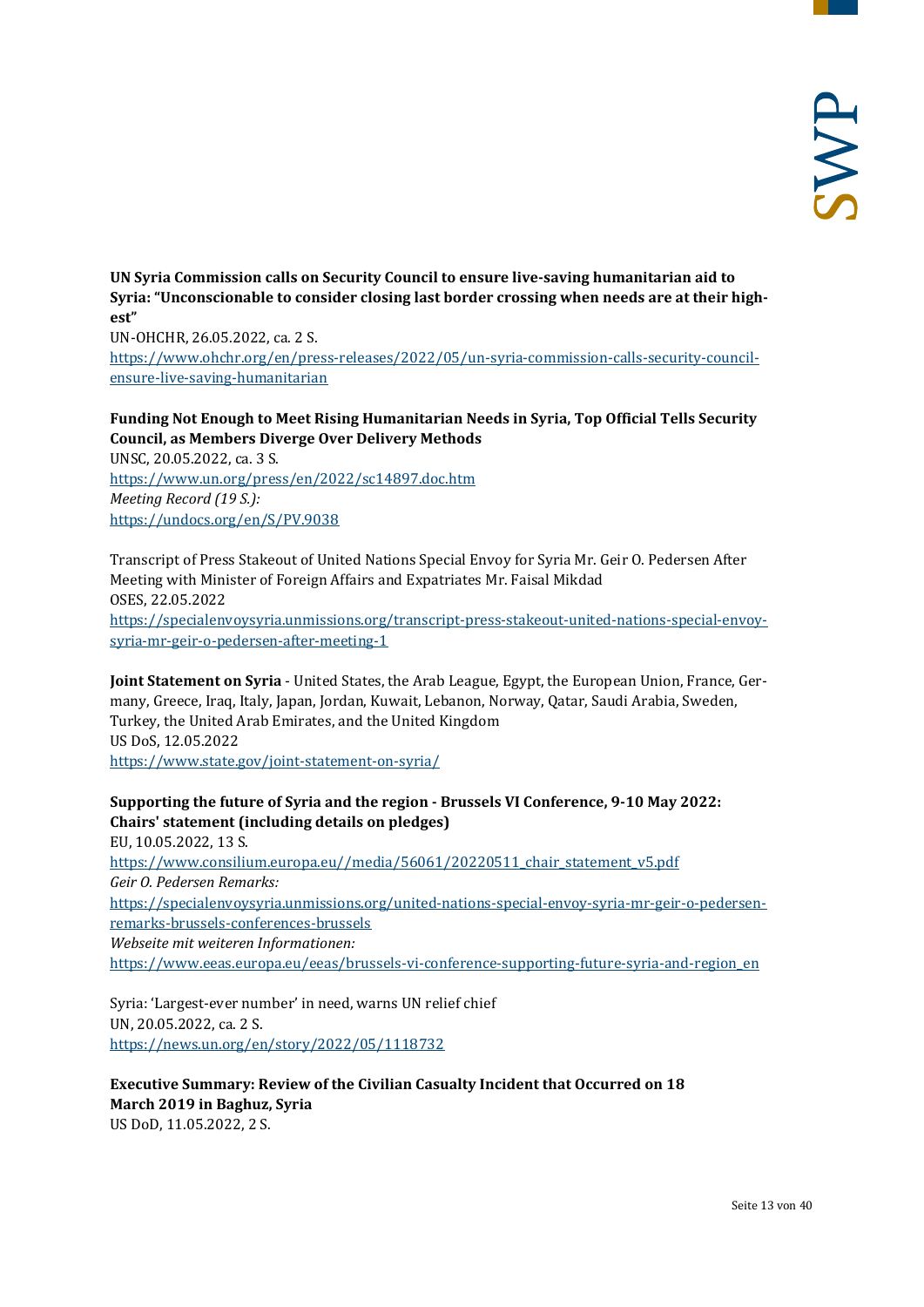[https://media.defense.gov/2022/May/17/2002999192/-1/-1/1/EXECUTIVE-SUMMARY-](https://media.defense.gov/2022/May/17/2002999192/-1/-1/1/EXECUTIVE-SUMMARY-INDEPENDENT-REVIEW-OF-18-MARCH-2019-CIVILIAN-CASUALTY-INCIDENT-IN-BAGHUZ-SYRIA.PDF)[INDEPENDENT-REVIEW-OF-18-MARCH-2019-CIVILIAN-CASUALTY-INCIDENT-IN-BAGHUZ-](https://media.defense.gov/2022/May/17/2002999192/-1/-1/1/EXECUTIVE-SUMMARY-INDEPENDENT-REVIEW-OF-18-MARCH-2019-CIVILIAN-CASUALTY-INCIDENT-IN-BAGHUZ-SYRIA.PDF)[SYRIA.PDF](https://media.defense.gov/2022/May/17/2002999192/-1/-1/1/EXECUTIVE-SUMMARY-INDEPENDENT-REVIEW-OF-18-MARCH-2019-CIVILIAN-CASUALTY-INCIDENT-IN-BAGHUZ-SYRIA.PDF)

>>>

Donors Defy Expectations with \$6.7bn Pledges at Brussels VI Conference COAR, 16.05.2022, 2 S. [https://coar-global.org/2022/05/16/donors-defy-expectations-with-6-7bn-pledges-at-brussels-vi](https://coar-global.org/2022/05/16/donors-defy-expectations-with-6-7bn-pledges-at-brussels-vi-conference/)[conference/](https://coar-global.org/2022/05/16/donors-defy-expectations-with-6-7bn-pledges-at-brussels-vi-conference/)

The Assad Regime's Post-Conflict Narrative in the International Arena Veronica Bellintani TIMEP, 10.05.2022, ca. 3 S. [https://timep.org/commentary/analysis/the-assad-regimes-post-conflict-narrative-in-the-interna](https://timep.org/commentary/analysis/the-assad-regimes-post-conflict-narrative-in-the-international-arena/)[tional-arena/](https://timep.org/commentary/analysis/the-assad-regimes-post-conflict-narrative-in-the-international-arena/)

## **Syria: Ruling over Aleppo's Ruins**

"Aleppo was devastated by bombing and shelling during the Syrian war. It remains unsafe, with residents subject to shakedowns by the regime's security forces and various militias. Damascus and its outside backers should curb this predation as a crucial first step toward the city's recovery. ..." ICG, 09.05.2022, 47 S.

[https://d2071andvip0wj.cloudfront.net/234-syria-aleppos-ruins\\_0.pdf](https://d2071andvip0wj.cloudfront.net/234-syria-aleppos-ruins_0.pdf) @WAO

Syria's new constitution must protect its missing and disappeared persons Sema Nassar, Reem Salahi "... Policy Coordination Group for Syria's Missing and Disappeared (PCG) ..." Chatham House, 01.03.2022, ca. 2 S. [https://kalam.chathamhouse.org/articles/syrias-new-constitution-must-protect-its-missing-and](https://kalam.chathamhouse.org/articles/syrias-new-constitution-must-protect-its-missing-and-disappeared-persons)[disappeared-persons](https://kalam.chathamhouse.org/articles/syrias-new-constitution-must-protect-its-missing-and-disappeared-persons)

Under Pressure: New Plans in Turkey to Ease Syrians' 'Voluntary' Return COAR, 03.05.2022, 11 S. [https://coar-global.org/2022/05/03/under-pressure-new-plans-in-turkey-to-ease-syrians-volun](https://coar-global.org/2022/05/03/under-pressure-new-plans-in-turkey-to-ease-syrians-voluntary-return/)[tary-return/](https://coar-global.org/2022/05/03/under-pressure-new-plans-in-turkey-to-ease-syrians-voluntary-return/)

**مستقبل الشمال السوري في ظل المحاولات التركیة للتطبیع مع دمشق** Strategy-Watch, 09.05.2022, 9 S. <https://strategy-watch.com/wp-content/uploads/220509-Research-and-Studies.pdf>

The Autonomous Administration: A Judicial Approach to Understanding the Model and Experience Sasha Al Alou Omran Center for Strategic Studies, 07.03.2022, 151 S.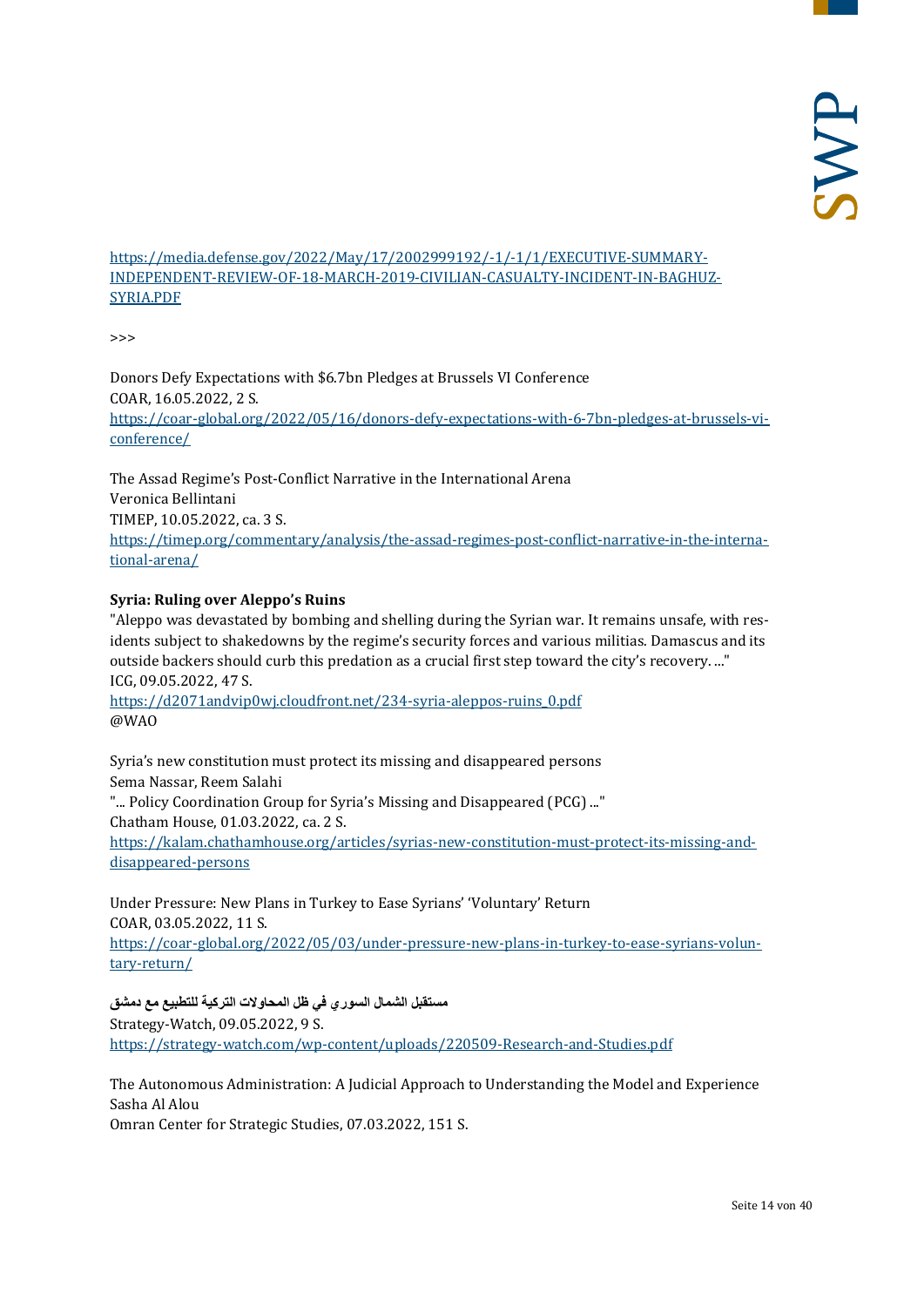[https://omranstudies.org/publications/books/the-autonomous-administration-a-judicial-ap](https://omranstudies.org/publications/books/the-autonomous-administration-a-judicial-approach-to-understanding-the-model-and-experience.html)[proach-to-understanding-the-model-and-experience.html](https://omranstudies.org/publications/books/the-autonomous-administration-a-judicial-approach-to-understanding-the-model-and-experience.html)

**محاولات إصلاح القطاع الأمني في مناطق سیطرة الجیش الوطني السوري** Jusoor, 11.05.2022, 15 S. [https://jusoor.co/content\\_images/users/5/contents/1804.pdf](https://jusoor.co/content_images/users/5/contents/1804.pdf)

**تحولات أمنیة دولیة تلقي بظلالھا على الملف السوري** Strategy-Watch, 16.05.2022, 11 S. <https://strategy-watch.com/wp-content/uploads/220516-Research-and-Studies.pdf>

## **Podcast: Shades of Jihad in Syria**

Dareen Khalifa, Jerome Drevon "... about ISIS in Syria after the death of its leader Abdullah Qardash ..." ICG, 20.05.2022, 01:13h [https://www.crisisgroup.org/middle-east-north-africa/east-mediterranean-mena/syria/shades](https://www.crisisgroup.org/middle-east-north-africa/east-mediterranean-mena/syria/shades-jihad-syria)[jihad-syria](https://www.crisisgroup.org/middle-east-north-africa/east-mediterranean-mena/syria/shades-jihad-syria)

## **The Age of Political Jihadism: A Study of Hayat Tahrir al-Sham**

Aaron Y. Zelin WINEP, 05.2022, 92 S. <https://www.washingtoninstitute.org/media/5547> @WAO

The irony of sectarianism: Sectarianizing by desectarianizing in Syria Mustafa Menshawy In: DOMES, Vol. 31, No. 2 (Spring 2022), S. 131-150. *Abstract und Download (open access):* <https://doi.org/10.1111/dome.12263>

## **Departing 'Secularism': boundary appropriation and extension of the Syrian state in the religious domain since 2011**

Rahaf Aldoughli In: British Journal of Middle Eastern Studies, Volume 49, Issue 2 (05.2022), S. 360-385. *Abstract und Download für SWP:* <https://doi.org/10.1080/13530194.2020.1805299>

<span id="page-14-0"></span>*[Zurück zum Inhaltsverzeichnis](#page-0-0)*

## **> Syrien / Irak**

Joint Communiqué by Ministers of the Global Coalition to Defeat ISIS US DoS, 11.05.2022 <https://www.state.gov/joint-communique-by-ministers-of-the-global-coalition-to-defeat-isis-2/>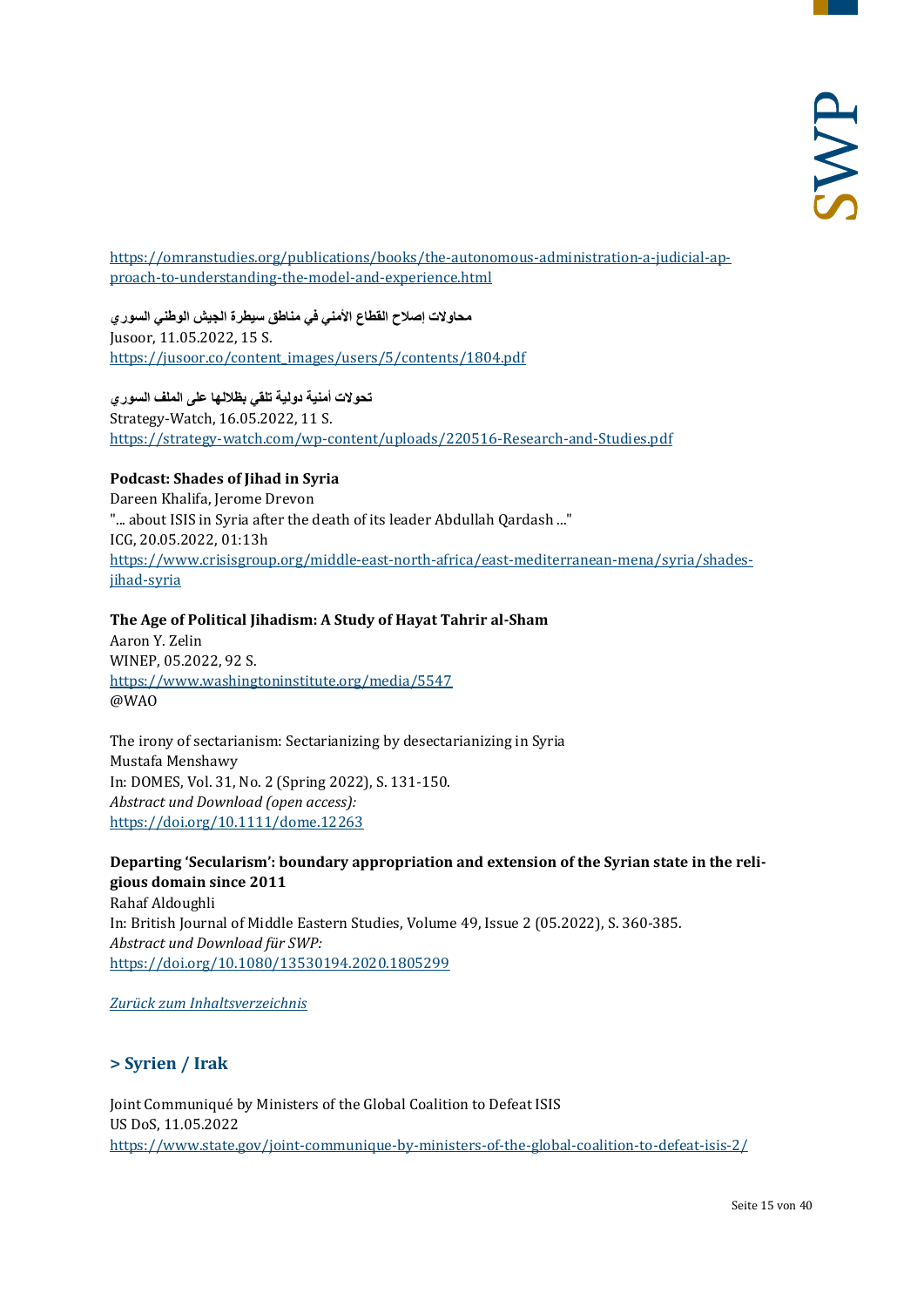>>>

**Turkey's Military Operations in Syria and Iraq**  Salim Çevik SWP Comment, 30.05.2022, 8 S. <https://www.swp-berlin.org/publikation/turkeys-military-operations-in-syria-and-iraq>

**Coming up through the cracks: the Islamic State's resurgence in Syria and Iraq** Patrick Haenni and Arthur Quesnay Cadmus-EUI, 05.04.2022, 14 S. <https://cadmus.eui.eu/bitstream/handle/1814/74418/QM-AX-22-017-EN-N.pdf>

<span id="page-15-0"></span>*[Zurück zum Inhaltsverzeichnis](#page-0-0)*

## **> Irak**

**Security Council Authorizes One-Year Mandate Extension of United Nations Assistance Mission for Iraq, Unanimously Adopting Resolution 2631 (2022)** UNSC, 26.05.2022 <https://www.un.org/press/en/2022/sc14906.doc.htm>

**Implementation of resolution 2576 (2021) - Report of the Secretary-General [UNAMI]** UNSC, 29.04.2022, 15 S. <https://undocs.org/S/2022/368> @WAO

**Iraq's People Still Awaiting Political Class Capable of Addressing Critical Domestic Challenges, Top Official Tells Security Council** UNSC, 17.05.2022, ca. 2 S. <https://www.un.org/press/en/2022/sc14892.doc.htm> *Meeting Record (20 S.):* <https://undocs.org/en/S/PV.9034>

The Iraqi Parliament's Anti-Israel Normalization Law US DoS, 27.05.2022 <https://www.state.gov/the-iraqi-parliaments-anti-israel-normalization-law/>

Völkerrechtliche Implikationen der türkischen Militäroffensive "Claw-Lock" gegen kurdische PKK-Stellungen im Nordirak BT-WD, 17.05.2022, 20 S. [https://www.bundestag.de/resource/blob/896494/ffc70eb3fc4286a190efaebf52509eb9/WD-2-](https://www.bundestag.de/resource/blob/896494/ffc70eb3fc4286a190efaebf52509eb9/WD-2-031-22-pdf-data.pdf) [031-22-pdf-data.pdf](https://www.bundestag.de/resource/blob/896494/ffc70eb3fc4286a190efaebf52509eb9/WD-2-031-22-pdf-data.pdf)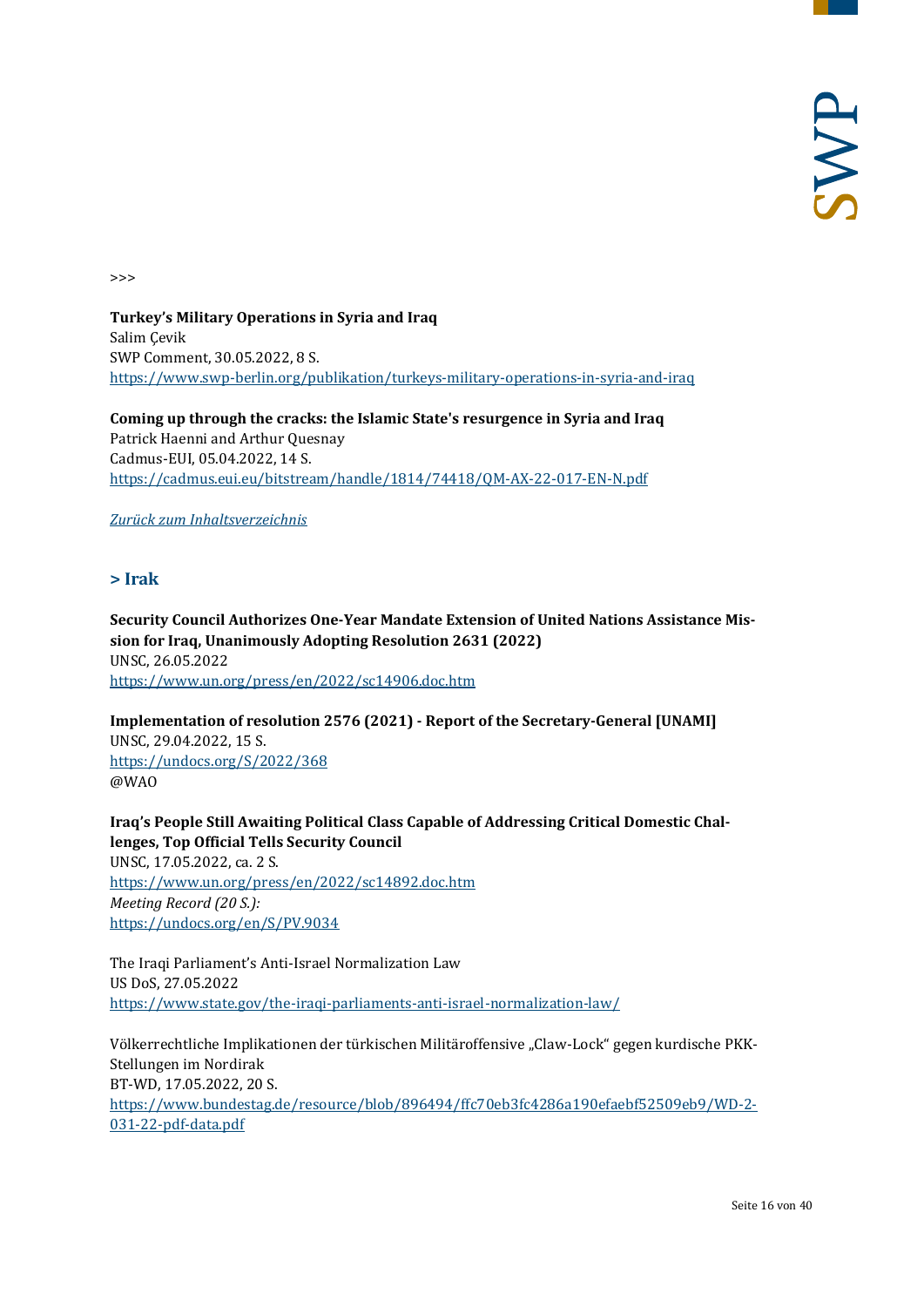>>>

China, Russia, and France in Iraq EPC, 25.05.2022, ca. 3 S. <https://epc.ae/en/details/featured/china-russia-and-france-in-iraq>

#### **The Push for Normalization of Iraq's Relations With Israel Just Backfired**

Thanassis Cambanis WPR, 31.05.2022, ca. 2 S. *Preview:* [https://www.worldpoliticsreview.com/trend-lines/30575/normalization-of-israel-iraq-relations](https://www.worldpoliticsreview.com/trend-lines/30575/normalization-of-israel-iraq-relations-is-not-in-the-cards)[is-not-in-the-cards](https://www.worldpoliticsreview.com/trend-lines/30575/normalization-of-israel-iraq-relations-is-not-in-the-cards) *Volltext für SWP auf Anfrage von mir!*

IRGC: View of the relationship with Kurdistan Region Diyari Salih EPC, 13.05.2022, ca. 3 S. <https://epc.ae/en/details/featured/irgc-view-of-the-relationship-with-kurdistan-region>

The Simmering Standoff Between Shia Parties in Iraq EPC, 23.05.2022, ca. 3 S. <https://epc.ae/en/details/scenario/the-simmering-standoff-between-shia-parties-in-iraq>

Sarkhi's Group in Iraq and its Clash with Shia Mainstream Parties Ali Al Mazloum EPC, 12.05.2022, ca. 2 S. [https://epc.ae/en/details/featured/sarkhi-s-group-in-iraq-and-its-clash-with-shia-mainstream](https://epc.ae/en/details/featured/sarkhi-s-group-in-iraq-and-its-clash-with-shia-mainstream-parties)[parties](https://epc.ae/en/details/featured/sarkhi-s-group-in-iraq-and-its-clash-with-shia-mainstream-parties)

From Spent Force to Tactician: The Evolution of Muqtada al-Sadr Akeel Abbas EPC, 12.05.2022, ca. 2 S. <https://epc.ae/en/details/brief/from-spent-force-to-tactician-the-evolution-of-muqtada-al-sadr>

**Tooth and Nail: Elite Resistance Against Reform in Iraq**  Erwin van Veen Clingendael, 19.05.2022, ca. 5 S. <https://www.clingendael.org/publication/tooth-and-nail-elite-resistance-against-reform-iraq>

**Iraq: Stabilising the Contested District of Sinjar** ICG, 31.05.2022, 37 S. <https://d2071andvip0wj.cloudfront.net/235-iraq-sinjar.pdf> @WAO

**A stubborn threat: Islamic State in Iraq in early 2022**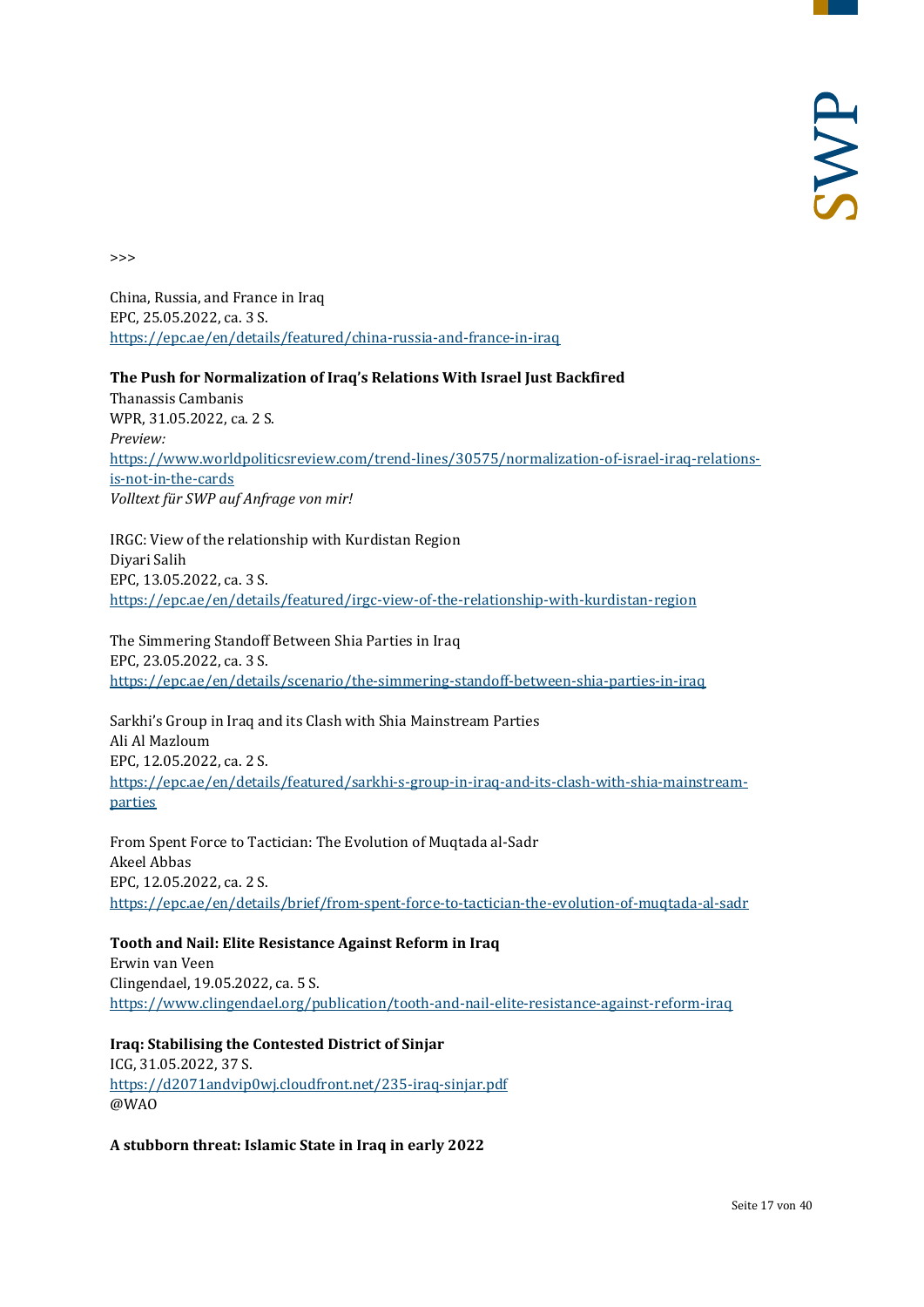Nancy Ezzeddine, Matteo Colombo Clingendael, 05.2022, 10 S. [https://www.clingendael.org/sites/default/files/2022-05/Policy\\_brief\\_Is](https://www.clingendael.org/sites/default/files/2022-05/Policy_brief_Islamic_State_in_Iraq_in_early_2022.pdf)lamic State in Iraq in early 2022.pdf

<span id="page-17-0"></span>*[Zurück zum Inhaltsverzeichnis](#page-0-0)*

## **> Jordanien**

Readout of President Biden's meeting with His Majesty King Abdullah II of Jordan The White House, 13.05.2022 [https://www.whitehouse.gov/briefing-room/statements-releases/2022/05/13/readout-of-presi](https://www.whitehouse.gov/briefing-room/statements-releases/2022/05/13/readout-of-president-bidens-meeting-with-his-majesty-king-abdullah-ii-of-jordan/)[dent-bidens-meeting-with-his-majesty-king-abdullah-ii-of-jordan/](https://www.whitehouse.gov/briefing-room/statements-releases/2022/05/13/readout-of-president-bidens-meeting-with-his-majesty-king-abdullah-ii-of-jordan/)

 $\rightarrow$ 

Will Jordan Turn Into an Economic Outlet for Syria? Laith Qerbaa, Armenak Tokmajyan EPC, 13.05.2022, ca. 3 S. <https://epc.ae/en/details/featured/will-jordan-turn-into-an-economic-outlet-for-syria>

#### **Smuggling between Syria and Lebanon, and from Syria to Jordan: The Evolution and Delegation of a Practice**

Joseph Daher, Nizar Ahmad and Salwan Taha Cadmus-EUI, 19.04.2022, 11 S. [https://cadmus.eui.eu/bitstream/handle/1814/74453/QM-AX-22-032-EN-N.pdf](https://cadmus.eui.eu/bitstream/handle/1814/74453/QM-AX-22-032-EN-N.pdf?sequence=1&isAllowed=y)

## **Sectarianism in the service of Salafism: Shiites as a political tool for Jordanian Salafis**

Joas Wagemakers In: British Journal of Middle Eastern Studies, Volume 49, Issue 2 (05.2022), S. 341-359. *Abstract und Download (open access):* <https://doi.org/10.1080/13530194.2020.1805298>

## **Understanding the Jihadi Salafi threat in Jordan in 2011-2017**

Mohamad Abu Rumman, Moamen Gouda & Neven Bondokji In: British Journal of Middle Eastern Studies (online first), 05.2022, 22 S. *Abstract und Download für SWP:* <https://doi.org/10.1080/13530194.2022.2080642>

*[Zurück zum Inhaltsverzeichnis](#page-0-0)*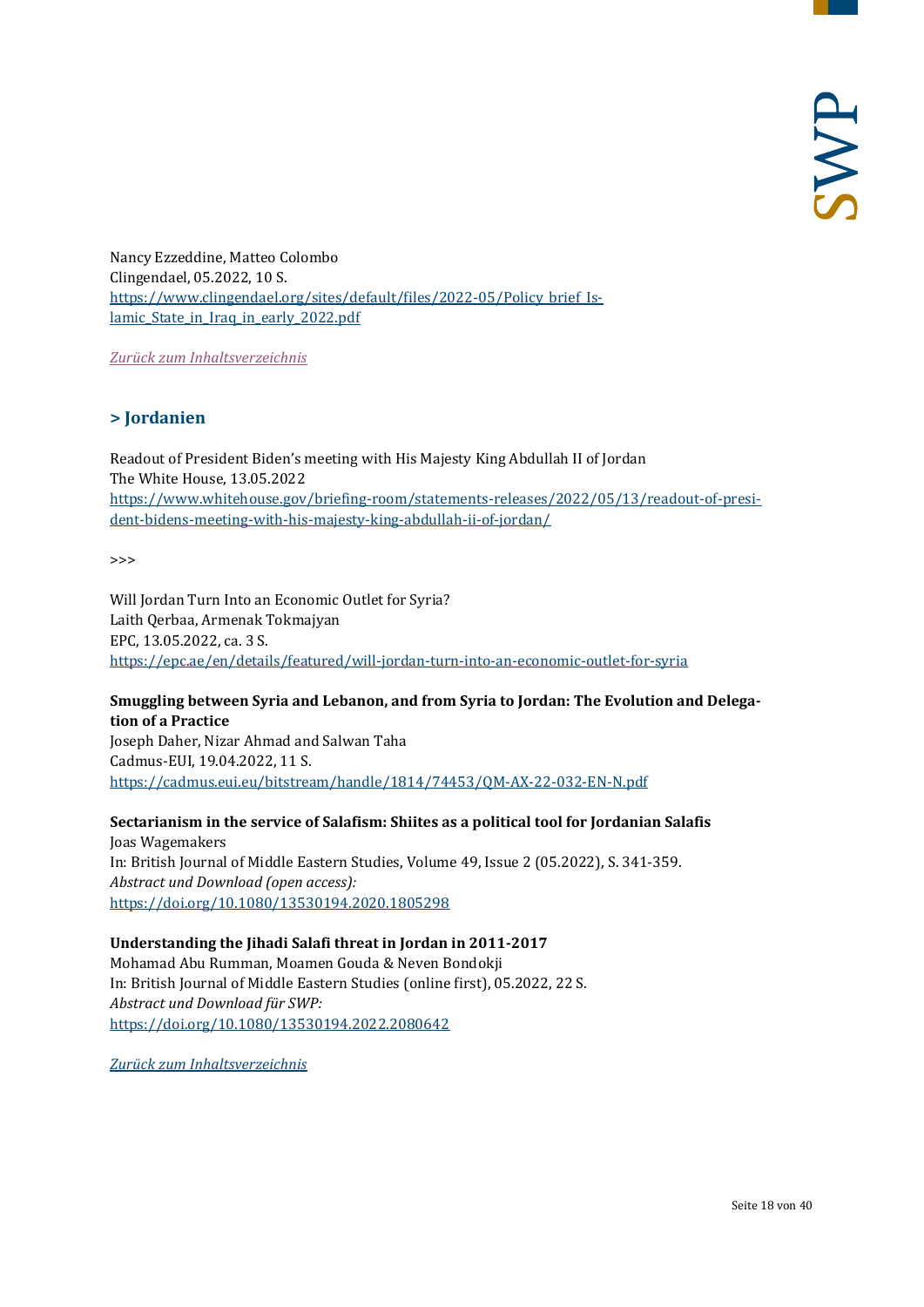## <span id="page-18-0"></span>**> Golfstaaten / GKR**

#### **GCC: EU unveils Strategic Partnership with the Gulf**

EU, 18.05.2022, ca. 2 S. [https://ec.europa.eu/commission/presscorner/detail/en/ip\\_22\\_3165](https://ec.europa.eu/commission/presscorner/detail/en/ip_22_3165) *Q&A:* [https://ec.europa.eu/commission/presscorner/detail/en/qanda\\_22\\_3166](https://ec.europa.eu/commission/presscorner/detail/en/qanda_22_3166) *Siehe:* **A strategic pa***r***tnership with the Gulf - JOINT COMMUNICATION TO THE EUROPEAN PARLIAMENT AND THE COUNCI**L EU, 18.05.2022, 18 S. [https://www.eeas.europa.eu/sites/default/files/documents/Joint%20Communica-](https://www.eeas.europa.eu/sites/default/files/documents/Joint%20Communication%20to%20the%20European%20Parliament%20and%20the%20Council%20-%20A%20Strategic%20Partnership%20with%20the%20Gulf.pdf)

[tion%20to%20the%20European%20Parliament%20and%20the%20Council%20-%20A%20Stra](https://www.eeas.europa.eu/sites/default/files/documents/Joint%20Communication%20to%20the%20European%20Parliament%20and%20the%20Council%20-%20A%20Strategic%20Partnership%20with%20the%20Gulf.pdf)[tegic%20Partnership%20with%20the%20Gulf.pdf](https://www.eeas.europa.eu/sites/default/files/documents/Joint%20Communication%20to%20the%20European%20Parliament%20and%20the%20Council%20-%20A%20Strategic%20Partnership%20with%20the%20Gulf.pdf)

Gulf Economic Update SPRING 2022 : Achieving Climate Change Pledges The World Bank, 05.2022, 68 S. <http://hdl.handle.net/10986/37472>

>>>

**Can a new EU strategy bring EU and Gulf actors closer together?** Timo Behr, Saskia M. van Genugten MEI, 01.06.2022, ca. 2 S. <https://www.mei.edu/publications/can-new-eu-strategy-bring-eu-and-gulf-actors-closer-together>

Europe's role in Gulf maritime security Cinzia Bianco, Matteo Moretti MEI, 09.05.2022, ca. 2 S. <https://www.mei.edu/publications/europes-role-gulf-maritime-security>

#### **US Relations with Arab Gulf States: A Passing Crisis?**

Yoel Guzansky, Eldad Shavit INSS, 30.05.2022, 5 S. <https://www.inss.org.il/wp-content/uploads/2022/05/no.-1602.pdf>

Food Security at the Forefront of GCC and Global Economic Concerns Mohamed Ramady EPC, 26.05.2022, ca. 3 S. [https://epc.ae/en/details/featured/food-security-at-the-forefront-of-gcc-and-global-economic](https://epc.ae/en/details/featured/food-security-at-the-forefront-of-gcc-and-global-economic-concerns)[concerns](https://epc.ae/en/details/featured/food-security-at-the-forefront-of-gcc-and-global-economic-concerns)

## **Competing Economic Visions in the Gulf**

Robert Mogielnicki In: The Cairo Review of Global Affairs, Winter 2022, ca. 3 S.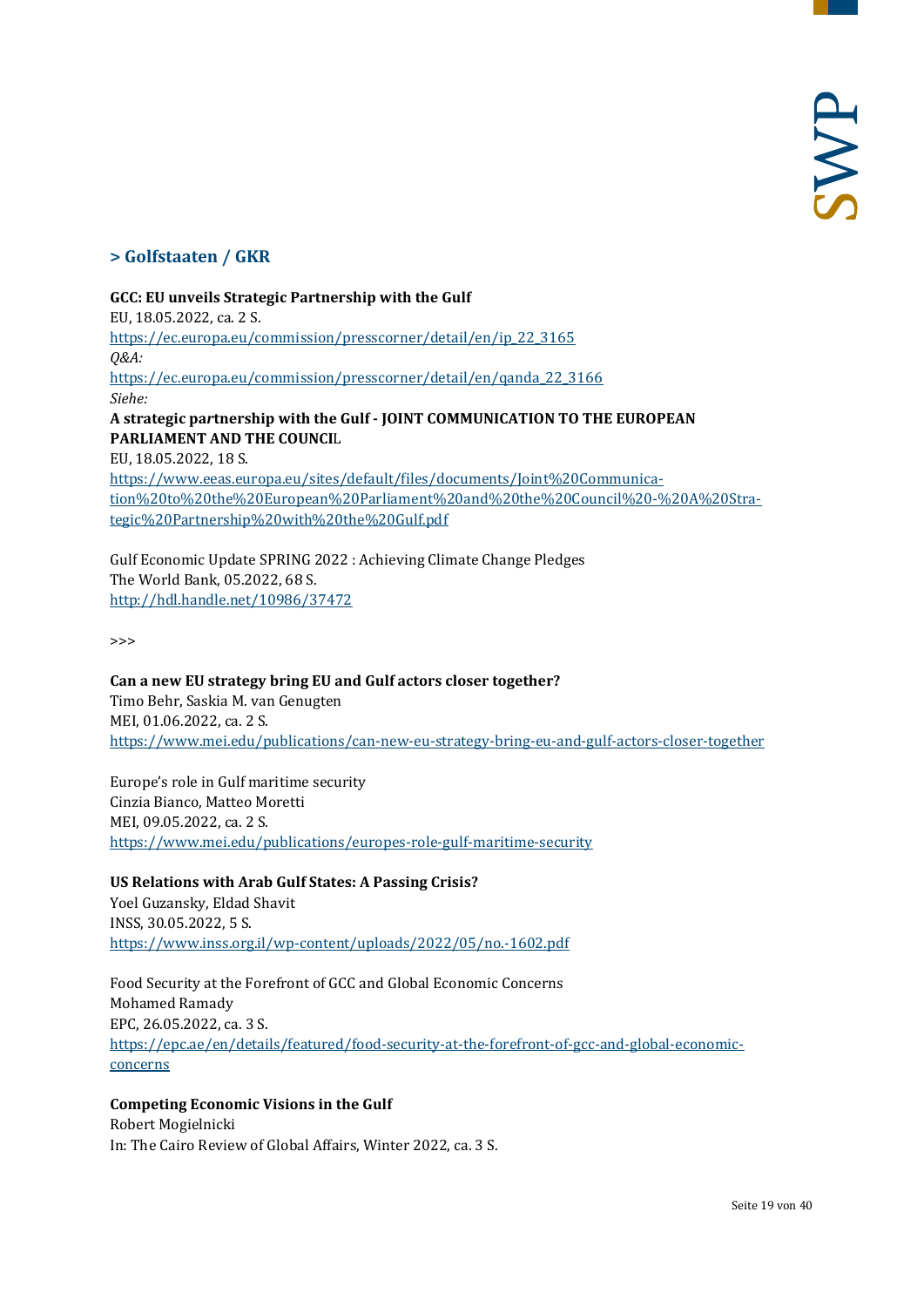<https://www.thecairoreview.com/essays/competing-economic-visions-in-the-gulf/>

<span id="page-19-0"></span>*[Zurück zum Inhaltsverzeichnis](#page-0-0)*

## **> Golfstaaten / Rotes Meer**

**The CMF-153: Rebuilding US-GCC confidence through maritime security** Eleonora Ardemagni MEI, 11.05.2022, ca. 2 S. [https://www.mei.edu/publications/cmf-153-rebuilding-us-gcc-confidence-through-maritime](https://www.mei.edu/publications/cmf-153-rebuilding-us-gcc-confidence-through-maritime-security)[security](https://www.mei.edu/publications/cmf-153-rebuilding-us-gcc-confidence-through-maritime-security)

**والدور الأمریكي الجدید في منطقة البحر الأحمر (-153CTF (أبعاد تأسیس قوة المھام المشتركة** EPC, 25.05.2022, ca. 3 S. <https://epcenter.ae/38Mg4Tm>

<span id="page-19-1"></span>*[Zurück zum Inhaltsverzeichnis](#page-0-0)*

## **> Bahrain**

Activist Maryam al-Khawaja on Gulf Solidarity and Remembering Bahrain's Revolution Abdullah Alaoudh, Adam Shapiro DAWN, 19.05.2022, ca. 3 S. [https://dawnmena.org/activist-maryam-al-khawaja-on-gulf-solidarity-and-remembering-bah](https://dawnmena.org/activist-maryam-al-khawaja-on-gulf-solidarity-and-remembering-bahrains-revolution/)[rains-revolution/](https://dawnmena.org/activist-maryam-al-khawaja-on-gulf-solidarity-and-remembering-bahrains-revolution/)

<span id="page-19-2"></span>*[Zurück zum Inhaltsverzeichnis](#page-0-0)*

## **> Katar**

Qatari Visit to Iran Suggests Possible Policy Breakthroughs Simon Henderson WINEP, 11.05.2022, ca. 2 S. [https://www.washingtoninstitute.org/policy-analysis/qatari-visit-iran-suggests-possible-policy](https://www.washingtoninstitute.org/policy-analysis/qatari-visit-iran-suggests-possible-policy-breakthroughs)[breakthroughs](https://www.washingtoninstitute.org/policy-analysis/qatari-visit-iran-suggests-possible-policy-breakthroughs)

Can soccer plead ignorance? A World Cup of politics is brewing for Qatar 2022. Joze Pelayo and Hamad Abbas Atlantic Council, 06.05.2022, ca. 2 S. [https://www.atlanticcouncil.org/blogs/menasource/can-soccer-plead-ignorance-a-world-cup-of](https://www.atlanticcouncil.org/blogs/menasource/can-soccer-plead-ignorance-a-world-cup-of-politics-is-brewing-for-qatar-2022/)[politics-is-brewing-for-qatar-2022/](https://www.atlanticcouncil.org/blogs/menasource/can-soccer-plead-ignorance-a-world-cup-of-politics-is-brewing-for-qatar-2022/)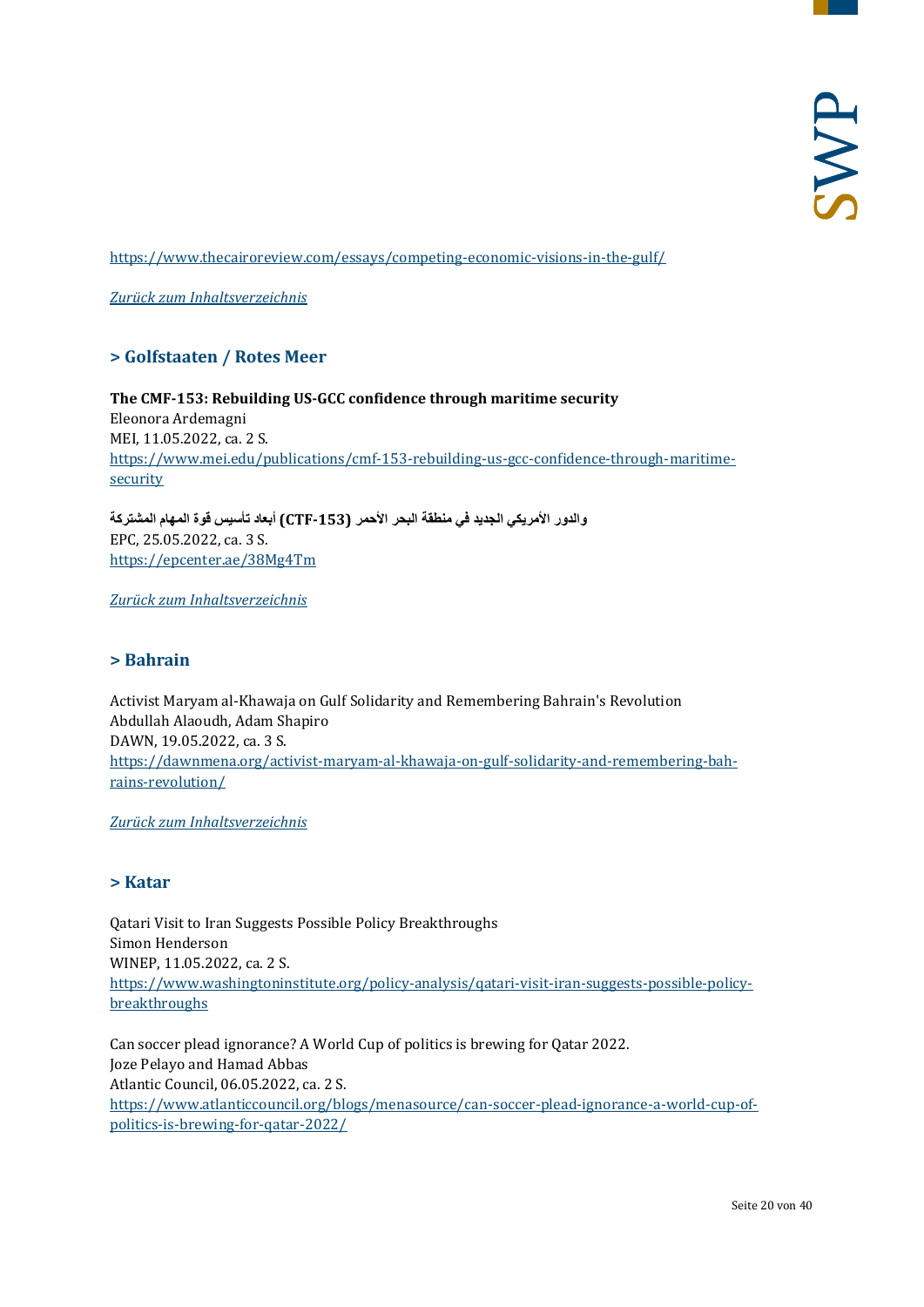>>>

Social capital and sense of neighbourhood belonging among Qatari nationals Abdoulaye Diop, Mohammad Hassan Al Ansari, Semsia Al Ali Mustafa & Le Kien In: British Journal of Middle Eastern Studies, Volume 49, Issue 2 (05.2022), S. 327-340. *Abstract und Download (open access):* <https://doi.org/10.1080/13530194.2020.1796591>

<span id="page-20-0"></span>*[Zurück zum Inhaltsverzeichnis](#page-0-0)*

## **> VAE**

Statement by President Biden on Sheikh Mohammed bin Zayed Al Nahyan election as President of the United Arab Emirates The White House, 14.05.2022 [https://www.whitehouse.gov/briefing-room/statements-releases/2022/05/14/statement-by](https://www.whitehouse.gov/briefing-room/statements-releases/2022/05/14/statement-by-president-biden-on-sheikh-mohammed-bin-zayed-al-nahyan-election-as-president-of-the-united-arab-emirates/)[president-biden-on-sheikh-mohammed-bin-zayed-al-nahyan-election-as-president-of-the-united](https://www.whitehouse.gov/briefing-room/statements-releases/2022/05/14/statement-by-president-biden-on-sheikh-mohammed-bin-zayed-al-nahyan-election-as-president-of-the-united-arab-emirates/)[arab-emirates/](https://www.whitehouse.gov/briefing-room/statements-releases/2022/05/14/statement-by-president-biden-on-sheikh-mohammed-bin-zayed-al-nahyan-election-as-president-of-the-united-arab-emirates/)

**The United Arab Emirates (UAE): Issues for U.S. Policy** CRS, 10.05.2022, 25 S. <https://crsreports.congress.gov/product/pdf/RS/RS21852> @WAO

>>>

**UAE: Dissidents Who Served Sentences Still Behind Bars** ai, 30.05.2022, 3 S. <https://www.amnesty.org/en/documents/mde25/5521/2022/en/>

>>>

*[Information: Gesprächsrunde zu den Beziehungen D - VAE am 31.05.2022 in Abu Dhabi, inkl. Link zur Liste der Teilnehmenden]* العلاقات الإمار اتية-الألمانية: التطلَّع إلى المستقبل EPC, 30.05.2022, ca. 2 S. [https://epc.ae/ar/event/Alimarat-Llsaiasat-Waljmuaiah-Alarabiah-Alalamaneiah-Ybhthan-Afaq-](https://epc.ae/ar/event/Alimarat-Llsaiasat-Waljmuaiah-Alarabiah-Alalamaneiah-Ybhthan-Afaq-Alalaaqat-Alimaratiah-Alalamaneiah)[Alalaaqat-Alimaratiah-Alalamaneiah](https://epc.ae/ar/event/Alimarat-Llsaiasat-Waljmuaiah-Alarabiah-Alalamaneiah-Ybhthan-Afaq-Alalaaqat-Alimaratiah-Alalamaneiah)

**De Facto Becomes De Jure as MbZ Is Named UAE President** Simon Henderson WINEP, 16.05.2022, ca. 2 S. [https://www.washingtoninstitute.org/policy-analysis/de-facto-becomes-de-jure-mbz-named-uae](https://www.washingtoninstitute.org/policy-analysis/de-facto-becomes-de-jure-mbz-named-uae-president)[president](https://www.washingtoninstitute.org/policy-analysis/de-facto-becomes-de-jure-mbz-named-uae-president)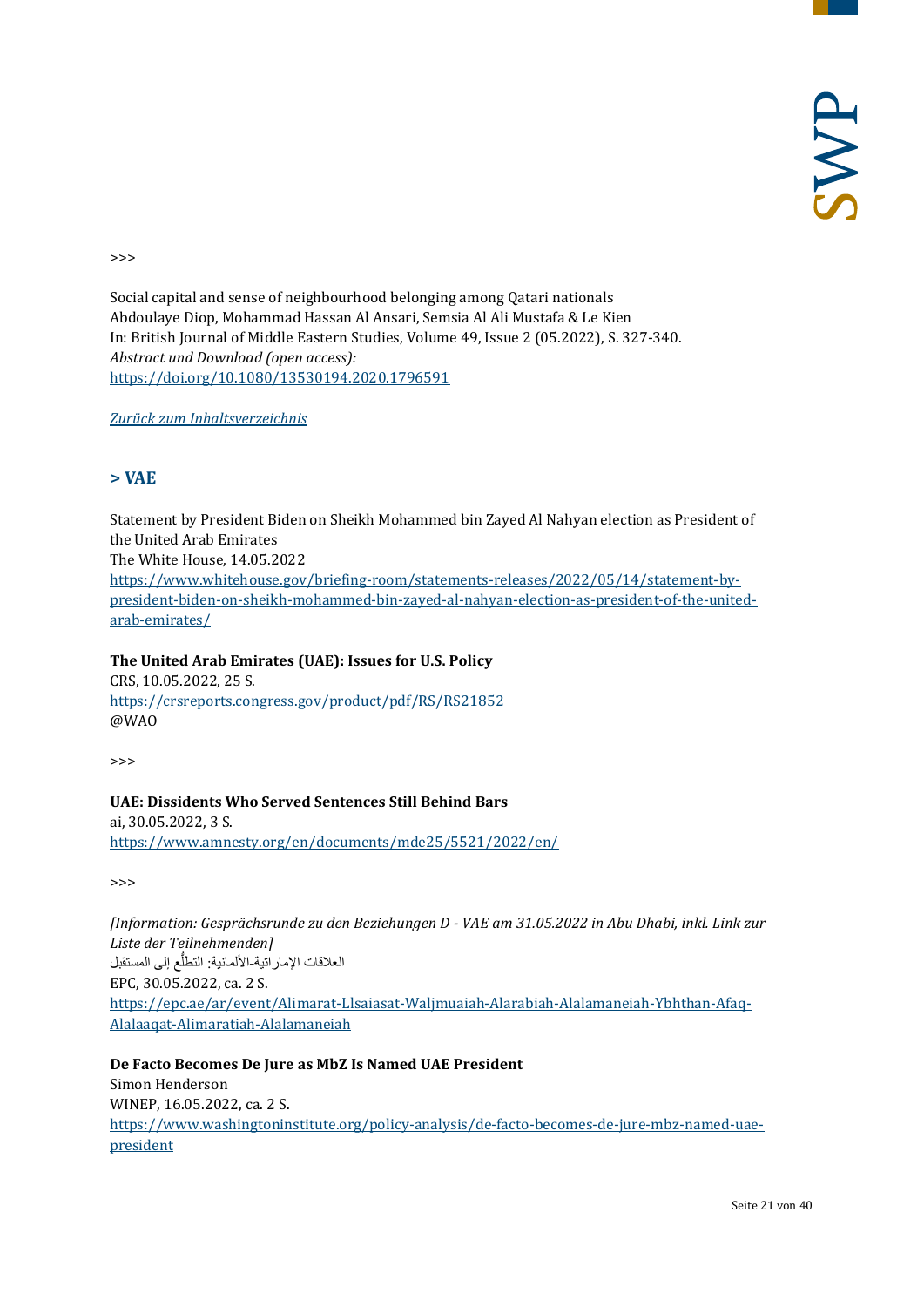Mohammed bin Zayed: Founder of the Emirates Federation Centennial and Guardian of Hope Ebtesam al-Ketbi EPC, 18.05.2022, ca. 2 S. [https://epc.ae/en/details/brief/mohammed-bin-zayed-founder-of-the-emirates-federation-cen](https://epc.ae/en/details/brief/mohammed-bin-zayed-founder-of-the-emirates-federation-centennial-and-guardian-of-hope)[tennial-and-guardian-of-hope](https://epc.ae/en/details/brief/mohammed-bin-zayed-founder-of-the-emirates-federation-centennial-and-guardian-of-hope)

<span id="page-21-0"></span>*[Zurück zum Inhaltsverzeichnis](#page-0-0)*

## **> Saudi-Arabien**

Readout from NSC Spokesperson Adrienne Watson on National Security Advisor Jake Sullivan's Meeting with Saudi Vice Minister of Defense Khalid bin Salman The White House, 17.05.2022 [https://www.whitehouse.gov/briefing-room/statements-releases/2022/05/17/readout-from-nsc](https://www.whitehouse.gov/briefing-room/statements-releases/2022/05/17/readout-from-nsc-spokesperson-adrienne-watson-on-national-security-advisor-jake-sullivans-meeting-with-saudi-vice-minister-of-defense-khalid-bin-salman/)[spokesperson-adrienne-watson-on-national-security-advisor-jake-sullivans-meeting-with-saudi](https://www.whitehouse.gov/briefing-room/statements-releases/2022/05/17/readout-from-nsc-spokesperson-adrienne-watson-on-national-security-advisor-jake-sullivans-meeting-with-saudi-vice-minister-of-defense-khalid-bin-salman/)[vice-minister-of-defense-khalid-bin-salman/](https://www.whitehouse.gov/briefing-room/statements-releases/2022/05/17/readout-from-nsc-spokesperson-adrienne-watson-on-national-security-advisor-jake-sullivans-meeting-with-saudi-vice-minister-of-defense-khalid-bin-salman/)

>>>

How to analyze visual propaganda in the Middle East: An analysis of imagery in the "Saudi Strike Force Movie" Tom Walsh In: DOMES, Vol. 31, No. 2 (Spring 2022), S. 96-112. *Abstract und Download (open access):* <https://doi.org/10.1111/dome.12262>

<span id="page-21-1"></span>*[Zurück zum Inhaltsverzeichnis](#page-0-0)*

## **> Jemen**

#### **Joint Statement on Safer Oil Tanker Threats in the Red Sea**

"Representatives of the Governments of the United States and the Netherlands have partnered to support the UN efforts to address and avert the economic, environmental, and humanitarian threats posed by the Safer oil tanker in the Red Sea region. ..." US DoS, 27.05.2022, ca. 2 S. <https://www.state.gov/joint-statement-on-safer-oil-tanker-threats-in-the-red-sea/>

Yemen: EU's support to avert an environmental disaster in the Red Sea EEAS, 18.05.2022 [https://www.eeas.europa.eu/eeas/yemen-eu%E2%80%99s-support-avert-environmental](https://www.eeas.europa.eu/eeas/yemen-eu%E2%80%99s-support-avert-environmental-disaster-red-sea_en)[disaster-red-sea\\_en](https://www.eeas.europa.eu/eeas/yemen-eu%E2%80%99s-support-avert-environmental-disaster-red-sea_en)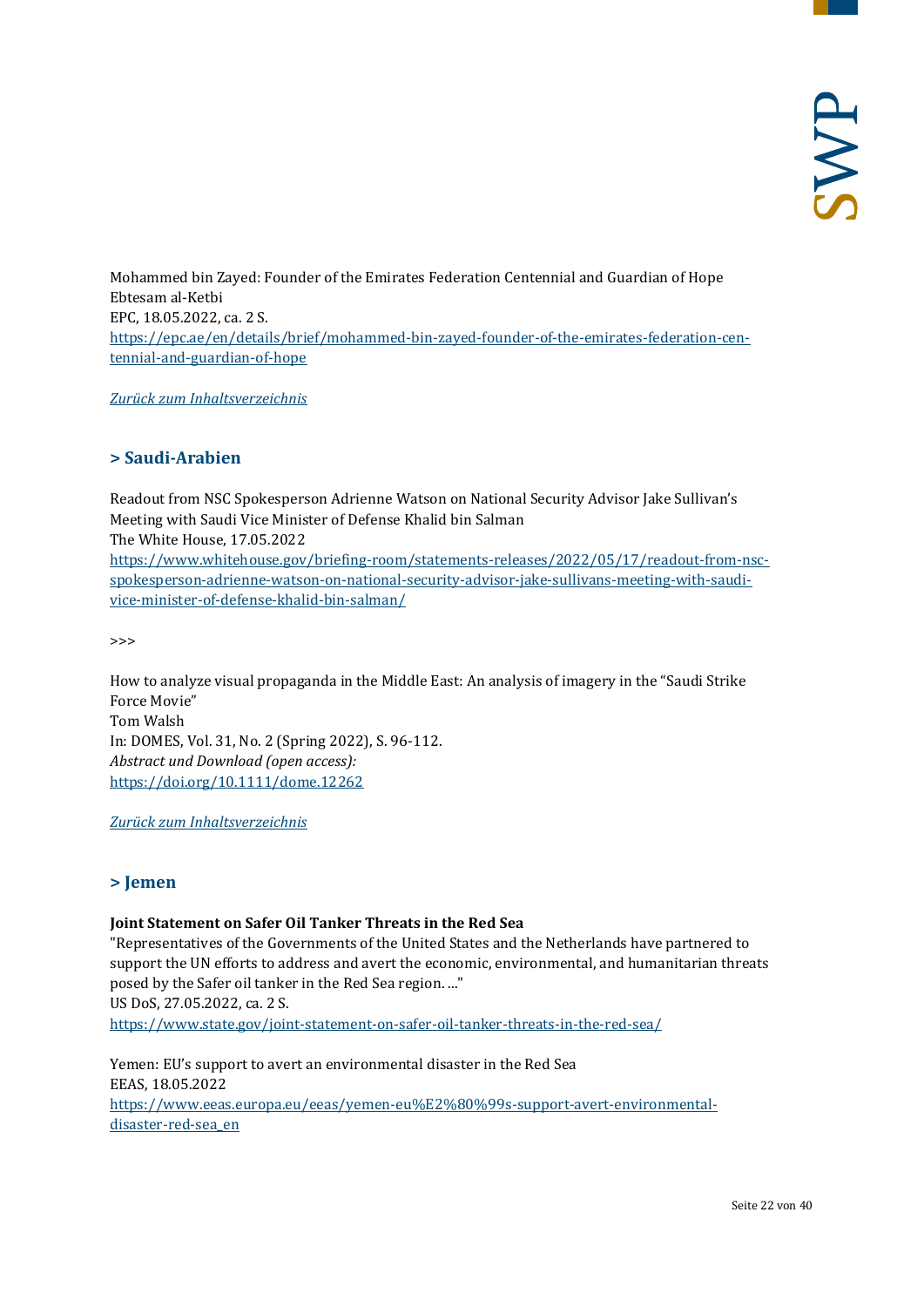Secretary Blinken's Meeting with Yemen Foreign Minister Bin Mubarak US DoS, 17.05.2022 <https://www.state.gov/secretary-blinkens-meeting-with-yemen-foreign-minister-bin-mubarak/>

Secretary Antony J. Blinken And Yemeni Foreign Minister Dr. Ahmed Awad Bin Mubarak Before Their Meeting US DoS, 17.05.2022 [https://www.state.gov/secretary-antony-j-blinken-and-yemeni-foreign-minister-dr-ahmed-awad](https://www.state.gov/secretary-antony-j-blinken-and-yemeni-foreign-minister-dr-ahmed-awad-bin-mubarak-before-their-meeting/)[bin-mubarak-before-their-meeting/](https://www.state.gov/secretary-antony-j-blinken-and-yemeni-foreign-minister-dr-ahmed-awad-bin-mubarak-before-their-meeting/)

>>>

## **Yemen's Presidential Leadership Council Offers Hope Amid Uncertainty**

Gregory Aftandilian ACW, 24.05.2022, ca. 2 S. [https://arabcenterdc.org/resource/yemens-presidential-leadership-council-offers-hope-amid-un](https://arabcenterdc.org/resource/yemens-presidential-leadership-council-offers-hope-amid-uncertainty/)[certainty/](https://arabcenterdc.org/resource/yemens-presidential-leadership-council-offers-hope-amid-uncertainty/)

## **Toward Open Roads in Yemen's Taiz**

ICG Commentary, 19.05.2022, ca. 3 S. [https://www.crisisgroup.org/middle-east-north-africa/gulf-and-arabian-peninsula/yemen/to](https://www.crisisgroup.org/middle-east-north-africa/gulf-and-arabian-peninsula/yemen/toward-open-roads-yemens-taiz)[ward-open-roads-yemens-taiz](https://www.crisisgroup.org/middle-east-north-africa/gulf-and-arabian-peninsula/yemen/toward-open-roads-yemens-taiz)

## **Peace of work: Yemen's fragile ceasefire**

Mareike Transfeld ECFR, 18.05.2022, ca. 2 S. <https://ecfr.eu/article/peace-of-work-yemens-fragile-ceasefire/>

Yemen's Presidential Leadership Council: From Power-Sharing to Restoring the State EPC, 19.05.2022, ca. 3 S. [https://epc.ae/en/details/featured/yemen-s-presidential-leadership-council-from-power-sharing](https://epc.ae/en/details/featured/yemen-s-presidential-leadership-council-from-power-sharing-to-uniting-efforts-to-restore-the-state)[to-uniting-efforts-to-restore-the-state](https://epc.ae/en/details/featured/yemen-s-presidential-leadership-council-from-power-sharing-to-uniting-efforts-to-restore-the-state)

القیادة الیمنیة الجدیدة وملف التحدیات الاقتصادیة والتنمویة: تقییم توصیات مشاورات الریاض EPC, 30.05.2022, ca. 2 S. <https://epcenter.ae/3N2bijw>

The Resurgence of Al-Qaeda in Yemen: Security and Political Implications EPC, 26.05.2022, ca. 2 S. [https://epc.ae/en/details/featured/the-resurgence-of-al-qaeda-in-yemen-security-and-political](https://epc.ae/en/details/featured/the-resurgence-of-al-qaeda-in-yemen-security-and-political-implications)[implications](https://epc.ae/en/details/featured/the-resurgence-of-al-qaeda-in-yemen-security-and-political-implications)

*[Zurück zum Inhaltsverzeichnis](#page-0-0)*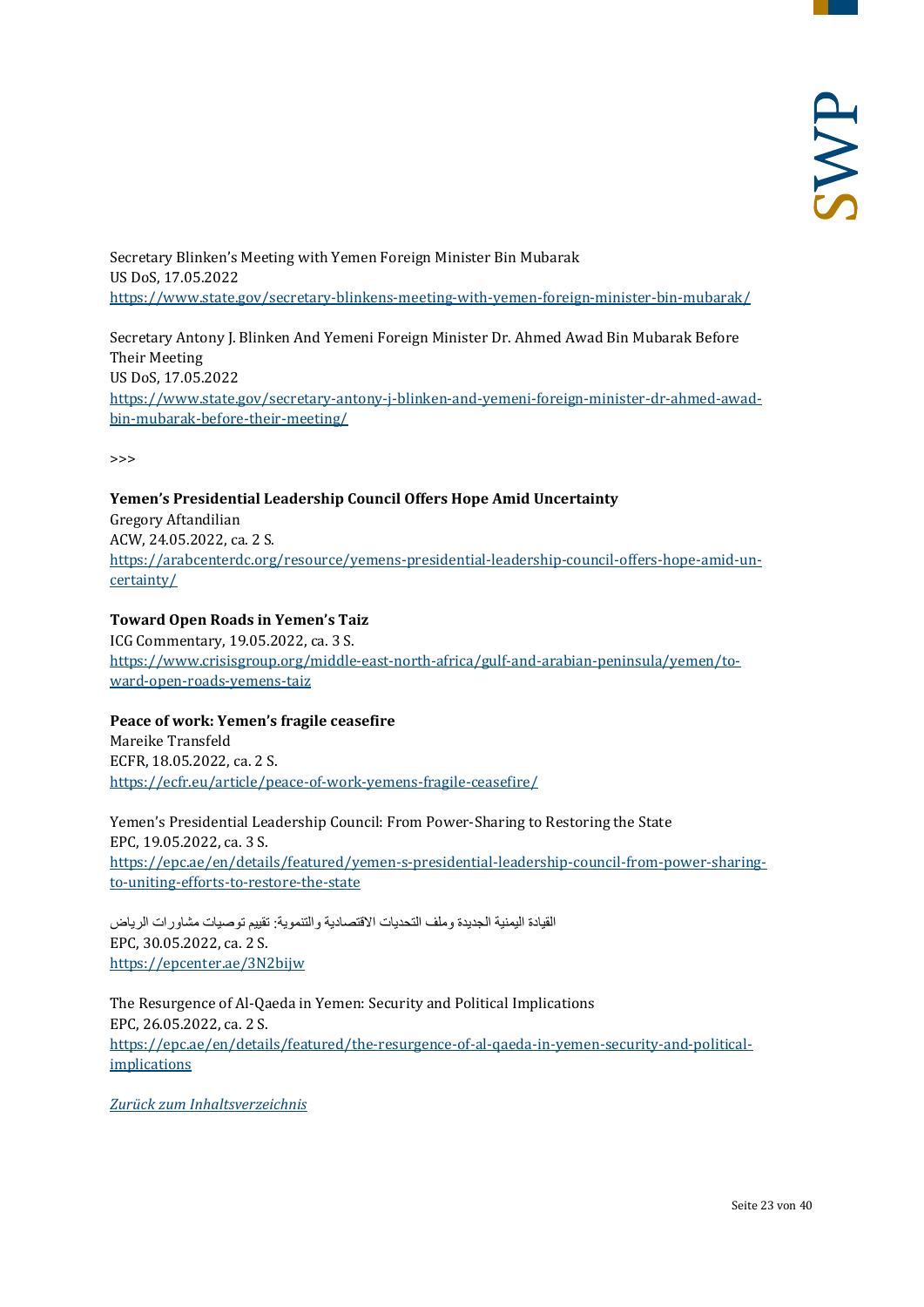#### <span id="page-23-0"></span>**> Oman**

**Oman: Politics, Security, and U.S. Policy** CRS, 01.06.2022, 20 S. <https://crsreports.congress.gov/product/pdf/RS/RS21534> @WAO

>>>

Sovereign Fund's Role in Diversifying Oman's Economy Mohammed Barhouma EPC, 09.05.2022, ca. 2 S. <https://epc.ae/en/details/brief/sovereign-fund-s-role-in-diversifying-oman-s-economy>

<span id="page-23-1"></span>*[Zurück zum Inhaltsverzeichnis](#page-0-0)*

## **> Iran**

Iran: Unilateral sanctions and overcompliance constitute serious threat to human rights and dignity – UN expert UN-OHCHR, 19.05.2022, ca. 2 S. [https://www.ohchr.org/en/press-releases/2022/05/iran-unilateral-sanctions-and](https://www.ohchr.org/en/press-releases/2022/05/iran-unilateral-sanctions-and-overcompliance-constitute-serious-threat-human)[overcompliance-constitute-serious-threat-human](https://www.ohchr.org/en/press-releases/2022/05/iran-unilateral-sanctions-and-overcompliance-constitute-serious-threat-human)

**Hearing: The JCPOA Negotiations and United States' Policy on Iran Moving Forward**  Robert Malley, Karim Sadjadpour, Mark Dubowitz US Senate, 25.05.2022 *Übersicht, Downloads und Webcast:* [https://www.foreign.senate.gov/hearings/the-jcpoa-negotiations-and-united-states-policy-on](https://www.foreign.senate.gov/hearings/the-jcpoa-negotiations-and-united-states-policy-on-iran-moving-forward05252201)[iran-moving-forward05252201](https://www.foreign.senate.gov/hearings/the-jcpoa-negotiations-and-united-states-policy-on-iran-moving-forward05252201)

**Iran's Nuclear Program: Tehran's Compliance with International Obligations**

CRS, 24.05.2022, 30 S. <https://crsreports.congress.gov/product/pdf/R/R40094> @WAO

 $\rightarrow$ 

Iranian Breakout Timeline Now at Zero David Albright, Sarah Burkhard ISIS, 01.06.2022, 2 S. [https://isis-online.org/uploads/isis-reports/documents/Current\\_Iranian\\_Breakout\\_Esti](https://isis-online.org/uploads/isis-reports/documents/Current_Iranian_Breakout_Estimates_June_1_2022_Final.pdf)mates June 1 2022 Final.pdf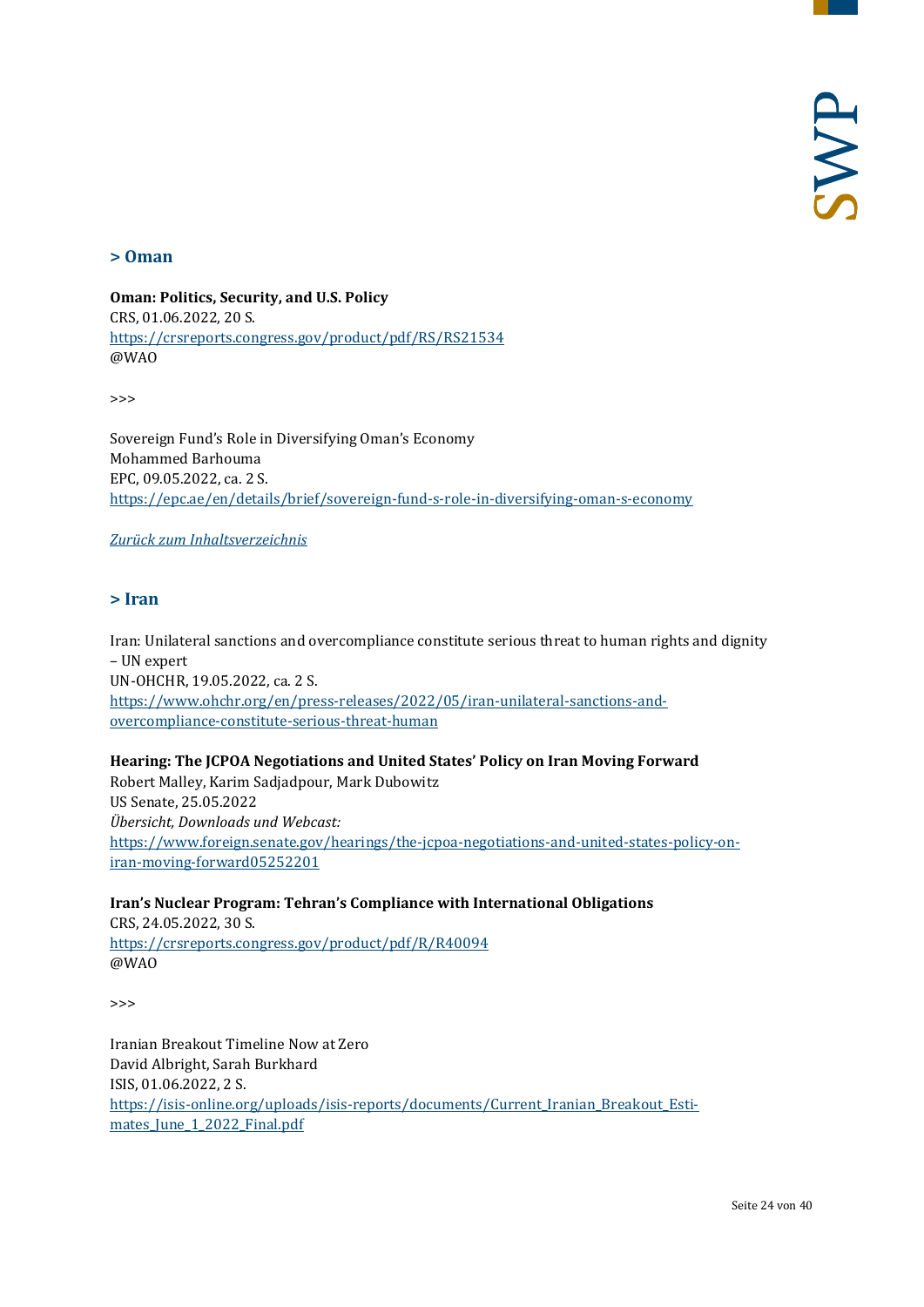Iran criticizes nuclear watchdog's 'unfair' report Al Monitor, 31.05.2022, ca. 2 S. <https://www.al-monitor.com/originals/2022/05/iran-criticizes-nuclear-watchdogs-unfair-report>

Codifying Support for Nuclear Inspections David Albright ISIS, 13.05.2022, 3 S. [https://isis-online.org/uploads/isis-reports/documents/Codifying\\_Support\\_for\\_Nuclear\\_Inspec](https://isis-online.org/uploads/isis-reports/documents/Codifying_Support_for_Nuclear_Inspections_May_13_2022.pdf)[tions\\_May\\_13\\_2022.pdf](https://isis-online.org/uploads/isis-reports/documents/Codifying_Support_for_Nuclear_Inspections_May_13_2022.pdf)

The Clashing Narratives That Keep the U.S. and Iran at Odds John Tirman DAWN, 10.05.2022, ca. 3 S. <https://dawnmena.org/the-clashing-narratives-that-keep-the-u-s-and-iran-at-odds/>

 $\rightarrow$ 

#### **Iran: No End to Mounting Protests**

Adnan Tabatabai, Ali Fathollah-Nejad, Sara Bazoobandi, Barbara Slavin, Aisha Al-Sarihi ISPI, 01.06.2022, ca. 2 S. <https://www.ispionline.it/en/pubblicazione/iran-no-end-mounting-protests-35257>

## **Iranian Protesters Are Angry About More Than Just Food Prices**

Vahid Yücesoy WPR, 27.05.2022, ca. 2 S. *Preview:* [https://www.worldpoliticsreview.com/articles/30568/facing-more-protests-iran-doubles-down](https://www.worldpoliticsreview.com/articles/30568/facing-more-protests-iran-doubles-down-on-repression)[on-repression](https://www.worldpoliticsreview.com/articles/30568/facing-more-protests-iran-doubles-down-on-repression) *Volltext für SWP auf Anfrage von mir!*

**Growing Disagreements between President Raisi and his Conservative Rivals** Raz Zimmt INSS, 01.06.2022, 5 S. <https://www.inss.org.il/wp-content/uploads/2022/06/no.-1605-1.pdf>

>>>

Implementing the China-Iran Comprehensive Strategic Partnership: Not So Fast Jacopo Scita AGSIW, 12.04.2022, ca. 3 S. <https://agsiw.org/implementing-the-china-iran-comprehensive-strategic-partnership-not-so-fast/>

Not "business as usual": The Chinese military's visit to Iran Tuvia Gering, Jason M. Brodsky MEI, 16.05.2022, ca. 3 S.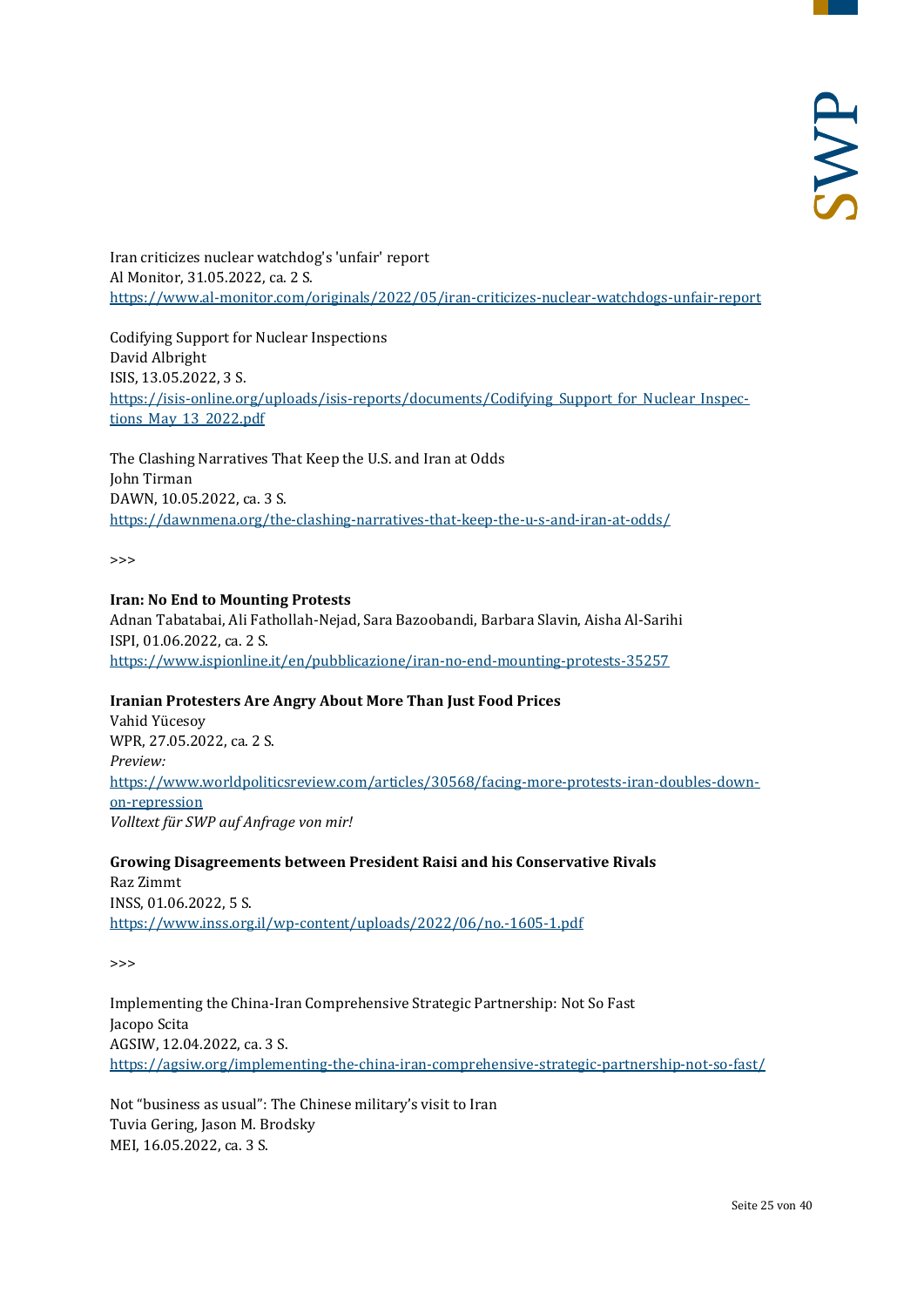<https://www.mei.edu/publications/not-business-usual-chinese-militarys-visit-iran>

**العلاقات الاقتصادیة بین إیران وجورجیا: الاتجاھات والمؤثرات** EPC, 09.05.2022, ca. 2 S. <https://epcenter.ae/3laL5Dn>

**المیاه الأفغانیة وإیران: قرن من الصراع الخفي حمید الله محمد شاه** Al Jazeera Centre for Studies, 11.05.2022, ca. 3 S. <https://studies.aljazeera.net/ar/article/5368>

**Countering Iran's Regional Strategy - A Long-Term, Comprehensive Approach** Eyal Zamir WINEP, 05.2022, 86 S. <https://www.washingtoninstitute.org/media/5536?disposition=attachment> @WAO

<span id="page-25-0"></span>*[Zurück zum Inhaltsverzeichnis](#page-0-0)*

## **> Nordafrika / Maghreb**

**Online Panel Discussion: The Future of Political Islam in North Africa** Youssef Cherif, Intissar Fakir, Dalia Ghanem, Olivier Roy, Francesco Cavatorta ISPI, 08.06.2022, 05:00 PM in Rom <https://med.ispionline.it/agenda/the-future-of-political-islam-in-north-africa/>

Maghreb-France Relations as Macron Begins Second Term Zeidon Alkinani ACW, 26.05.2022, ca. 2 S. <https://arabcenterdc.org/resource/maghreb-france-relations-as-macron-begins-second-term/>

<span id="page-25-1"></span>*[Zurück zum Inhaltsverzeichnis](#page-0-0)*

## **> Ägypten**

Statement by NSC Spokesperson Adrienne Watson on NSA Jake Sullivan's visit to Egypt The White House, 11.05.2022 [https://www.whitehouse.gov/briefing-room/statements-releases/2022/05/11/statement-by-nsc](https://www.whitehouse.gov/briefing-room/statements-releases/2022/05/11/statement-by-nsc-spokesperson-adrienne-watson-on-nsa-jake-sullivans-visit-to-egypt/)[spokesperson-adrienne-watson-on-nsa-jake-sullivans-visit-to-egypt/](https://www.whitehouse.gov/briefing-room/statements-releases/2022/05/11/statement-by-nsc-spokesperson-adrienne-watson-on-nsa-jake-sullivans-visit-to-egypt/)

>>>

**Why Egypt is not too big to fail**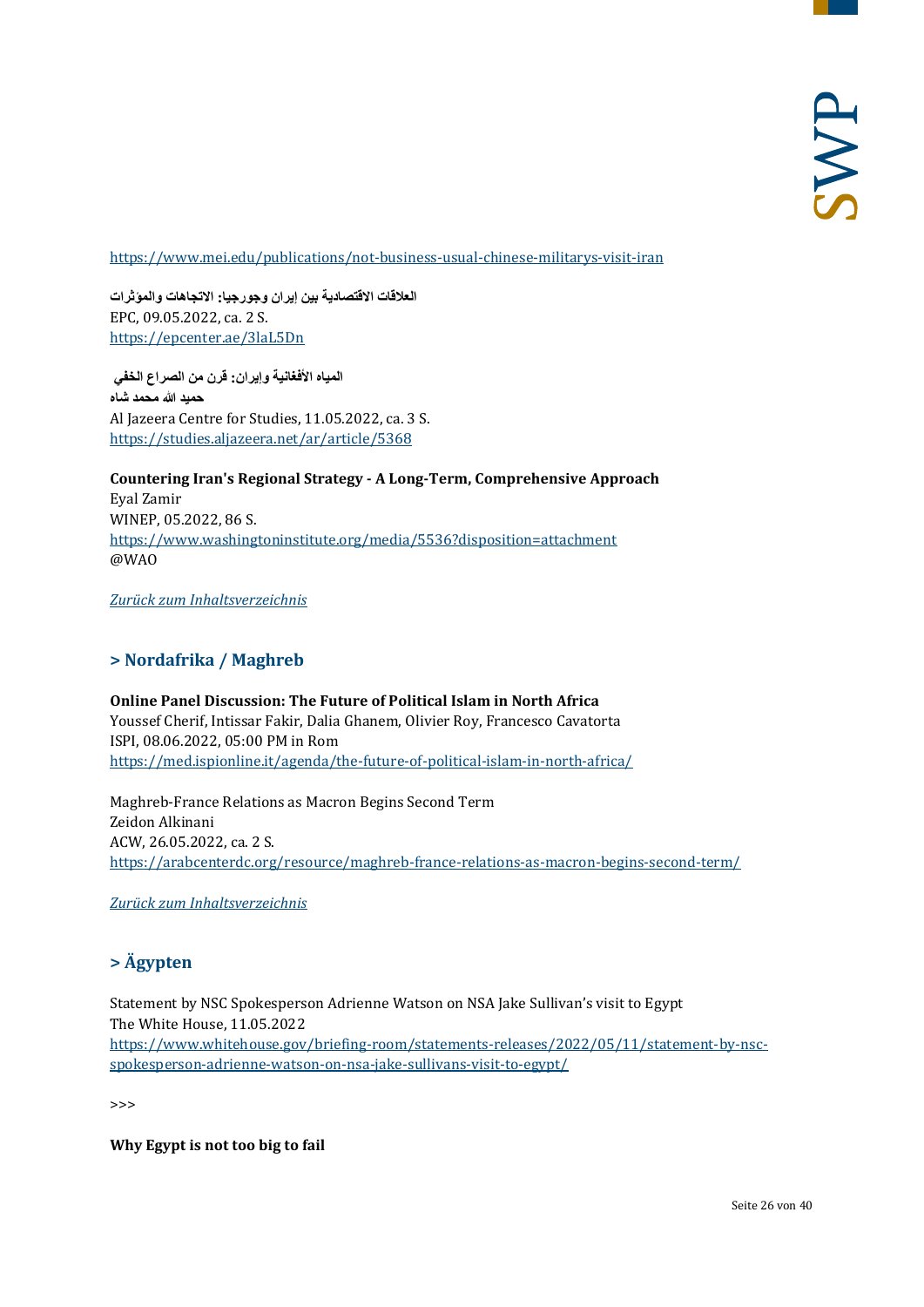Khalil al-Anani MEE, 30.05.2022, ca. 2 S. <https://www.middleeasteye.net/opinion/egypt-not-too-big-fail-why>

Egypt to list army-owned companies on stock exchange Al Monitor, 04.05.2022, ca. 2 S. [https://www.al-monitor.com/originals/2022/05/egypt-list-army-owned-companies-stock](https://www.al-monitor.com/originals/2022/05/egypt-list-army-owned-companies-stock-exchange)[exchange](https://www.al-monitor.com/originals/2022/05/egypt-list-army-owned-companies-stock-exchange)

Egypt's Synergy Between Natural Gas and Green Energy Transition: Cairo's Advances in LNG and Green Hydrogen are Shaping the COP 27 Agenda Michaël Tanchum MEI, 05.2022, 7 S. [https://www.mei.edu/publications/egypts-synergy-between-natural-gas-and-green-energy-tran](https://www.mei.edu/publications/egypts-synergy-between-natural-gas-and-green-energy-transition-cairos-advances-lng-and)[sition-cairos-advances-lng-and](https://www.mei.edu/publications/egypts-synergy-between-natural-gas-and-green-energy-transition-cairos-advances-lng-and)

## **Gulf Countries' Aid to Egypt: It Is Politics, Not the Economy, Stupid!**

Khalil Al-Anani ACW, 05.05.2022, ca. 3 S. [https://arabcenterdc.org/resource/gulf-countries-aid-to-egypt-it-is-politics-not-the-economy](https://arabcenterdc.org/resource/gulf-countries-aid-to-egypt-it-is-politics-not-the-economy-stupid/)[stupid/](https://arabcenterdc.org/resource/gulf-countries-aid-to-egypt-it-is-politics-not-the-economy-stupid/)

Egypt and India: Time to rebuild relations Mohammed Soliman MEI, 26.05.2022, ca. 2 S. <https://www.mei.edu/publications/egypt-and-india-time-rebuild-relations>

## **The U.S.-Egypt Military Relationship: Complexities, Contradictions, and Challenges**

David Witty WINEP, 05.2022, 211 S. <https://www.washingtoninstitute.org/media/5588?disposition=attachment> @WAO

>>>

**الحوار الوطني في مصر: متطلباتھ وآفاقھ عماد جاد** EPC, 17.05.2022, ca. 2 S. <https://epcenter.ae/3MgnbC9>

Blackbox Ägypten - Ägyptens undurchsichtige Inhaftierungs- und Abschiebepraxis gegen Geflüchtete Sofian Philip Naceur RLS, 05.2022, 21 S. [https://www.rosalux.de/fileadmin/rls\\_uploads/pdfs/sonst\\_publikationen/Blackbox\\_Aegypten.pdf](https://www.rosalux.de/fileadmin/rls_uploads/pdfs/sonst_publikationen/Blackbox_Aegypten.pdf)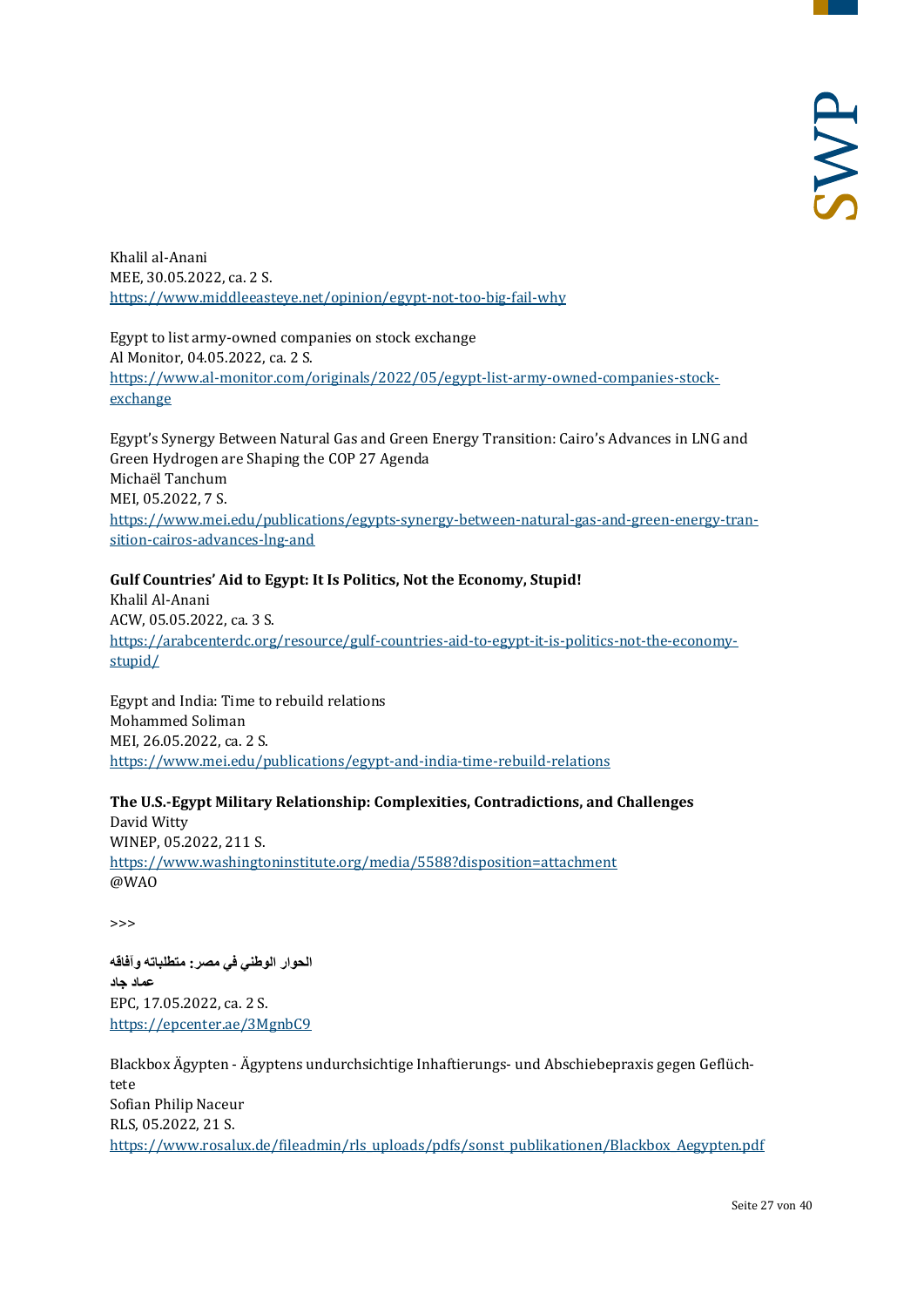>>>

## **Stagnation Vs adaptation: tracking the Muslim Brotherhood's trajectories after the 2013 coup** Lucia Ardovini In: British Journal of Middle Eastern Studies, Volume 49, Issue 2 (05.2022), S. 187-203. *Abstract und Download für SWP:* <https://doi.org/10.1080/13530194.2020.1778443>

## <span id="page-27-0"></span>*[Zurück zum Inhaltsverzeichnis](#page-0-0)*

## **> Libyen**

**Despite Progress towards Forming New Government in Libya, Political Impasse Remains, Threatening Security, Human Rights, Under-Secretary-General Tells Security Council** UNSC, 26.05.2022, ca. 3 S. <https://www.un.org/press/en/2022/sc14910.doc.htm>

**United Nations Support Mission in Libya - Report of the Secretary-General**

UNSC, 20.05.2022, 16 S. <https://undocs.org/S/2022/409> @WAO

Local EU statement on the situation in Libya EEAS, 19.05.2022 [https://www.eeas.europa.eu/delegations/libya/local-eu-statement-situation-libya\\_en](https://www.eeas.europa.eu/delegations/libya/local-eu-statement-situation-libya_en)

>>>

Libya grapples with mounting food costs, diminishing oil revenues Elia Preto Martini Al Monitor, 01.06.2022, ca. 2 S. [https://www.al-monitor.com/originals/2022/05/libya-grapples-mounting-food-costs](https://www.al-monitor.com/originals/2022/05/libya-grapples-mounting-food-costs-diminishing-oil-revenues)[diminishing-oil-revenues](https://www.al-monitor.com/originals/2022/05/libya-grapples-mounting-food-costs-diminishing-oil-revenues)

## **A deal on state spending can kickstart Libya's political process**

Tim Eaton Chatham House, 18.05.2022, ca. 2 S. [https://www.chathamhouse.org/2022/05/deal-state-spending-can-kickstart-libyas-political-pro](https://www.chathamhouse.org/2022/05/deal-state-spending-can-kickstart-libyas-political-process)[cess](https://www.chathamhouse.org/2022/05/deal-state-spending-can-kickstart-libyas-political-process)

## **Reuniting Libya, Divided Once More**

In: EU Watch List 2022 (ICG), Spring Update, 24.05.2022, ca. 5 S.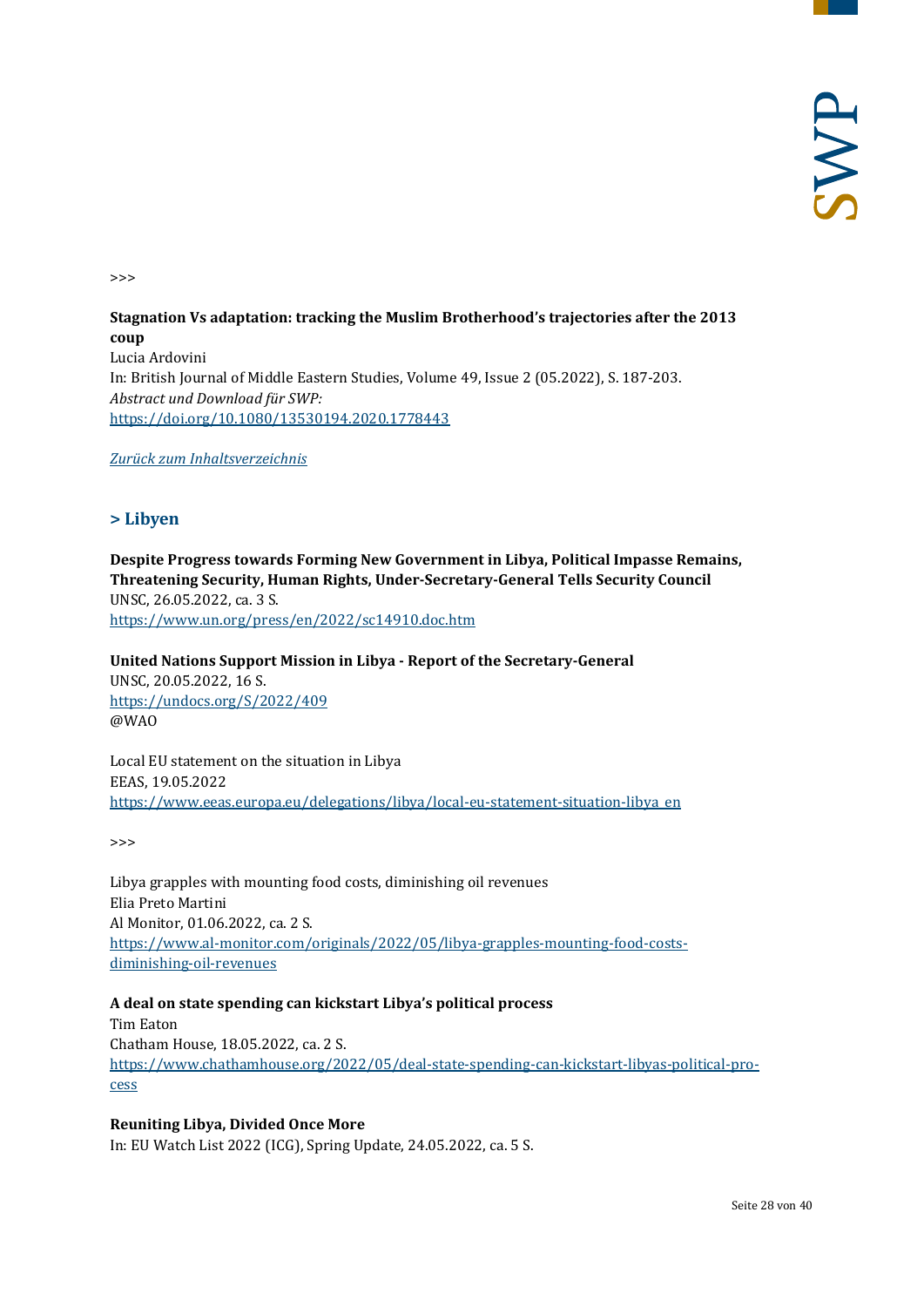<https://www.crisisgroup.org/global/watch-list-2022-spring-update>

**Libya's electoral limbo: The crisis of legitimacy** Amal Bourhrous SIPRI, 29.04.2022, ca. 2 S. <https://www.sipri.org/commentary/blog/2022/libyas-electoral-limbo-crisis-legitimacy>

Mercenary Fighters in Libya and Ukraine: How Social Media Are Exposing the Russian Wagner Group Biancamaria Vallortigara TAU/MCD, 31.05.2022, 5 S. <https://dayan.org/file-download/download/public/17746>

National reconciliation and peacebuilding in Algeria: lessons for Libya? Faouzia Zeraoulia Cadmus-EUI, 31.03.2022, 23 S. [https://cadmus.eui.eu/bitstream/handle/1814/74436/QM-01-22-317-EN-](https://cadmus.eui.eu/bitstream/handle/1814/74436/QM-01-22-317-EN-N.pdf?sequence=1&isAllowed=y)[N.pdf?sequence=1&isAllowed=y](https://cadmus.eui.eu/bitstream/handle/1814/74436/QM-01-22-317-EN-N.pdf?sequence=1&isAllowed=y)

## **Truly a Proxy War? Militias, Institutions and External Actors in Libya between Limited Statehood and Rentier State**

Alessia Melcangi & Karim Mezran In: The International Spectator (online first), 04.2022, 18 S. *Abstract und Download für SWP:* <https://doi.org/10.1080/03932729.2022.2061225>

 $\rightarrow$ 

Genocide, Historical Amnesia and Italian Settler Colonialism in Libya—An Interview with Ali Abdullatif Ahmida MERIP online, 04.05.2022, ca. 3 S. [https://merip.org/2022/05/genocide-historical-amnesia-and-italian-settler-colonialism-in-libya](https://merip.org/2022/05/genocide-historical-amnesia-and-italian-settler-colonialism-in-libya-an-interview-with-ali-abdullatif-ahmida/)[an-interview-with-ali-abdullatif-ahmida/](https://merip.org/2022/05/genocide-historical-amnesia-and-italian-settler-colonialism-in-libya-an-interview-with-ali-abdullatif-ahmida/) *Siehe:* Genocide in Libya - Shar, a Hidden Colonial History Ali Abdullatif Ahmida Routledge 2021, 234 S. *Übersicht und Bestellung:* [https://www.routledge.com/Genocide-in-Libya-Shar-a-Hidden-Colonial-His](https://www.routledge.com/Genocide-in-Libya-Shar-a-Hidden-Colonial-History/Ahmida/p/book/9780367468897)[tory/Ahmida/p/book/9780367468897](https://www.routledge.com/Genocide-in-Libya-Shar-a-Hidden-Colonial-History/Ahmida/p/book/9780367468897)

*[Zurück zum Inhaltsverzeichnis](#page-0-0)*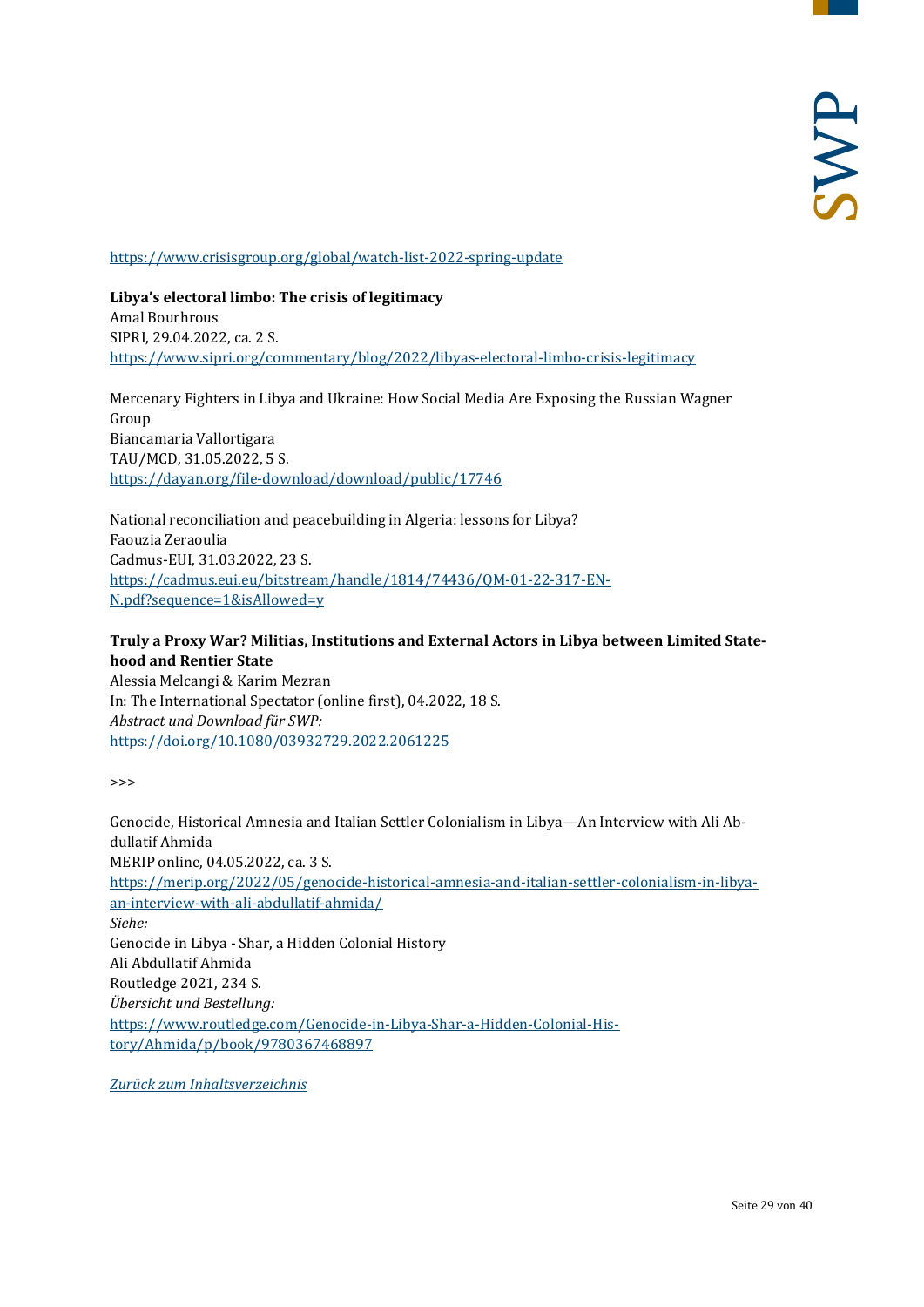## <span id="page-29-0"></span>**> Tunesien**

## **Tunisie: les eurodéputés soutiennent un retour à l'ordre constitutionnel** EEAS, 25.05.2022 [https://www.eeas.europa.eu/delegations/tunisia/tunisie-les-eurod%C3%A9put%C3%A9s-souti](https://www.eeas.europa.eu/delegations/tunisia/tunisie-les-eurod%C3%A9put%C3%A9s-soutiennent-un-retour-%C3%A0-lordre-constitutionnel_en)[ennent-un-retour-%C3%A0-lordre-constitutionnel\\_en](https://www.eeas.europa.eu/delegations/tunisia/tunisie-les-eurod%C3%A9put%C3%A9s-soutiennent-un-retour-%C3%A0-lordre-constitutionnel_en)

**EU disburses €300 million in Macro-Financial Assistance to support the Tunisian people** EU, 25.05.2022 [https://ec.europa.eu/commission/presscorner/detail/en/ip\\_22\\_3286](https://ec.europa.eu/commission/presscorner/detail/en/ip_22_3286)

>>>

**Webinar: The Future of Tunisian Democracy - US Policy and Tunisia's Current Political Crisis** Intissar Kherigi, Monica Marks, Radwan Masmoudi, Jacob Walles, Daniel Brumberg ACW, 02.06.2022, 10:00 AM - 11:30 AM default *Webcast:* [https://arabcenterdc.org/event/the-future-of-tunisian-democracy-us-policy-and-tunisias-political](https://arabcenterdc.org/event/the-future-of-tunisian-democracy-us-policy-and-tunisias-political-crisis/)[crisis/](https://arabcenterdc.org/event/the-future-of-tunisian-democracy-us-policy-and-tunisias-political-crisis/)

**Die Zeit drängt: Der tunesische Präsident konsolidiert seine autoritäre Herrschaft - Europa wartet ab und verpasst Chancen der Einflussnahme** Isabelle Werenfels SWP-Aktuell, 01.06.2022, 6 S. <https://bit.ly/SWP22A35>

The Tunisian Public and the Rise of Kais Saied - A Conversation with Hind Ahmed Zaki Crown Center, 27.05.2022, ca. 2 S. <https://www.brandeis.edu/crown/publications/crown-conversations/cc-13.html>

Tunisia drifts into even more dangerous territory - President Kais Saied, a constitutional law professor, now seems irretrievably offside constitutionally Peter Fabricius ISSAfrica, 27.05.2022, ca. 2 S. <https://issafrica.org/iss-today/tunisia-drifts-into-even-more-dangerous-territory>

**Kais Saied's Exclusionary National Consultation** Chaima Bouhel TIMEP, 16.05.2022, ca. 3 S. <https://timep.org/commentary/analysis/kais-saieds-exclusionary-national-consultation/>

**Restoring Tunisia's democracy requires pressure — and an off-ramp for Kais Saied** Sharan Grewal Brookings, 26.05.2022, ca. 2 S.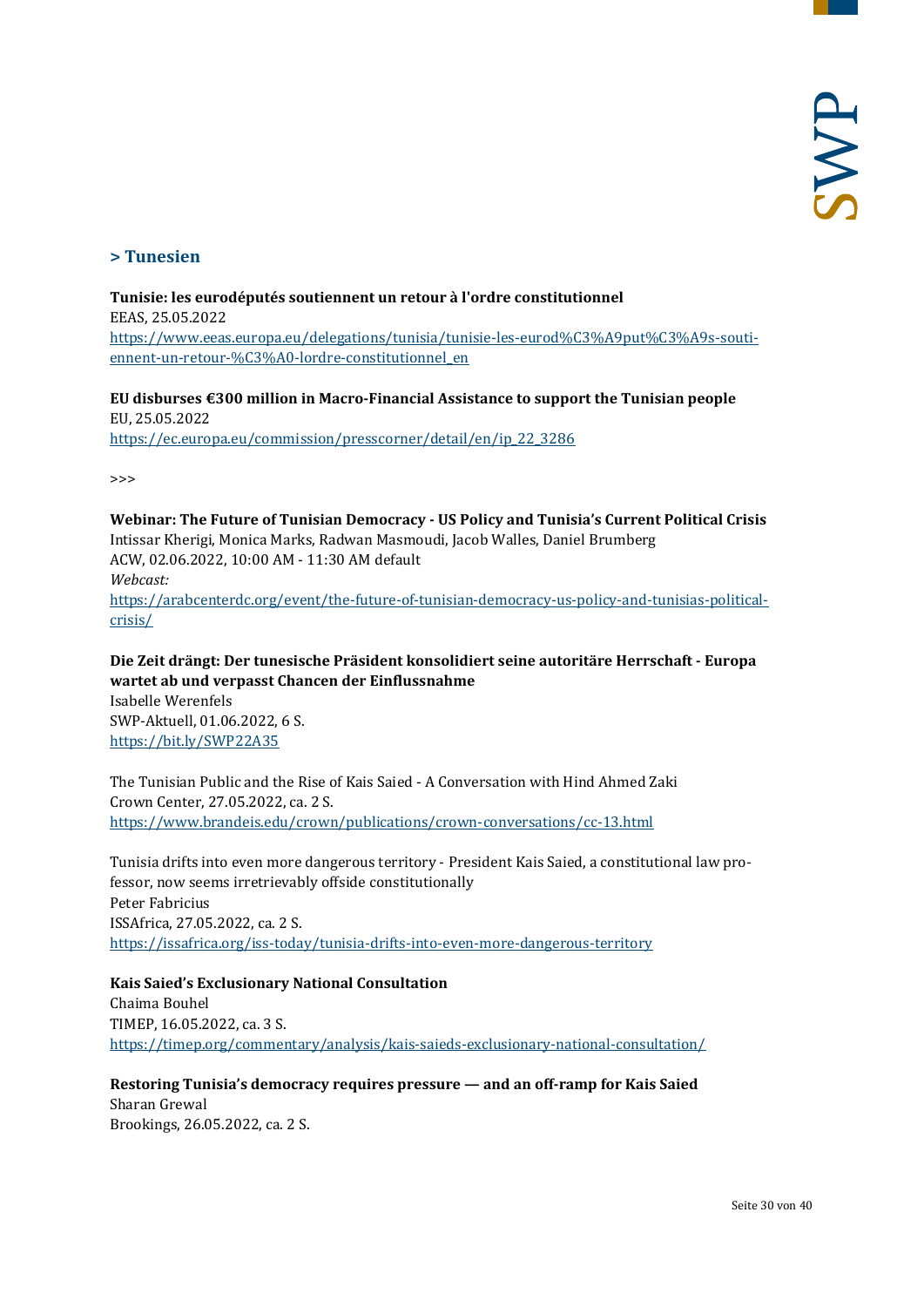[https://www.brookings.edu/blog/order-from-chaos/2022/05/26/restoring-tunisias-democracy](https://www.brookings.edu/blog/order-from-chaos/2022/05/26/restoring-tunisias-democracy-requires-pressure-and-an-off-ramp-for-kais-saied/)[requires-pressure-and-an-off-ramp-for-kais-saied/](https://www.brookings.edu/blog/order-from-chaos/2022/05/26/restoring-tunisias-democracy-requires-pressure-and-an-off-ramp-for-kais-saied/)

Kais Saied's Resolute Strategy to Uproot Tunisia's Post-2011 Governance Model Chiraz Arbi Fikra Forum, 24.05.2022, ca. 2 S. [https://www.washingtoninstitute.org/policy-analysis/kais-saieds-resolute-strategy-uproot-tuni](https://www.washingtoninstitute.org/policy-analysis/kais-saieds-resolute-strategy-uproot-tunisias-post-2011-governance-model)[sias-post-2011-governance-model](https://www.washingtoninstitute.org/policy-analysis/kais-saieds-resolute-strategy-uproot-tunisias-post-2011-governance-model)

Where is Tunisia Headed After the Election Law Amendment? Ahmed Nadhif EPC, 18.05.2022, ca. 3 S. <https://epc.ae/en/details/featured/where-is-tunisia-headed-after-the-election-law-amendment>

## **Norm Diffusion through US Military Training in Tunisia**

Sharan Grewal In: Security Studies (online first), 04.2022, 28 S. *Abstract und Download für SWP:* <https://doi.org/10.1080/09636412.2022.2065925>

#### *Buchhinweis/Neuerscheinung:*

**Urbane Ungleichheit, Informalität und Prekarität in Tunesien - Zwischen Teilhabe und Ausgrenzung** Johannes Frische Berlin (Frank&Timme) 2022, 332 S. *Übersicht und Bestellung:* [https://www.frank-timme.de/verlag/verlagsprogramm/buch/page/2/verlagsprogramm/johan](https://www.frank-timme.de/verlag/verlagsprogramm/buch/page/2/verlagsprogramm/johannes-frische-urbane-ungleichheit-informalitaet-und-prekaritaet-in-tunesien/backPID/unsere-neuesten-buecher.html)[nes-frische-urbane-ungleichheit-informalitaet-und-prekaritaet-in-tunesien/backPID/unsere-neu](https://www.frank-timme.de/verlag/verlagsprogramm/buch/page/2/verlagsprogramm/johannes-frische-urbane-ungleichheit-informalitaet-und-prekaritaet-in-tunesien/backPID/unsere-neuesten-buecher.html)[esten-buecher.html](https://www.frank-timme.de/verlag/verlagsprogramm/buch/page/2/verlagsprogramm/johannes-frische-urbane-ungleichheit-informalitaet-und-prekaritaet-in-tunesien/backPID/unsere-neuesten-buecher.html)

<span id="page-30-0"></span>*[Zurück zum Inhaltsverzeichnis](#page-0-0)*

## **> Algerien**

**Algeria: Shutting Down Civic Space** - Submission to the 41st Session of the UPR Working Group, 7-18 November 2022 ai, 11.05.2022, 20 S. <https://www.amnesty.org/en/documents/mde28/5313/2022/en/>

>>>

Higher oil prices are giving Algeria's regime breathing room Francisco Serrano MEI, 25.05.2022, ca. 3 S.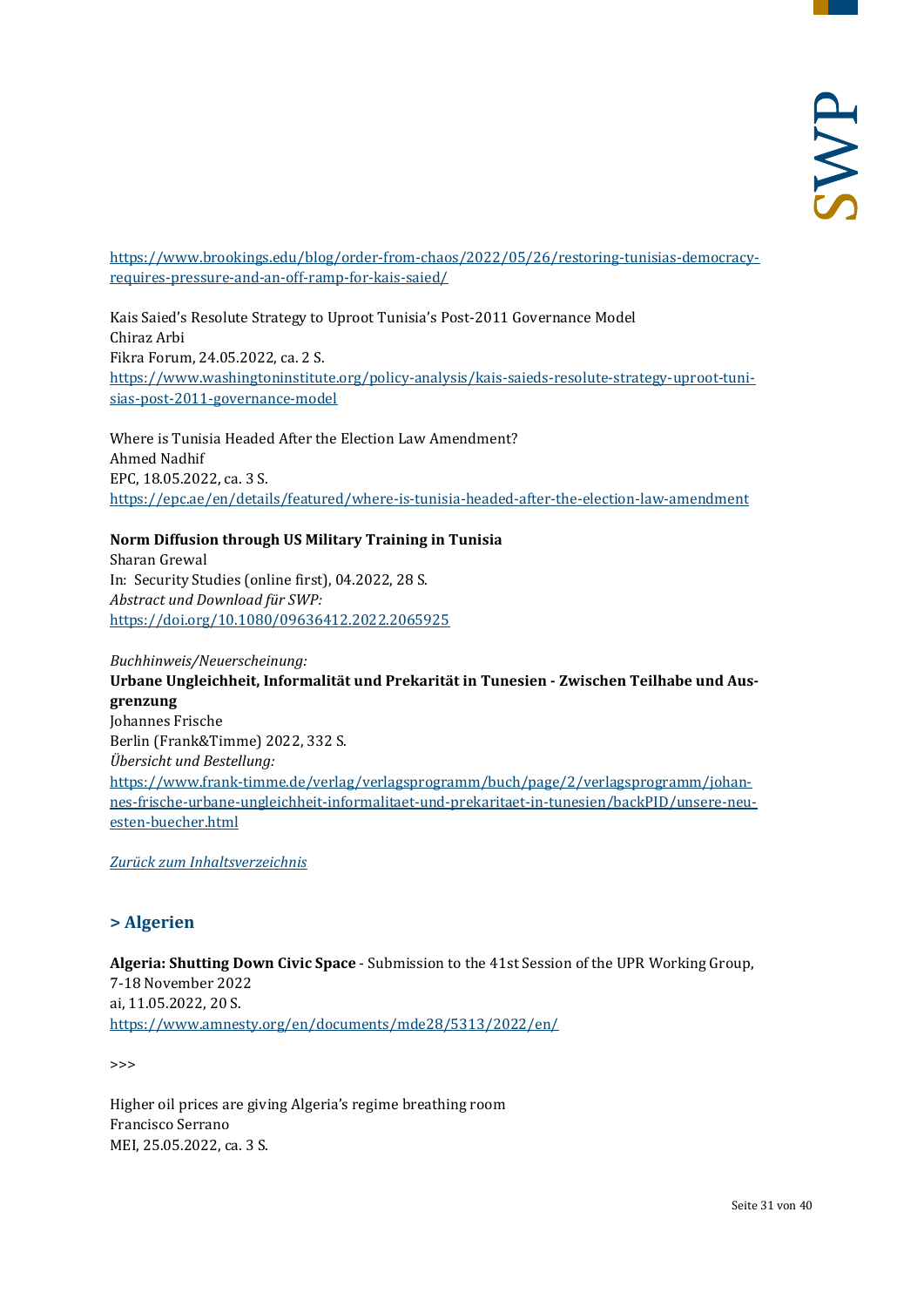<https://www.mei.edu/publications/higher-oil-prices-are-giving-algerias-regime-breathing-room>

## **Algeria Makes for a Risky Partner to Help Solve Europe's Energy Crisis**

Fuad Shahbazov WPR, 11.05.2022, ca. 2 S. *Preview:* [https://www.worldpoliticsreview.com/articles/30530/to-solve-energy-crisis-europe-can-t-count](https://www.worldpoliticsreview.com/articles/30530/to-solve-energy-crisis-europe-can-t-count-on-algeria-gas)[on-algeria-gas](https://www.worldpoliticsreview.com/articles/30530/to-solve-energy-crisis-europe-can-t-count-on-algeria-gas) *Volltext für SWP auf Anfrage von mir!*

<span id="page-31-0"></span>*[Zurück zum Inhaltsverzeichnis](#page-0-0)*

## **> Marokko / Westsahara**

**Deutsche Energiepartnerschaft mit Marokko vor dem Hintergrund der illegalen Okkupation der Westsahara** - Kleine Anfrage Fraktion DIE LINKE BT, 20.04.2022 *Vorgang und Download (jetzt inkl. Antwort der BR):* [https://dip.bundestag.de/vorgang/deutsche-energiepartnerschaft-mit-marokko-vor-dem-hinter](https://dip.bundestag.de/vorgang/deutsche-energiepartnerschaft-mit-marokko-vor-dem-hintergrund-der-illegalen-okkupation/286753)[grund-der-illegalen-okkupation/286753](https://dip.bundestag.de/vorgang/deutsche-energiepartnerschaft-mit-marokko-vor-dem-hintergrund-der-illegalen-okkupation/286753)

>>>

Morocco/Western Sahara: Moroccan authorities assault Sahrawi women activists ai, 27.05.2022, 5 S. <https://www.amnesty.org/en/documents/mde29/5648/2022/en/>

<span id="page-31-1"></span>*[Zurück zum Inhaltsverzeichnis](#page-0-0)*

## **> Mauretanien**

EU–Mauritania Fisheries Agreement and Protocol - at a glance EPRS, 01.06.2022, 1 S. [https://www.europarl.europa.eu/Reg-](https://www.europarl.europa.eu/RegData/etudes/ATAG/2022/729458/EPRS_ATA(2022)729458_EN.pdf)[Data/etudes/ATAG/2022/729458/EPRS\\_ATA\(2022\)729458\\_EN.pdf](https://www.europarl.europa.eu/RegData/etudes/ATAG/2022/729458/EPRS_ATA(2022)729458_EN.pdf)

<span id="page-31-2"></span>*[Zurück zum Inhaltsverzeichnis](#page-0-0)*

## **> EU - Mittelmeerraum / MENA-Region: Union für das Mittelmeer (UfM)**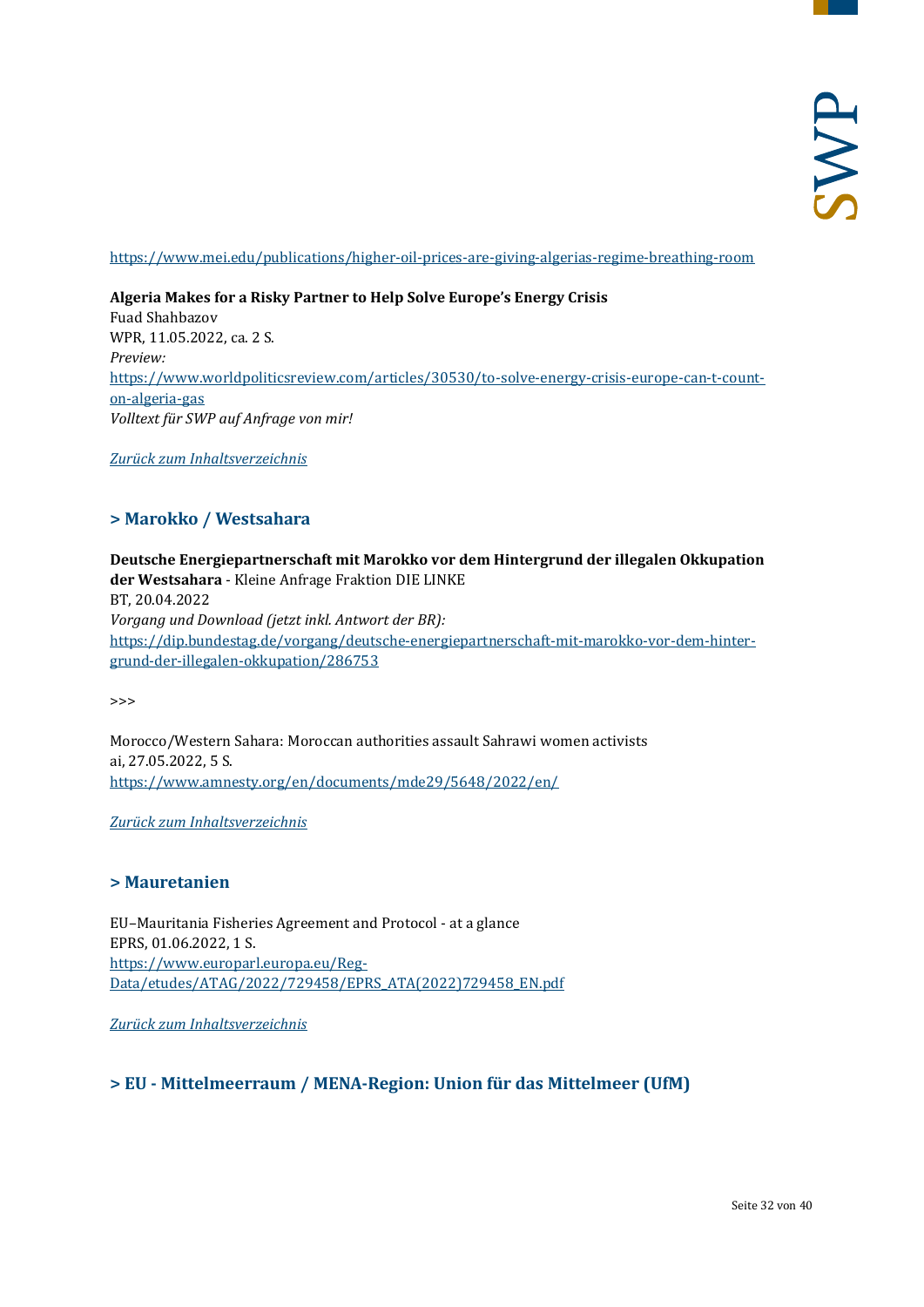UfM Member States commit to tackling the employment and employability challenges of the most vulnerable, especially among youth and women "... fifth Union for the Mediterranean Ministerial on Employment and Labour, held on 17 and 18 May in Marrakech, Morocco ..." UfM, 18.06.2022, ca. 2 S. <https://ufmsecretariat.org/ministerial-meeting-employment-2022/>

Union für den Mittelmeerraum: Deutschland plant, mehr als 500 Millionen Euro für gute Arbeit im südlichen Mittelmeerraum bereitzustellen BMZ, 18.05.2022, ca. 2 S. [https://www.bmz.de/de/aktuelles/aktuelle-meldungen/500-millionen-euro-fuer](https://www.bmz.de/de/aktuelles/aktuelle-meldungen/500-millionen-euro-fuer-mittelmeerraum-109472)[mittelmeerraum-109472](https://www.bmz.de/de/aktuelles/aktuelle-meldungen/500-millionen-euro-fuer-mittelmeerraum-109472)

<span id="page-32-0"></span>*[Zurück zum Inhaltsverzeichnis](#page-0-0)*

## **> EU - Mittelmeerraum / MENA-Region / Afrika: Migrationspolitik / Flüchtlinge**

**EUROMED Migration V Study: How did media in the Southern Mediterranean countries cover migration in 2019-2020?** Magda Abu-Fadil ICMPD, 2022, 46 S. [https://www.icmpd.org/file/download/57283/file/Reporting%2520on%2520Migra](https://www.icmpd.org/file/download/57283/file/Reporting%2520on%2520Migration_SPCs_EN.pdf)[tion\\_SPCs\\_EN.pdf](https://www.icmpd.org/file/download/57283/file/Reporting%2520on%2520Migration_SPCs_EN.pdf)

<span id="page-32-1"></span>*[Zurück zum Inhaltsverzeichnis](#page-0-0)*

## **> USA - MENA-Region**

U.S. Strategy: Rebalancing Global Energy between Europe, Russia, and Asia and U.S. Security Policy in the Middle East and the Gulf Anthony H. Cordesman CSIS, 12.05.2022, 38 S. [https://csis-website-prod.s3.amazonaws.com/s3fs-public/publication/220512\\_Cordesman\\_Re](https://csis-website-prod.s3.amazonaws.com/s3fs-public/publication/220512_Cordesman_Rebalancing_Energy.pdf?67MZHvd0KqwPgSd1qLRJU6cyXrOIeFOX)[balancing\\_Energy.pdf?67MZHvd0KqwPgSd1qLRJU6cyXrOIeFOX](https://csis-website-prod.s3.amazonaws.com/s3fs-public/publication/220512_Cordesman_Rebalancing_Energy.pdf?67MZHvd0KqwPgSd1qLRJU6cyXrOIeFOX)

<span id="page-32-2"></span>*[Zurück zum Inhaltsverzeichnis](#page-0-0)*

## **> Russland - MENA-Region**

*Buchhinweis/Neuerscheinung:*

**Russian Foreign Policy Towards the Middle East - New Trends, Old Traditions** Nikolay Kozhanov (ed.)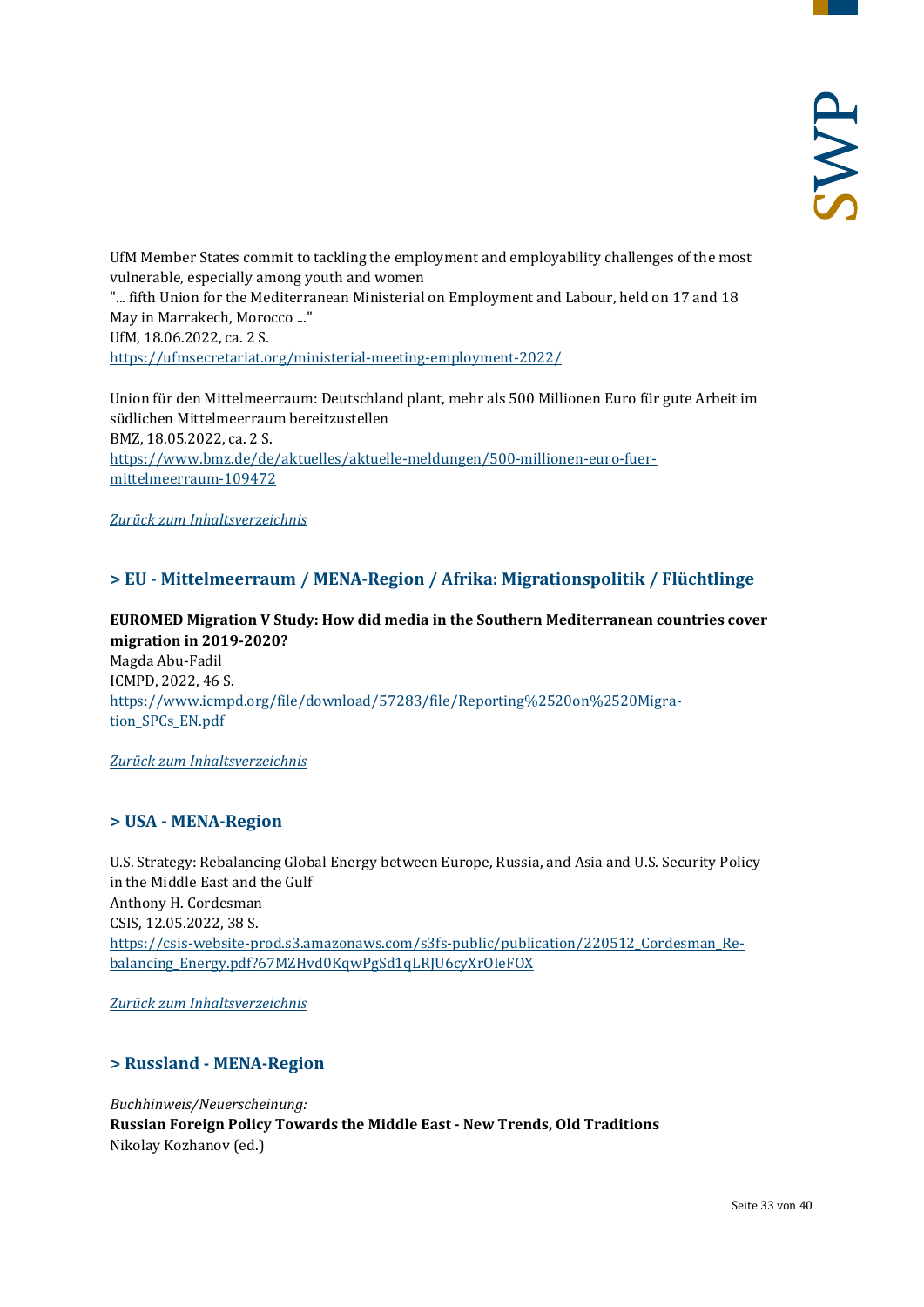London (Hurst), 05.2022, 296 S. *Übersicht und Bestellung:* <https://www.hurstpublishers.com/book/russian-foreign-policy-towards-the-middle-east/>

<span id="page-33-0"></span>*[Zurück zum Inhaltsverzeichnis](#page-0-0)*

## **> Russland / Ukraine - MENA-Region**

## *Anmerkung: Primär länderbezogene Titel zu diesem Thema finden sich im jeweiligen Länderkapitel.*

**Hearing: The Impact of Russia's Invasion of Ukraine in the Middle East and North Africa** Hanna Notte,Frederic Wehrey, Caitlin Welsh, Grant Rumley US House, 18.05.2022 *Übersicht und Webcast:* <https://foreignaffairs.house.gov/2022/5/the-impact-of-russia-invasion-of-ukraine-in-mena>

<span id="page-33-1"></span>*[Zurück zum Inhaltsverzeichnis](#page-0-0)*

## **> UNSC**

## **Monthly Forecast June 2022**  *Betr. u.a.:* - Libya - Yemen - Iran - UNDOF (Golan Heights) - Syria SCR, 01.06.2022, 35 S. [https://www.securitycouncilreport.org/atf/cf/%7B65BFCF9B-6D27-4E9C-8CD3-](https://www.securitycouncilreport.org/atf/cf/%7B65BFCF9B-6D27-4E9C-8CD3-CF6E4FF96FF9%7D/2022_06_forecast.pdf) [CF6E4FF96FF9%7D/2022\\_06\\_forecast.pdf](https://www.securitycouncilreport.org/atf/cf/%7B65BFCF9B-6D27-4E9C-8CD3-CF6E4FF96FF9%7D/2022_06_forecast.pdf)

<span id="page-33-2"></span>*[Zurück zum Inhaltsverzeichnis](#page-0-0)*

## **> Krisen und Konflikte im Überblick (global)**

## **CrisisWatch - Global Overview May 2022** ICG, 02.06.2022, ca. 15 S. <https://www.crisisgroup.org/crisiswatch#overview>

*[Zurück zum Inhaltsverzeichnis](#page-0-0)*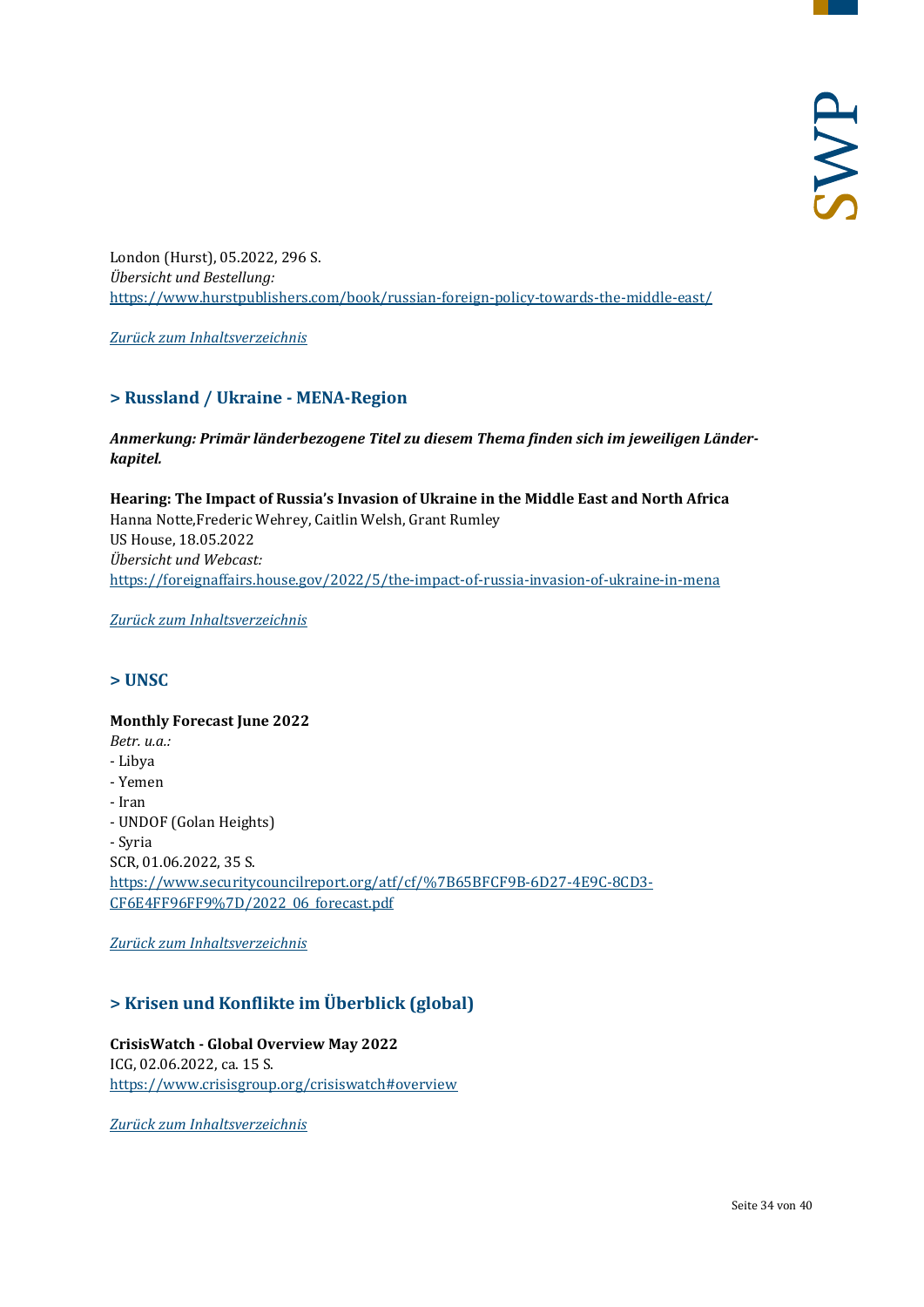## <span id="page-34-0"></span>**> Umbruch in der arabischen Welt / "Arabischer Frühling"**

Is the Arab Spring over? Unpacking perceptions of democracy, elections and regime-types in MENA countries Nur Köprülü In: British Journal of Middle Eastern Studies (online first), 04.2022, 19 S. *Abstract und Download für SWP:* <https://doi.org/10.1080/13530194.2022.2067835>

<span id="page-34-1"></span>*[Zurück zum Inhaltsverzeichnis](#page-0-0)*

## **> Zivilgesellschaft / Governance (MENA-Region)**

## **Powerful tool or passing trend? Meanings and practices of social accountability in the Arab world, and why they matter**

Sylvia I. Bergh, Francesco Colin, Hicham Jadaoun, Intissar Kherigi, Ward Vloeberghs ARI, 13.05.2022, 10 S. <https://www.arab-reform.net/pdf/?pid=22349&plang=en>

<span id="page-34-2"></span>*[Zurück zum Inhaltsverzeichnis](#page-0-0)*

## **> Regionalpolitik (MENA-Region)**

## **Middle East Leaders Contend with Strains in an Evolving Regional Entente** Daniel Brumberg ACW, 13.05.2022, ca. 3 S. [https://arabcenterdc.org/resource/middle-east-leaders-contend-with-strains-in-an-evolving-re](https://arabcenterdc.org/resource/middle-east-leaders-contend-with-strains-in-an-evolving-regional-entente/)[gional-entente/](https://arabcenterdc.org/resource/middle-east-leaders-contend-with-strains-in-an-evolving-regional-entente/)

## **Shifting Patterns of Arab Politics**

Lisa Anderson In: The Cairo Review of Global Affairs, Winter 2022, ca. 5 S. <https://www.thecairoreview.com/essays/shifting-patterns-of-arab-politics/>

<span id="page-34-3"></span>*[Zurück zum Inhaltsverzeichnis](#page-0-0)*

## **> Politisches Denken / politische Kultur (MENA-Region)**

**'Just another story that was prepared in advance' - political distrust, Islamism, and conspiratorial thinking in Arab public opinion on the Islamic State** Lars Berger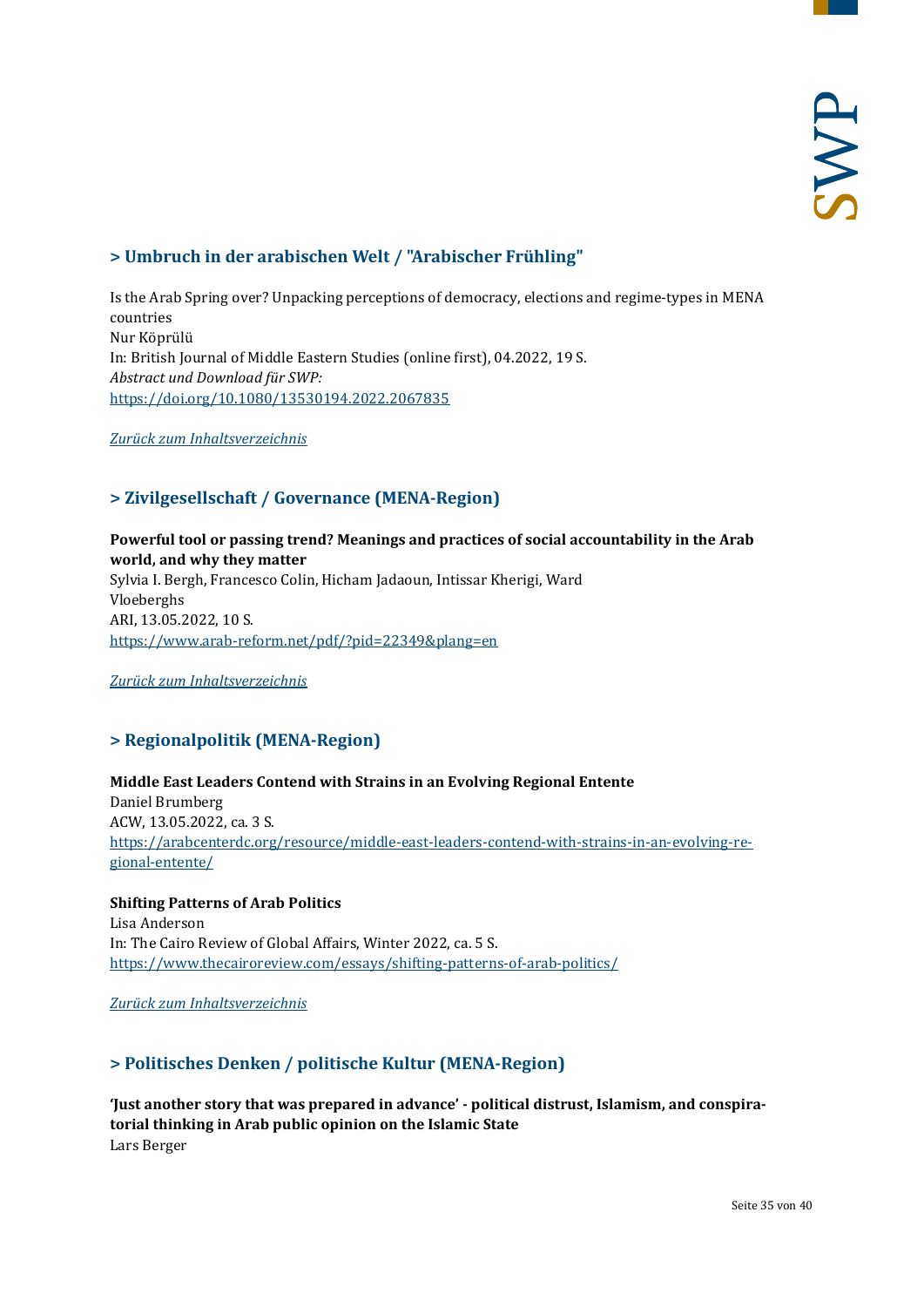"... demonstrates that distrust in the political system and support for Islamist ideas are associated with the willingness to blame external actors such as the United States and Israel for the creation of the Islamic State. The results thus demonstrate how closely intertwined the production and spread of conspiracy theories are with the crisis of Islamist ideology and authoritarian governance in the Arab world. ..." In: British Journal of Middle Eastern Studies (online first), 05.2022, 20 S. *Abstract und Download für SWP:*

<https://doi.org/10.1080/13530194.2022.2079114>

## **The Arab Rationalist Association and the turn to Nahḍah in contemporary Arab thought** Ahmad Agbaria

In: British Journal of Middle Eastern Studies, Volume 49, Issue 2 (05.2022), S. 267-284. *Abstract und Download für SWP:* <https://doi.org/10.1080/13530194.2020.1788922>

## <span id="page-35-0"></span>*[Zurück zum Inhaltsverzeichnis](#page-0-0)*

## **> Politische Führungen (MENA-Region)**

Political time and leadership in the Middle East: an analysis of 22 prominent leaders Guy Burton In: British Journal of Middle Eastern Studies, Volume 49, Issue 2 (05.2022), S. 285-304. *Abstract und Download für SWP:* <https://doi.org/10.1080/13530194.2020.1792830>

<span id="page-35-1"></span>*[Zurück zum Inhaltsverzeichnis](#page-0-0)*

## **> Rüstungsproliferation / Drohnen (MENA-Region)**

**Tools of influence: Drone proliferation in the Middle East and North Africa** Federico Borsari ECFR, 27.05.2022, ca. 3 S. <https://ecfr.eu/article/tools-of-influence-drone-proliferation-in-the-middle-east-and-north-africa/>

<span id="page-35-2"></span>*[Zurück zum Inhaltsverzeichnis](#page-0-0)*

## **> Sicherheitssektorreform (allg./global)**

## **Review of UN peace operations support to security sector reform**

Erwin van Veen Clingendael, 05.2022, 85 S.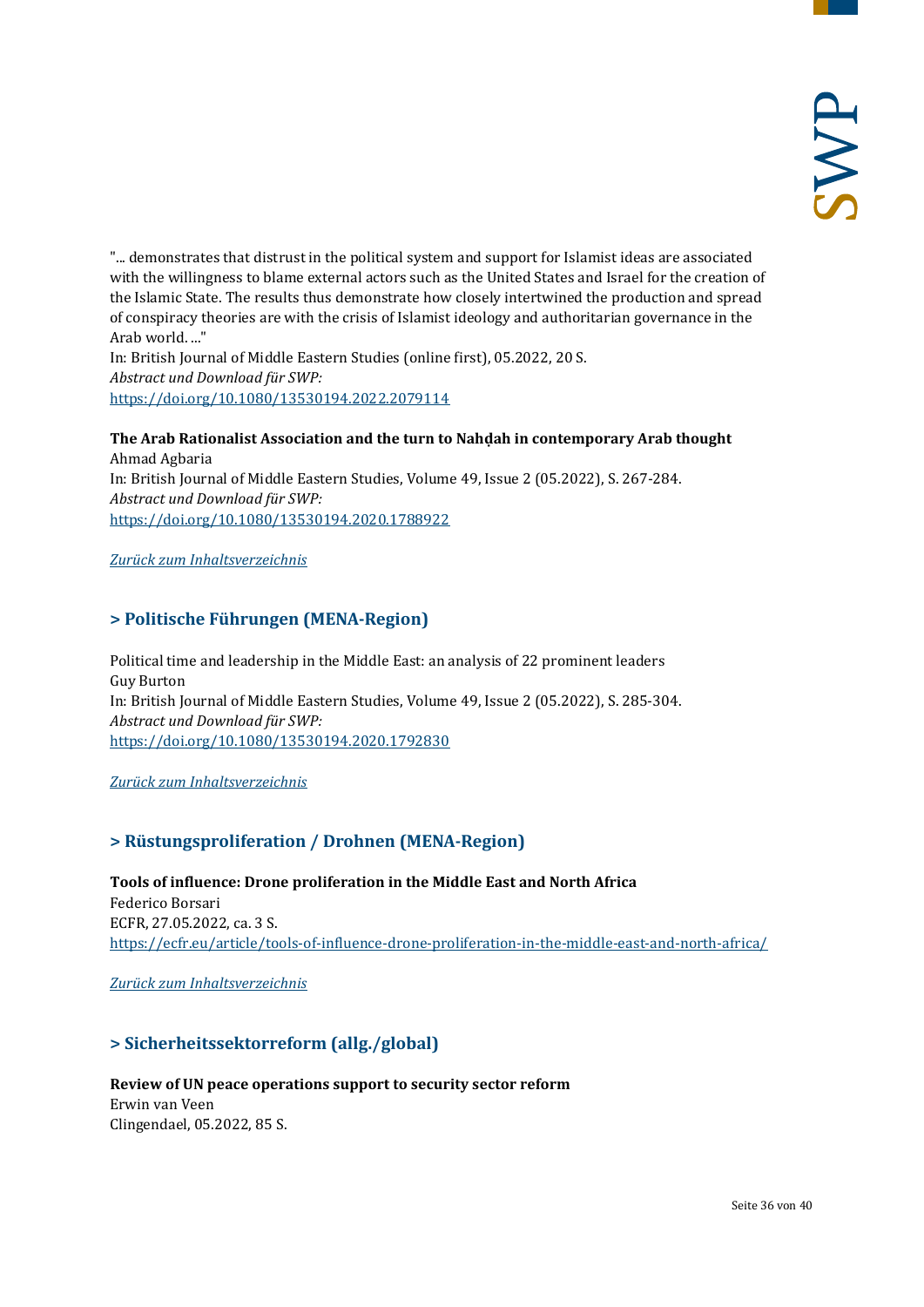[https://www.clingendael.org/publication/review-un-peace-operations-support-security-sector](https://www.clingendael.org/publication/review-un-peace-operations-support-security-sector-reform)[reform](https://www.clingendael.org/publication/review-un-peace-operations-support-security-sector-reform)

<span id="page-36-0"></span>*[Zurück zum Inhaltsverzeichnis](#page-0-0)*

## **> Konfessionalismus (MENA-Region)**

## **"Discoursing sectarianism" approach: What and how to analyse in sectarian discourses** Abdulaziz Alghashian, Mustafa Menshawy In: DOMES, Vol. 31, No. 2 (Spring 2022), S. 83-95. *Abstract und Download für SWP:* <https://doi.org/10.1111/dome.12265>

<span id="page-36-1"></span>*[Zurück zum Inhaltsverzeichnis](#page-0-0)*

## **> Islamismus / Islamisten**

## **'Just another story that was prepared in advance' - political distrust, Islamism, and conspiratorial thinking in Arab public opinion on the Islamic State**

Lars Berger In: British Journal of Middle Eastern Studies (online first), 05.2022, 20 S. *Abstract und Download für SWP:* <https://doi.org/10.1080/13530194.2022.2079114>

<span id="page-36-2"></span>*[Zurück zum Inhaltsverzeichnis](#page-0-0)*

## **> Salafismus / Salafisten**

**Sectarianism in the service of Salafism: Shiites as a political tool for Jordanian Salafis** Joas Wagemakers In: British Journal of Middle Eastern Studies, Volume 49, Issue 2 (05.2022), S. 341-359. *Abstract und Download (open access):* <https://doi.org/10.1080/13530194.2020.1805298>

## **Understanding the Jihadi Salafi threat in Jordan in 2011-2017**

Mohamad Abu Rumman, Moamen Gouda & Neven Bondokji In: British Journal of Middle Eastern Studies (online first), 05.2022, 22 S. *Abstract und Download für SWP:* <https://doi.org/10.1080/13530194.2022.2080642>

*[Zurück zum Inhaltsverzeichnis](#page-0-0)*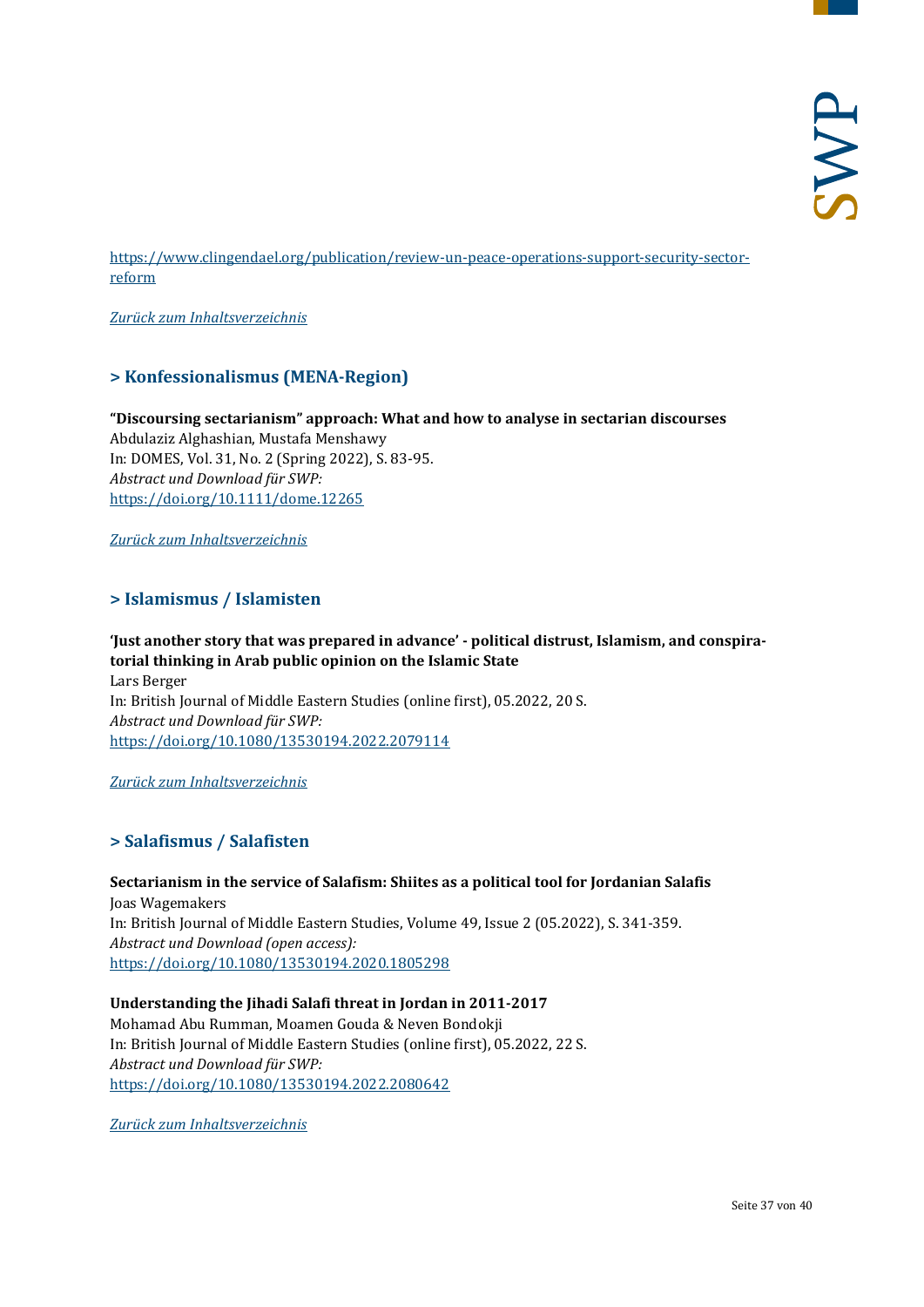## <span id="page-37-0"></span>**> Terrorismus / Jihadismus / -bekämpfung**

## **Joint Communiqué by Ministers of the Global Coalition to Defeat ISIS**

US DoS, 11.05.2022 <https://www.state.gov/joint-communique-by-ministers-of-the-global-coalition-to-defeat-isis-2/>

## **Executive Summary: Review of the Civilian Casualty Incident that Occurred on 18 March 2019 in Baghuz, Syria** US DoD, 11.05.2022, 2 S. [https://media.defense.gov/2022/May/17/2002999192/-1/-1/1/EXECUTIVE-SUMMARY-](https://media.defense.gov/2022/May/17/2002999192/-1/-1/1/EXECUTIVE-SUMMARY-INDEPENDENT-REVIEW-OF-18-MARCH-2019-CIVILIAN-CASUALTY-INCIDENT-IN-BAGHUZ-SYRIA.PDF)

[INDEPENDENT-REVIEW-OF-18-MARCH-2019-CIVILIAN-CASUALTY-INCIDENT-IN-BAGHUZ-](https://media.defense.gov/2022/May/17/2002999192/-1/-1/1/EXECUTIVE-SUMMARY-INDEPENDENT-REVIEW-OF-18-MARCH-2019-CIVILIAN-CASUALTY-INCIDENT-IN-BAGHUZ-SYRIA.PDF)[SYRIA.PDF](https://media.defense.gov/2022/May/17/2002999192/-1/-1/1/EXECUTIVE-SUMMARY-INDEPENDENT-REVIEW-OF-18-MARCH-2019-CIVILIAN-CASUALTY-INCIDENT-IN-BAGHUZ-SYRIA.PDF)

**Lead Inspector General for Operation Inherent Resolve - Quarterly Report to the United States Congress, January 1, 2022 – March 31, 2022** US DODIG, 05.2022, 128 S. [https://www.dodig.mil/Reports/Lead-Inspector-General-Reports/Article/3017348/lead-inspec](https://www.dodig.mil/Reports/Lead-Inspector-General-Reports/Article/3017348/lead-inspector-general-for-operation-inherent-resolve-i-quarterly-report-to-the/)[tor-general-for-operation-inherent-resolve-i-quarterly-report-to-the/](https://www.dodig.mil/Reports/Lead-Inspector-General-Reports/Article/3017348/lead-inspector-general-for-operation-inherent-resolve-i-quarterly-report-to-the/)

>>>

## **Coming up through the cracks: the Islamic State's resurgence in Syria and Iraq** Patrick Haenni and Arthur Quesnay Cadmus-EUI, 05.04.2022, 14 S. [https://cadmus.eui.eu/bitstream/handle/1814/74418/QM-AX-22-017-EN-](https://cadmus.eui.eu/bitstream/handle/1814/74418/QM-AX-22-017-EN-N.pdf?sequence=1&isAllowed=y)[N.pdf?sequence=1&isAllowed=y](https://cadmus.eui.eu/bitstream/handle/1814/74418/QM-AX-22-017-EN-N.pdf?sequence=1&isAllowed=y)

The Bigh Daddy Show: The potentiality and shortcomings of countering Islamic State through animated satire Balsam Mustafa In: DOMES, Vol. 31, No. 2 (Spring 2022), S. 113-130. *Abstract und Download (open access):* <https://doi.org/10.1111/dome.12261>

## **Evaluation of ISIS's Threats in the Middle East and Africa**

Marcin Styszyński In: African Security, Volume 15, Issue 1 (January-March 2022), S. 74-88. *Abstract und Download für SWP:* <https://doi.org/10.1080/19392206.2022.2048594>

**The Age of Political Jihadism: A Study of Hayat Tahrir al-Sham** Aaron Y. Zelin WINEP, 05.2022, 92 S. <https://www.washingtoninstitute.org/media/5547> @WAO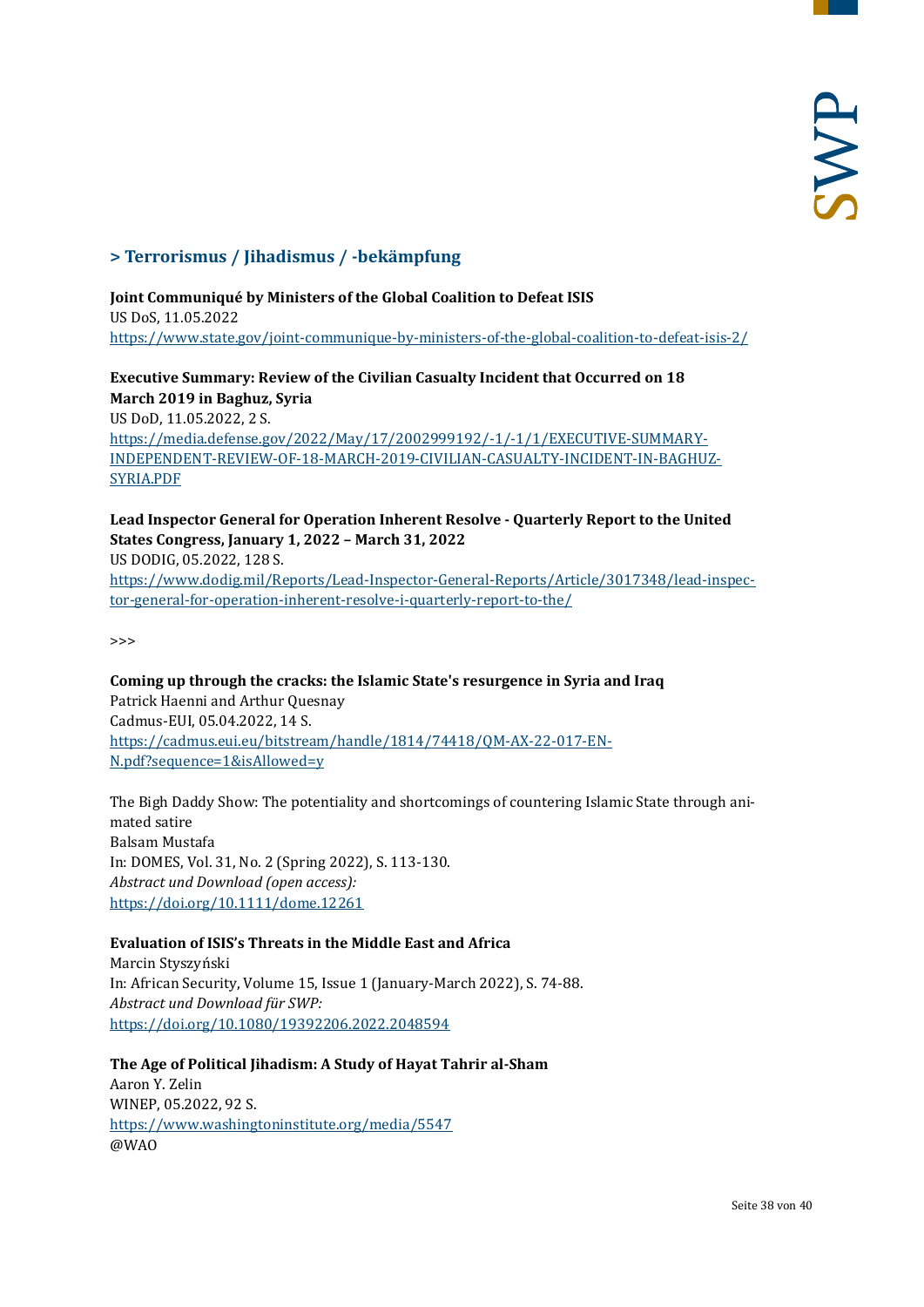#### <span id="page-38-0"></span>*[Zurück zum Inhaltsverzeichnis](#page-0-0)*

## **> Klimawandel / Sicherheit (Mittelmeerraum)**

The Rising National Security Threats from Climate Change in the Mediterranean Region KATERINA SOKOU Atlantic Council, 04.2022, 14 S. <https://www.atlanticcouncil.org/wp-content/uploads/2022/04/Climate-Change-IB-2022.pdf>

<span id="page-38-1"></span>*[Zurück zum Inhaltsverzeichnis](#page-0-0)*

## **> Sozialpolitik (MENA-Region)**

**Social Protection Reforms in the Mena Region: Possibilities and Challenges** Abdalhadi Alijla (coord.) Euromesco, 05.2022, 90 S. <https://www.euromesco.net/wp-content/uploads/2022/05/Policy-Study24.pdf> @WAO

<span id="page-38-2"></span>*[Zurück zum Inhaltsverzeichnis](#page-0-0)*

## **> Arbeit / Beschäftigung (MENA-Region)**

**Jobs Undone: Reshaping the Role of Governments toward Markets and Workers in the Middle East and North Africa** The World Bank, 05.2022, 160 S. <https://openknowledge.worldbank.org/bitstream/handle/10986/37412/9781464817359.pdf>

*[Zurück zum Inhaltsverzeichnis](#page-0-0)*

## *Dieser WebMonitor wurde in Zusammenarbeit mit Pelican Mourad erstellt.*

-- **Jürgen Rogalski** M.A.

Informationsservices Fachreferent Afrika und Mittlerer Osten Tel. +49 30 88007-318 [juergen.rogalski@swp-berlin.org](mailto:juergen.rogalski@swp-berlin.org)